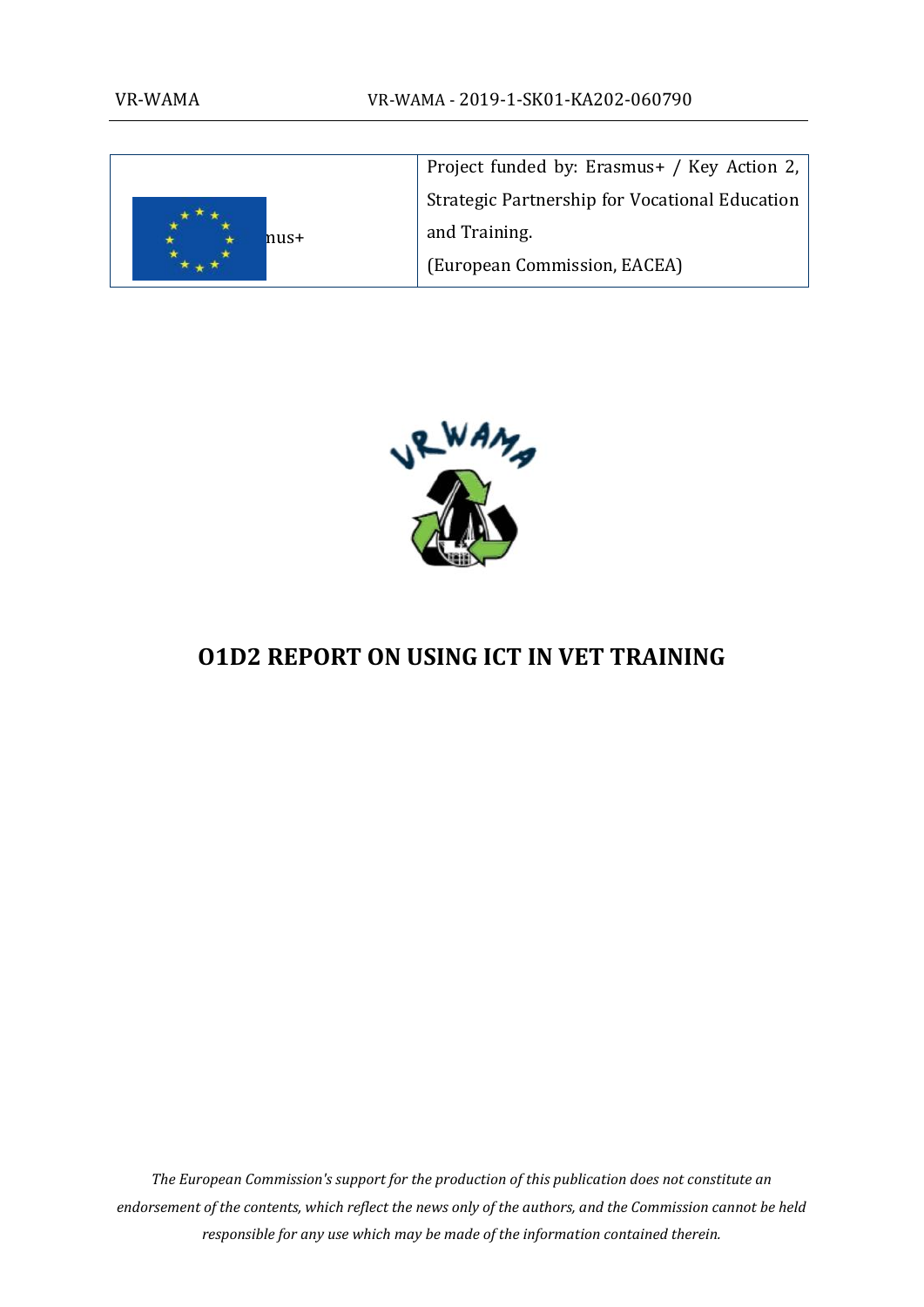## **EXECUTIVE SUMMARY**

"Report on using ICT in VET Training" is based on desk research and literature review for under the Project "VR-WAMA - Improve the Efficiency and the Attractiveness of Environmental Engineering and Waste Management Training with Game Based Virtual Reality" (ERASMUS + 2019-1-SK01-KA202-06079) and is licensed under a Creative Commons Attribution-NonCommercial-ShareAlike (CC-BY-NC-SA) 4.0 International License.

The ICT infrastructure developed in the last 10 years a lot, being more and more used in all the fields, including education, changing the way of teaching and learning.

The report identifies the key elements in VET Training and how they are applied in each partner country (Romania, Slovakia, Greece, and Italy) and to have a deep overview of the impact of new technologies in the last years in this area of training.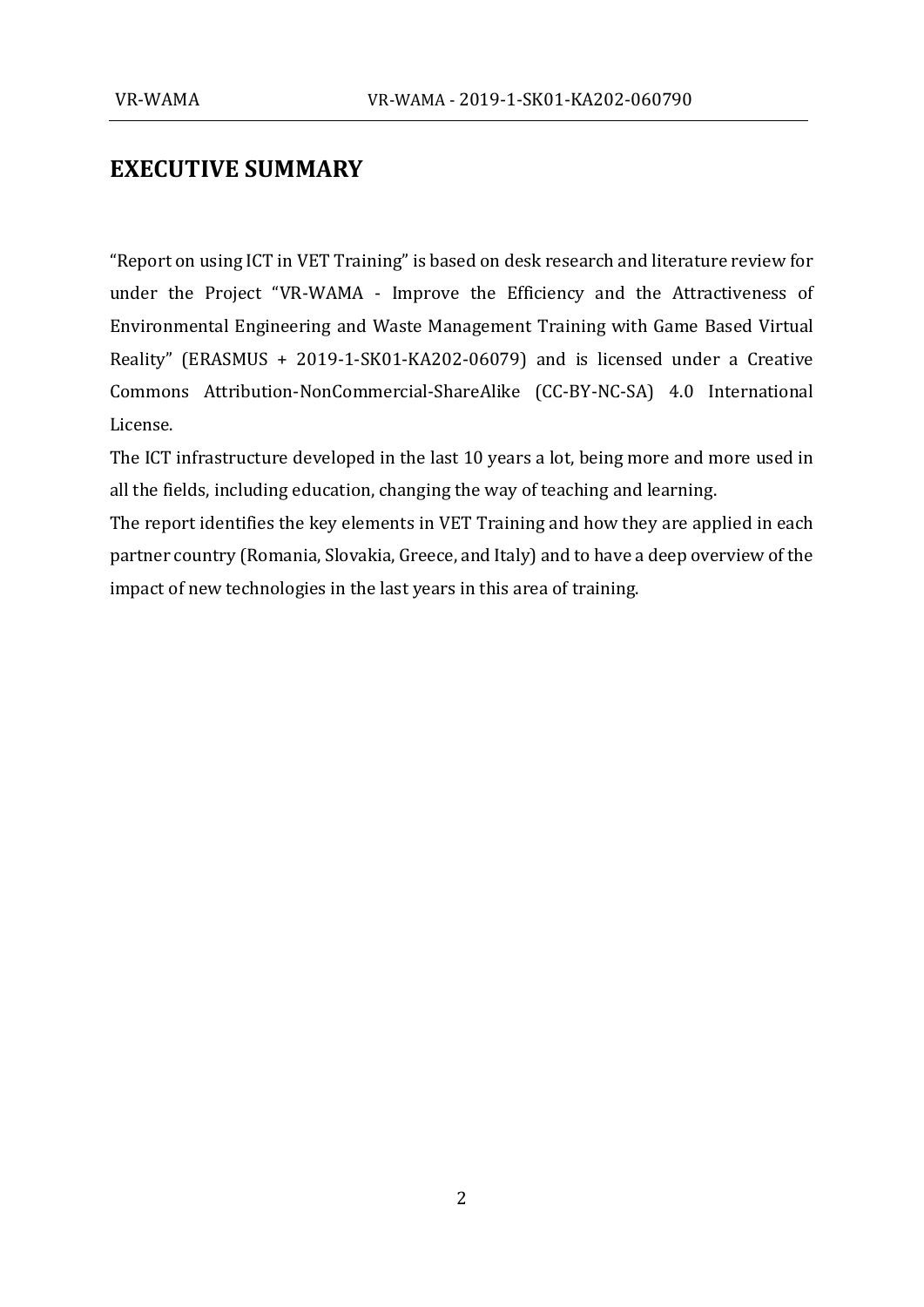# <span id="page-2-0"></span>**CONTENTS**

| 1.     |                                                                              |  |
|--------|------------------------------------------------------------------------------|--|
| 1.1.   |                                                                              |  |
| 1.2.   |                                                                              |  |
| 1.3.   |                                                                              |  |
| 1.4.   |                                                                              |  |
| 1.5.   |                                                                              |  |
| 1.6.   |                                                                              |  |
| 1.7.   |                                                                              |  |
| 2.     |                                                                              |  |
| 2.1.   |                                                                              |  |
| 2.1.1. |                                                                              |  |
| 2.1.2. |                                                                              |  |
| 2.1.3. |                                                                              |  |
| 3.     |                                                                              |  |
| 3.1.   |                                                                              |  |
| 3.2.   |                                                                              |  |
| 3.3.   |                                                                              |  |
| 4.     |                                                                              |  |
| 4.1.   | European countries - overview of the VET System in Romania, Greece, Slovakia |  |
|        |                                                                              |  |
| 4.2.   |                                                                              |  |
| 4.3.   |                                                                              |  |
| 4.4.   |                                                                              |  |
| 4.5.   |                                                                              |  |
| 5.     |                                                                              |  |
|        |                                                                              |  |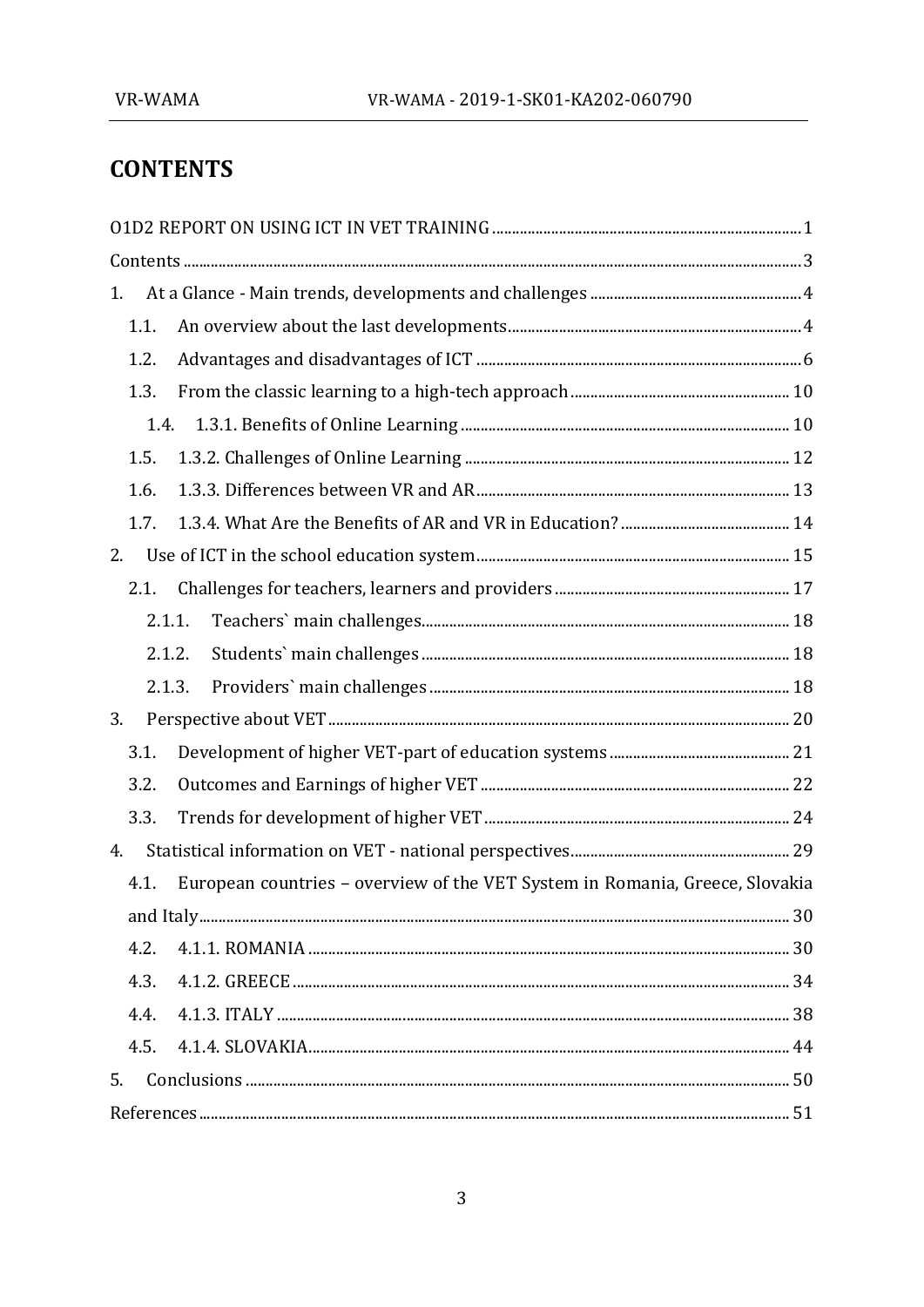# <span id="page-3-0"></span>**1 AT A GLANCE - MAIN TRENDS, DEVELOPMENTS AND CHALLENGES**

### <span id="page-3-1"></span>**1.1 An overview about the last developments**

ICT refers to technologies that provide access to information through telecommunications, focusing primarily on communication technologies like Internet, wireless networks, cell phones, and other communication mediums.

In the last 10 years, the ICT tools and technologies developed rapidly, influencing and enhancing processes in all the fields, from administration, business, medicine, entertainment to education.

Nowadays, people can connect and socialize in real time through ICT technologies globally, can have interactive experiences, can be more flexible and gain much more knowledge and approach differently the concepts, processes and day by day activities.

The spread and prevalence of the application of ICT are also currently varied across Europe and across different socio-economic groups.

The new tendencies are to use with frequency mobile devices, cloud computing (data stored on servers hosted by third party providers rather than on the computer user's local machine), social media and different applications. The information is now just "on click away" from the final user regardless the area of interest, location or age of the consumer. Today 67% of the world's population use these devices — according to data from GSMA Intelligence, organisers of the Mobile World Congress (MWC) — and the technology of the future, entwined with these objects, is just around the corner.

The most eagerly-awaited innovations of the last decade are strategic, mainly focused on the user, on his capacity to use technology to increase the productivity and to have free time for personal development also.

Main technological (ICT) trends in the last decade [\(https://www.iberdrola.com/innovation/technology-trends\)](https://www.iberdrola.com/innovation/technology-trends):

− **Hyper automation -** automating business processes as far as possible to make them more precise, more efficient and up to 10 times faster by combining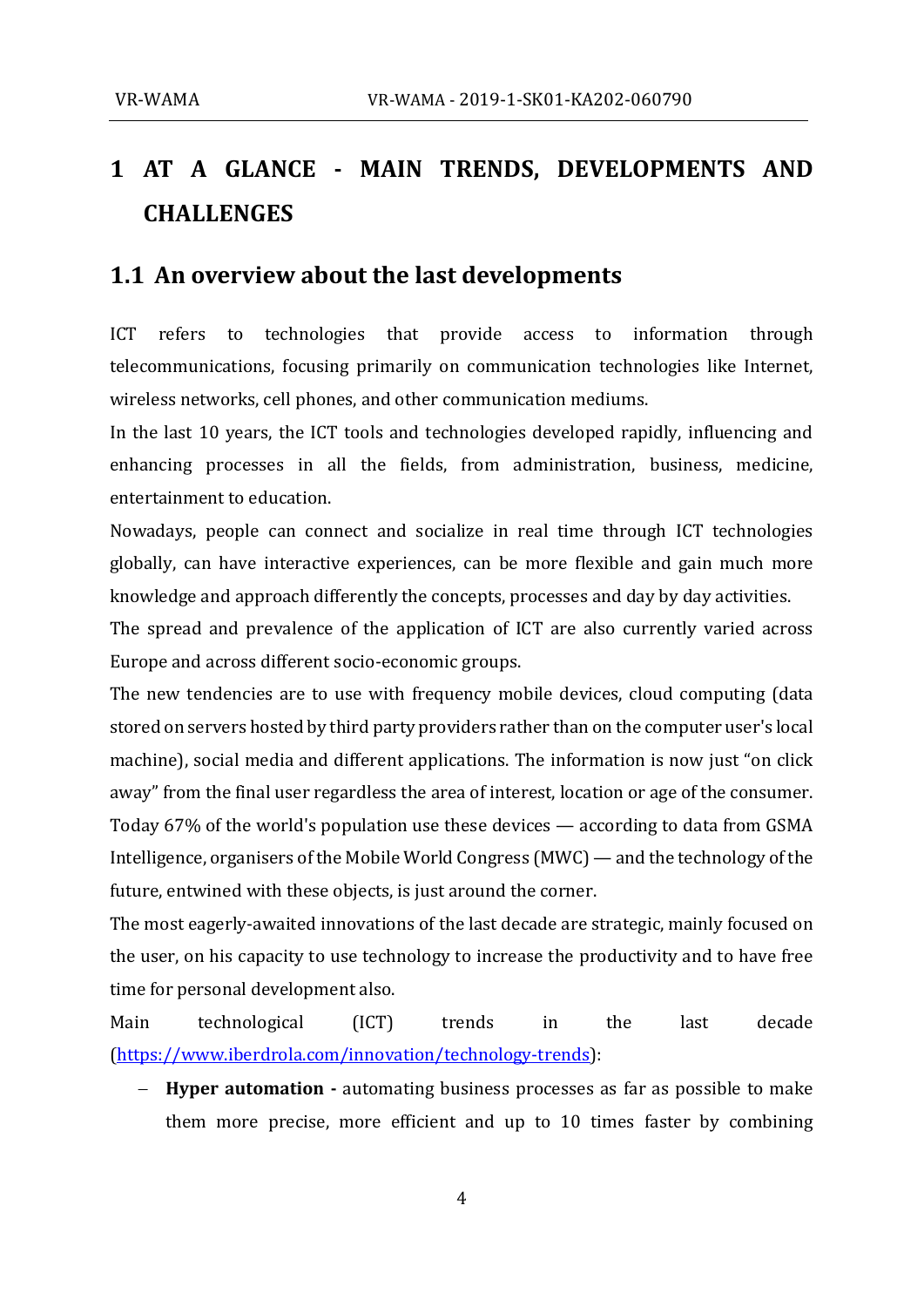technologies like RPA (Robotic Process Automation), Artificial Intelligence (AI) and machine learning

- − **Multiexperience -** Virtual Reality (VR), Augmented Reality (AR) and Mixed Reality (MR) are transforming our way of perceiving the digital world and interacting with it.
- **Democratisation of the use of technology -** Access by people to technical and business experience will take place without expensive requirements and will revolve around four big areas: data and analysis, development, design and knowhow.
- − **Human perfection -** Technological trends also involve the use of innovation to improve our physical and cognitive abilities, from subcutaneous implants to greater access to information.
- − **Transparency and traceability -** Consumers are demanding greater control over their personal data. Transparency and traceability are fundamental in this sense to meet regulatory requirements, maintain ethics in the use of technology and halt the increase in mistrust of companies.
- − **Edge computing -** This branch of IT will have a big impact on the Internet of Things (IoT) by making it possible for data generated by devices to be processed locally, without it needing to be uploaded to the cloud or sent to an external data centre.
- − **Hybrid clouds -** We will be seeing the decentralisation of most cloud services. However, the provider of the source public cloud will retain responsibility for the operation, control, updating and evolution of the services.
- − **Autonomy of things -** As social acceptance grows, and so far as regulations and technological progress allow, we will be seeing more autonomous vehicles, drones, robots and the like on the streets.
- − **Blockchain -** Blockchain stands out for its ability to undertake secure Internet transactions without intermediaries, such as smart contracts that can be used in urban management.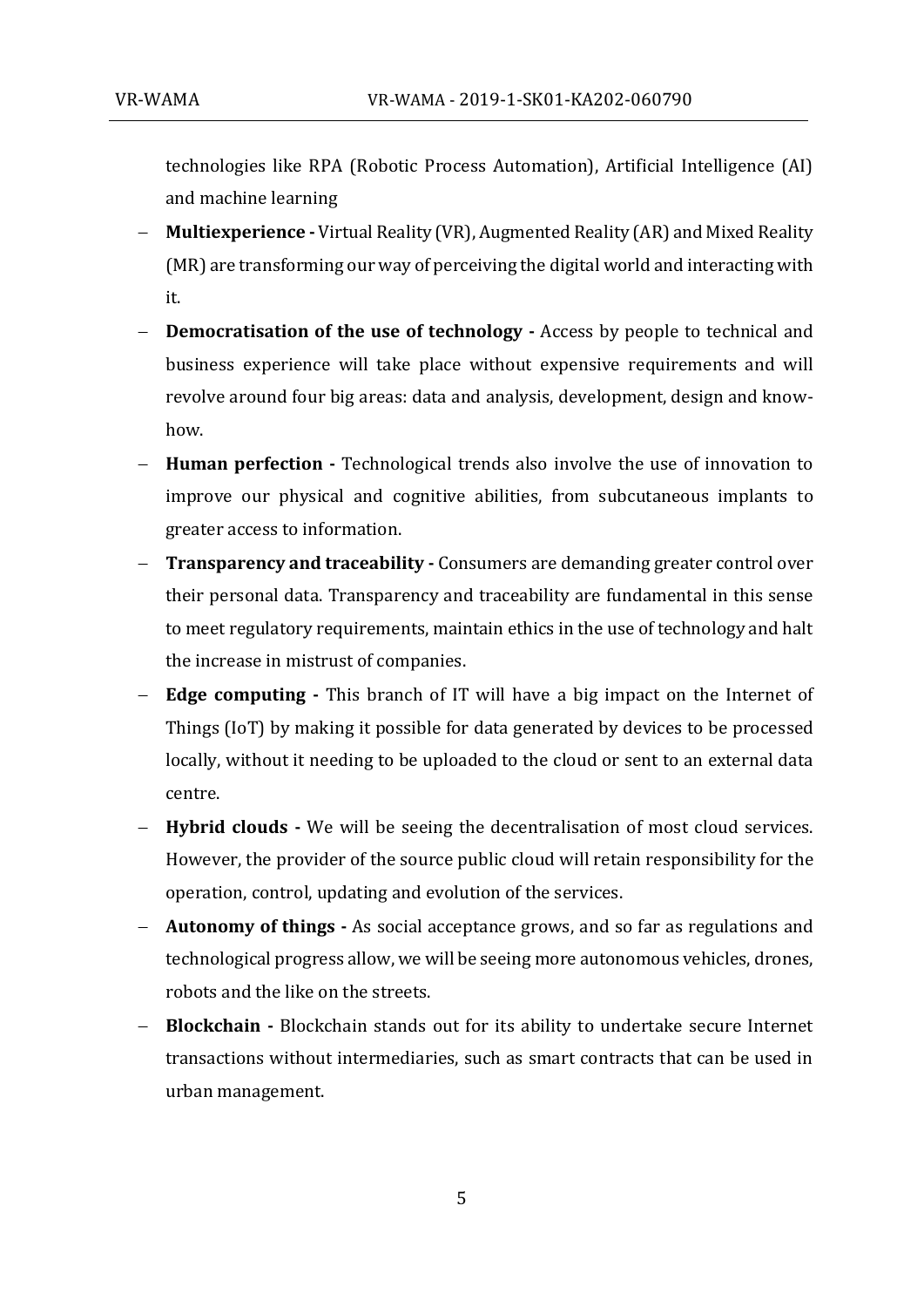− **Artificial Intelligence (AI) and Cybersecurity -** The popularisation of AI and machine learning will bring new challenges to information security since they will considerably increase system vulnerability.

Education is one of the most important areas for each country and internal system. The impact of the ICT on this field changed both the way of teaching and learning, the expectations of teachers and students, the evaluation system. Nowadays the education process is centred more on practical experiences, interactivity and creativity, using more and more the opportunities that ICT creates for us, by simulating different type of situations or concepts in virtual environments, more attractive for students.

ICT became a lifestyle choice for much of the population. In addition, this lifestyle choice is changing the way we communicate, increasing the rate of consumerism, and changing how we interact and gather information.

### <span id="page-5-0"></span>**1.2 Advantages and disadvantages of ICT**

ICT impact is visible in each field of our daily activities and enhance our life and experience in ways that in the past we were not thinking of. The education field has a big potential to integrate ICT on a large scale and in different way, in order to enhance the teaching-learning process, to stimulate and encourage performance in schools and make more pleasant the time spent in the classroom.

Today, ICT has progressed to become an integral part of the education system, being a key aspect not only in the teaching-learning process, but in the administration and management of institutions, too. We are now facing the era of "smart classroom" which implies to enhance stimulating and engaging multi-grade classroom methods and mainly. The objectives of ICT is to connect the gap between the parents, educators, and students by prompting viable, cooperative and straightforward modes of communication.

All the parties from the educational system (teachers, students, parents, educational centers etc.) experience the benefits of the new technologies, both with advantages and disadvantages. The most important thing is that ICT, even if sound as a corporate concept, is understood and appreciated as a way of development at its maximum potential by all the parties implied in education.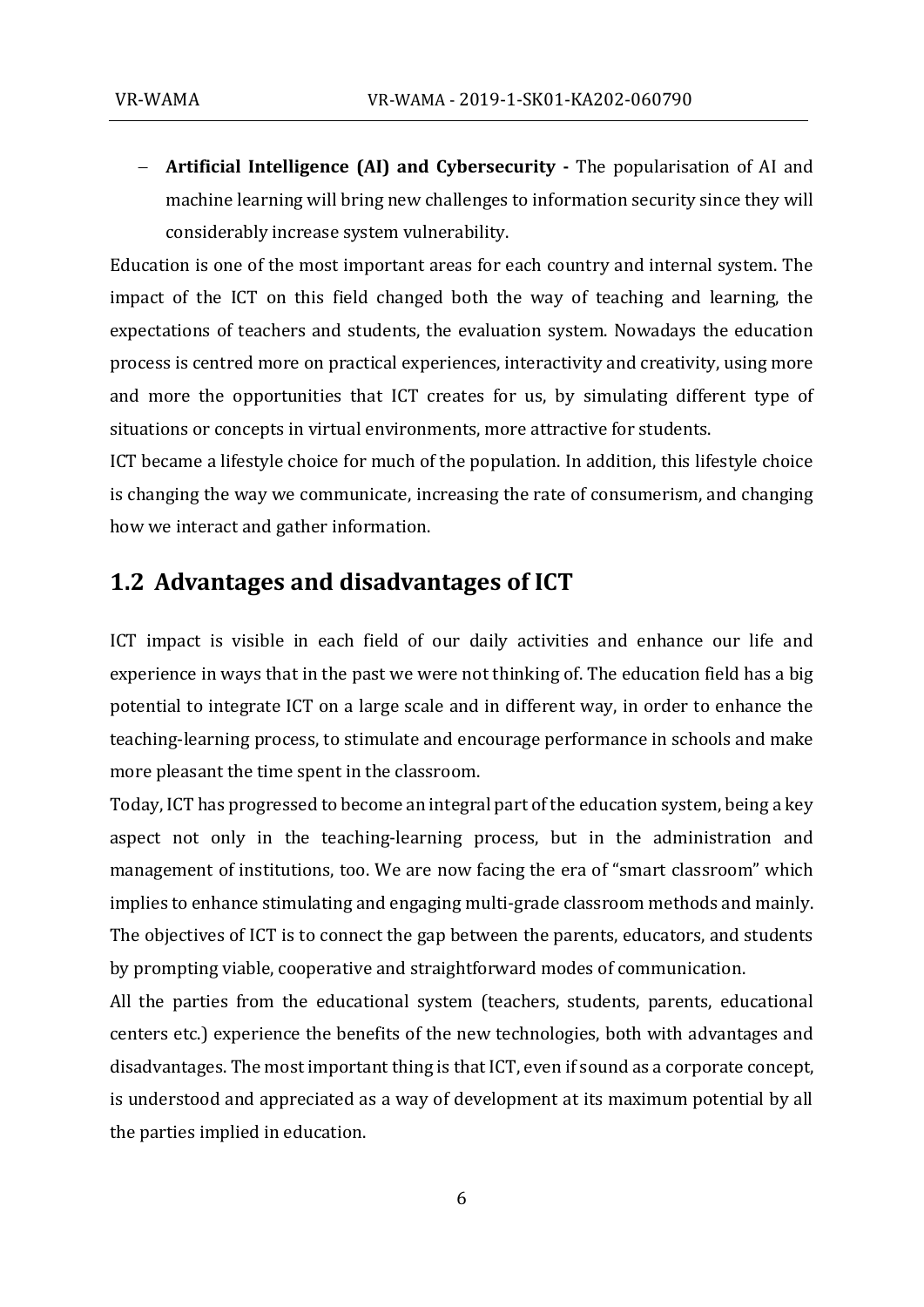The advantages of ICT in education are more than the disadvantages, from many points of view: from technical aspects to personal development.

Some are the advantages are highlighted below, being easy to perceive and simple to implement:

- − Enhanced the modes of communication
- − Cost-efficient
- − Paperless: Eliminate the usage of paper. Eco-friendly
- − Better teaching and learning methods
- − Enhanced data and information security
- − Minimize cost and save time
- − Easy student management
- − Automatic solutions to manual paper-based process and procedures
- − Interactive and collaborative teaching and learning methods
- − Direct classroom teaching
- − Spread awareness of the social impact of technological change in education
- − Web-based LMS tools connect students, educators, scholars and researchers, and education personal together
- − Enhance E-learning and learning management system (LMS)
- − Independent learning platforms for students
- − Teachers can teach better with images, videos and graphics while delivering lessons
- − Educators can create engaging, interesting and well-designed classroom activities
- − Improve the administration and enhance the quality and efficiency of education
- − Promote and improve the digital culture in schools, colleges, and universities

ICT, as any technology, has disadvantages, too. Some educators are emphasizing on putting aside the few disadvantages and use them at their full potential, meanwhile others are focusing on the disadvantages. Among them we can mention the followings:

- − Misleading and misguiding information
- − Risk of cyber attacks and hacks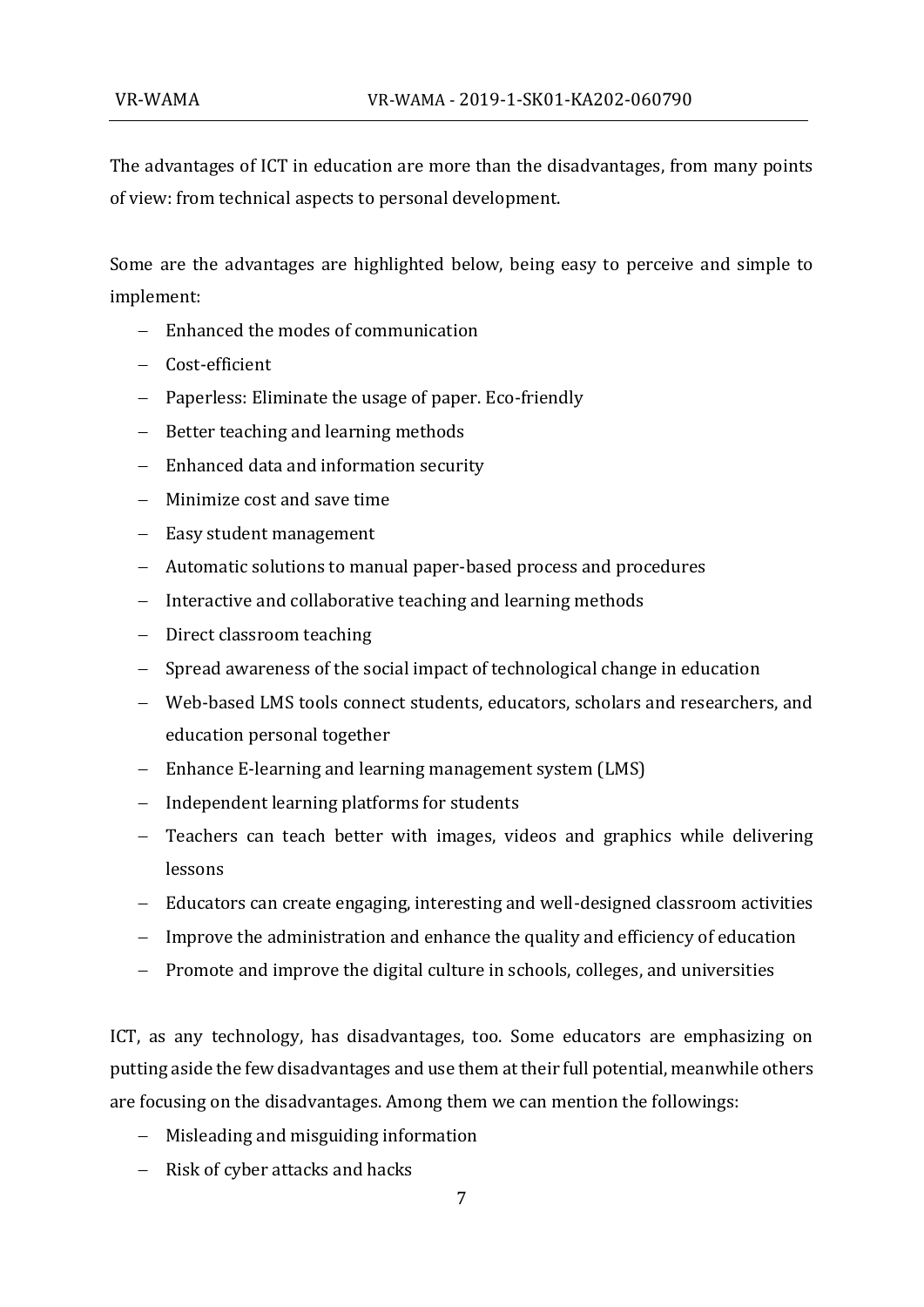- − A risk to the traditional book and handwriting methods
- − Implementing computers and the internet for ICT replace the convention education curriculums
- − Managing courses online is difficult
- − Misuse of technology
- − Not accessible everywhere
- − Teachers require experience to handle ICT
- − Implementing computers and the internet is expensive
- − Few believe that computers can limit imagination

Despite the disadvantages, many students are already engaged in using technology to extend their knowledge. Integrating ICT in the education process, make teaching and learning more effective and challenging.

In modern society, ICT became an important key aspect in education for many reasons [\(https://www.ictesolutions.com.au/blog/why-schools-should-invest-in-ict/\)](https://www.ictesolutions.com.au/blog/why-schools-should-invest-in-ict/):

- 1. **E-learning or Online Learning:** The presence of ICT in education allows for new ways of learning for students and teachers. E-learning or online learning is becoming increasingly popular and with various unprecedented events taking place in our lives, this does not only open opportunities for schools to ensure that students have access to curriculum materials whilst in the classroom but also allows them to ensure students outside the classroom such as at home or even in hospitals can learn.
- 2. **ICT brings inclusion**: The benefits of ICT in education is of such that students in the classroom can all learn from the curriculum material. Students with special needs are no longer at a disadvantage as they have access to essential material and special ICT tools can be used by students to make use of ICT for their own educational needs.
- 3. **ICT promotes higher-order thinking skills**: The effective use of ICT in education demands skills such as explaining and justifying the use of ICT in producing solutions to problems. Students need to discuss, test, and conjecture the various strategies that they will use.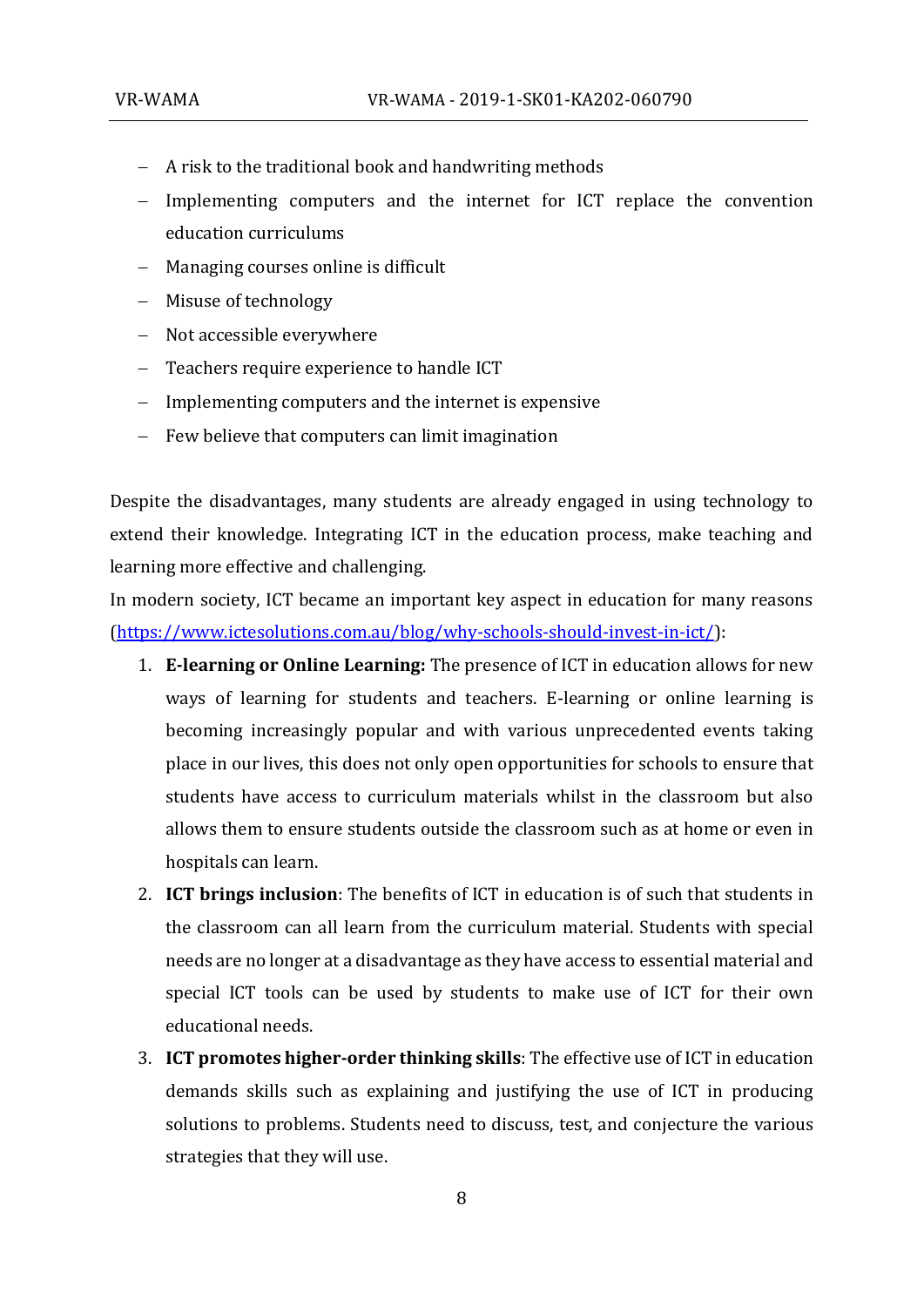- 4. **ICT enhances subject learning**: It is well known these days that the use of ICT in education adds a lot of value to key learning areas like literacy and numeracy.
- 5. **ICT use develops ICT literacy and ICT Capability:** The best way to develop ICT capability is to provide them with meaningful activities, embedded in purposeful subject-related contexts.
- 6. **ICT use encourages collaboration:** ICT naturally brings children together where they can talk and discuss what they are doing for their work and this in turn, opens up avenues for communication thus leading to language development.
- 7. **ICT use motivates learning:** Society's demands for new technology has not left out children and their needs. Children are fascinated with technology and it encourages and motivates them to learn in the classroom.
- 8. **ICT in education improves engagement and knowledge retention:** When ICT is integrated into lessons, students become more engaged in their work. This is because technology provides different opportunities to make it more fun and enjoyable in terms of teaching the same things in different ways.
- 9. **ICT use allows for effective Differentiation Instruction with technology**: We all learn differently at different rates and styles and technology provide opportunities for this to occur.
- 10. **ICT integration** is a key part of the national curriculum

One of the concernes when talking about the ICT implementation in classroom is a conventional assumption that technology will replace the role of teachers in class. ICT has to be seen as a tool for increasing the efficiency of the education process and to use it at its maximum potential.

Besides using ICT for scaffolding their students, teachers should use ICT for their professional development. Using ICT in class demands teachers to have technical skill and knowledge besides their content subject knowledge. As stated by OECD (2000, p. 16) "teachers must have a range of technical and pedagogical skills, with continuous up-dating to match advances in the technology and modes of use."

Despite the common assumption that developed countries has none or only few difficulties in implementing ICT in education, many of them have some: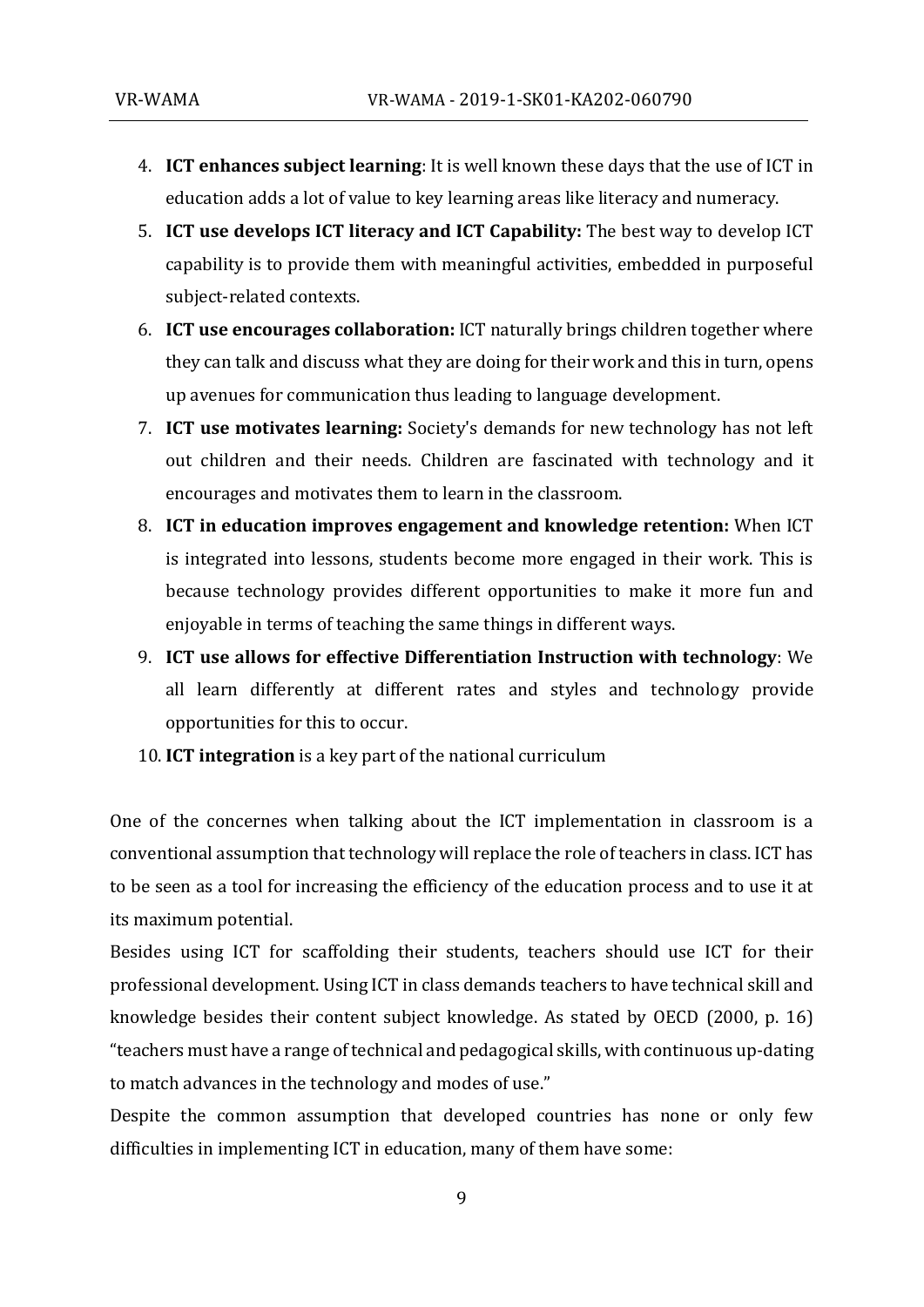| School level barriers               | Teacher level barriers           |
|-------------------------------------|----------------------------------|
| - Insufficient time                 | Insufficient time (overload work |
| $-$ Insufficient<br>to<br>access    | of the teachers)                 |
| technological resources             | - Has little confidence          |
| $-$ Insufficient effective training | Technological refusal due to     |
| - Problems in technical operation   | negative perceptions             |
|                                     | Do not believe on the potential  |
|                                     | benefits of ICT                  |
|                                     | Insufficient personal access to  |
|                                     | technological issues.            |

# <span id="page-9-0"></span>**1.3 From the classic learning to a high-tech approach**

Step by step, in the last decades, e-learning gain more and more place in the education field and the teaching-learning process online became very used. E-learning is now applicable not only to learn academics but also to conduct extra-curricular activities for students, informative online sessions, online conferences, and webinars.

# <span id="page-9-1"></span>**1.3.1 Benefits of Online Learning**

The demand for e-learning has risen significantly and will continue doing so. As with most teaching methods, e-learning also has its positives and negatives.

| Nr.crt. | Benefit     | Description                                      |
|---------|-------------|--------------------------------------------------|
|         | Convenience | - Very easy to attend classes, submit projects   |
|         |             | and sit for certification exams                  |
|         |             | - online classes that are independent of any     |
|         |             | physical location                                |
|         |             | instant access to study materials, online<br>$-$ |
|         |             | classes, assignments and timetables              |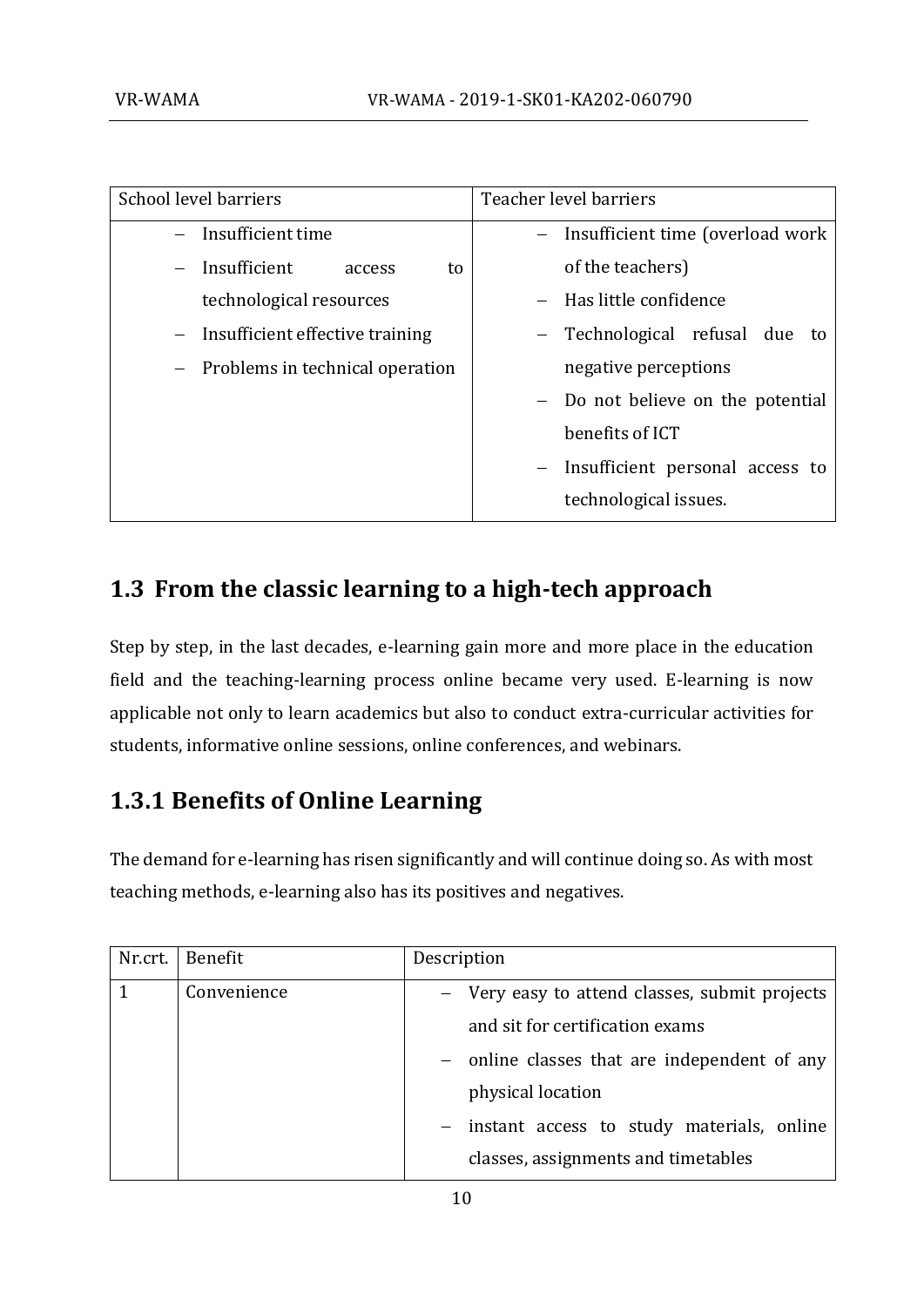|   |                          | able to schedule your study time without<br>disturbing<br>official<br>your<br>personal<br>or<br>commitments                                                                                                                                                                  |
|---|--------------------------|------------------------------------------------------------------------------------------------------------------------------------------------------------------------------------------------------------------------------------------------------------------------------|
| 2 | Efficiency               | use of videos, sharing of resource links,<br>serving assessment tests can all be done at<br>the click of a button<br>the lectures can be recorded and shared for<br>reference with a wide range of audiences.                                                                |
| 3 | Student-Centric          | enjoy a great deal of flexibility<br>the learning needs of different types of<br>students are taken into consideration<br>a number of interesting and stimulating<br>activities for students to learn and grasp<br>students focus on the topics that need to be<br>mastered. |
| 4 | Affordability            | the course or study material is all available<br>online and you can access it as many times as<br>you want<br>eminitates at least 2 important costs: real<br>estate and transportation                                                                                       |
| 5 | Feedback as a Data Point | regular online assessments and teacher's<br>evaluations become benchmarks to your<br>steady progress<br>you can track your progress easily                                                                                                                                   |
| 6 | Encourages shy kids      | they are far more forthcoming with their<br>questions and participation                                                                                                                                                                                                      |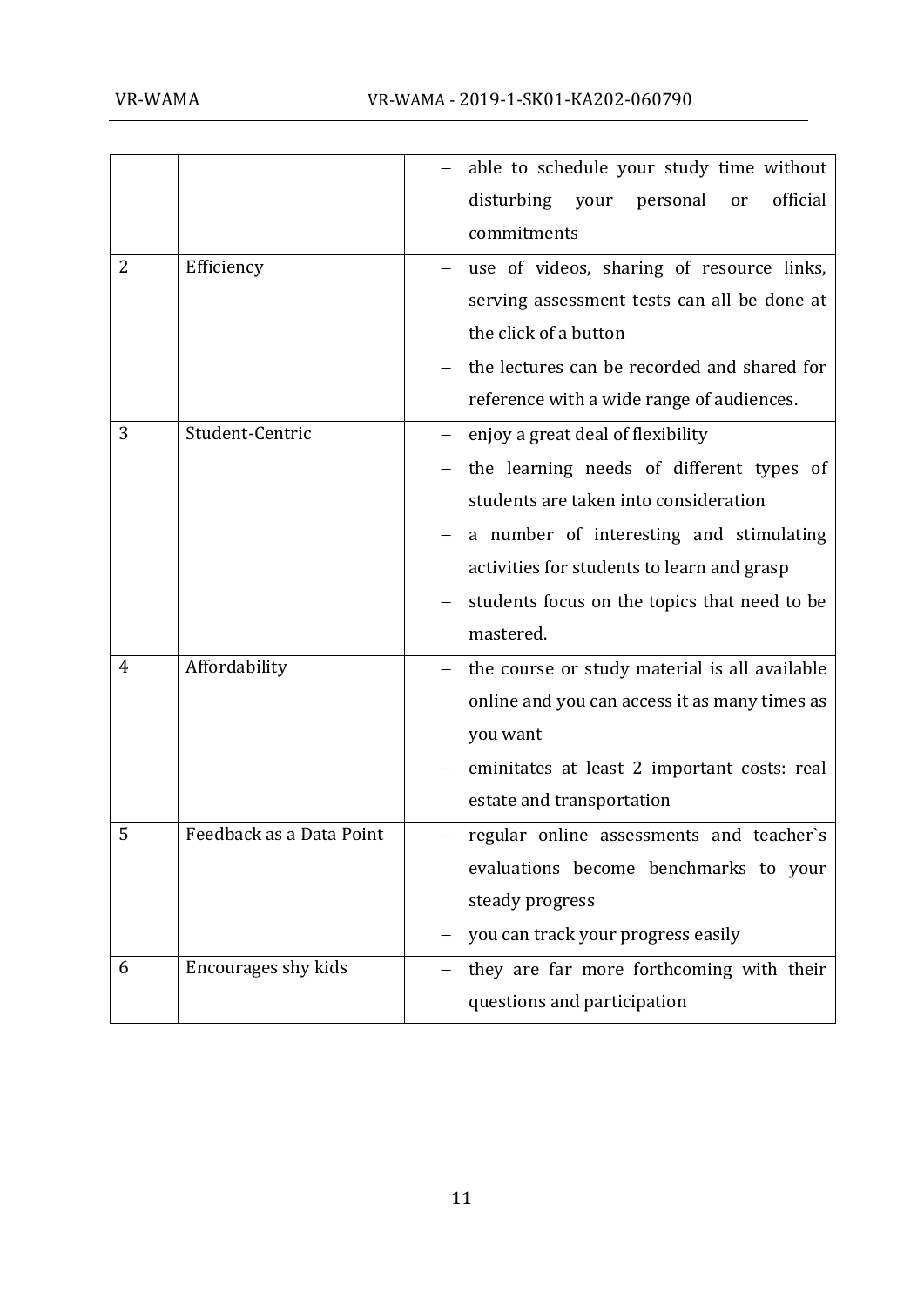# <span id="page-11-0"></span>**1.3.2 Challenges of Online Learning**

eLearning comes with challenges for both sides, too. As to any technology, the challenges become opportunities by approaching them positively.

| Nr.crt.      | Challenge                        | Description                                                                                                                                                                                                                                                                                                                   |
|--------------|----------------------------------|-------------------------------------------------------------------------------------------------------------------------------------------------------------------------------------------------------------------------------------------------------------------------------------------------------------------------------|
| $\mathbf{1}$ | The Survival of the Fittest      | there can be technical glitches with regard to<br>internet connectivity or system problems<br>no time constraints for online courses, so it is<br>important for online students to exercise<br>strong time management skills<br>completion of online courses requires an<br>ability to manage computer databases and<br>files |
| 2            | <b>Focus Deficit</b>             | some students tend to lose focus for a longer<br>period during virtual lectures<br>boredom occurs easily                                                                                                                                                                                                                      |
| 3            | Lack of Personal<br>Interactions | lacks personal interactions between you, the<br>tutor and your classmates<br>these conversations cannot be placed on par<br>with those that happen in the traditional<br>classroom setup                                                                                                                                      |
| 4            | Teacher training                 | demands the teachers to be technology-<br>friendly, which, unfortunately, is not the case<br>always<br>eachers need to invest more time in aligning<br>themselves with the latest technology<br>updates to ensure they can conduct their<br>online classes seamlessly                                                         |
| 5            | Not appropriate for all          | It is a well-known fact that students have a dominant<br>learning style. E-learning which requires a child to                                                                                                                                                                                                                 |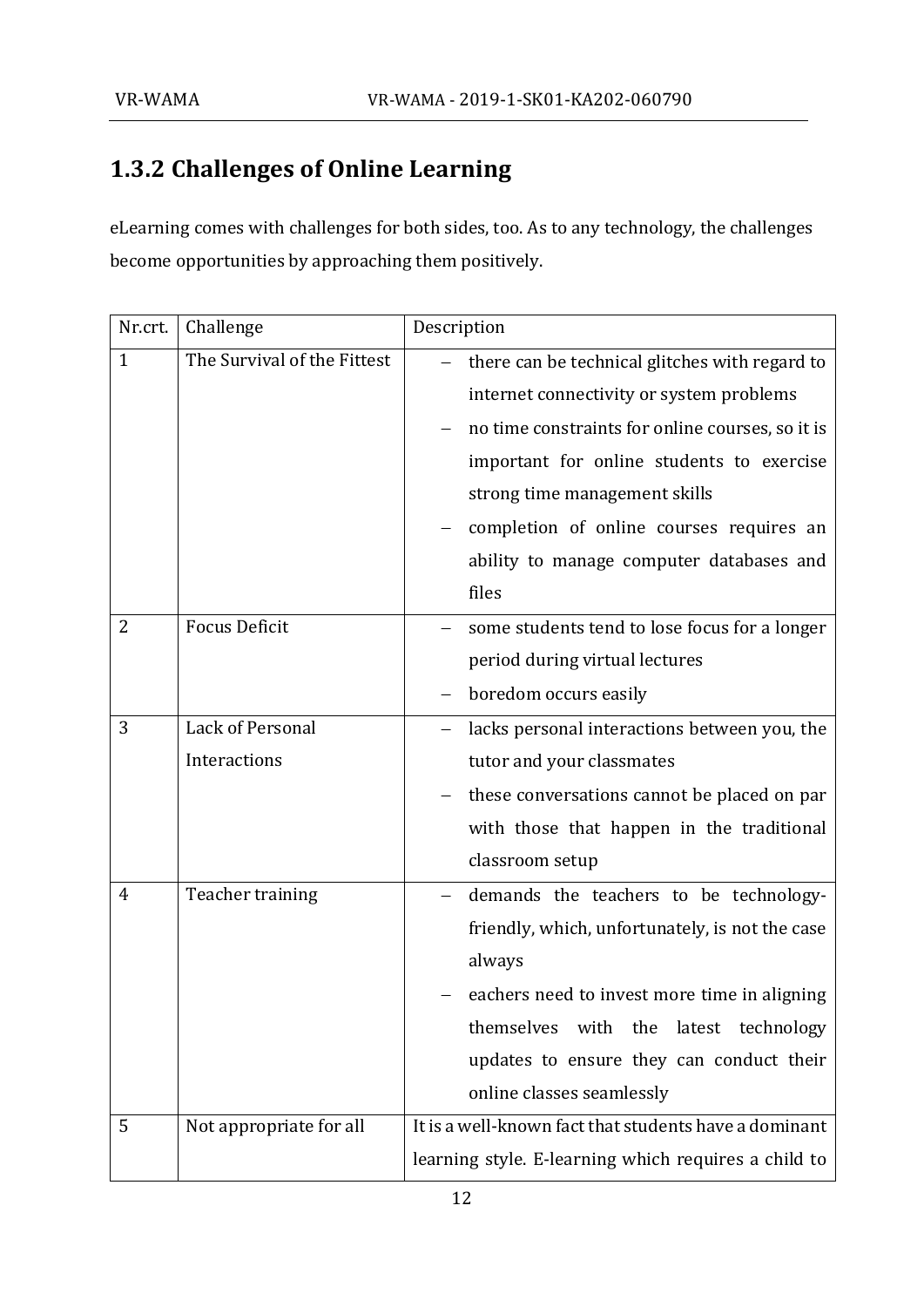|  | sit in front of a device and understand the lesson, |
|--|-----------------------------------------------------|
|  | may not be suited to all learning styles            |

The most common way of eLearning is the Learning Management System, a software application for the administration, documentation, tracking, reporting, automation and delivery of educational courses, training programs, or learning and development programs.

# **1.4 Virtual reality in education**

The traditional way of teaching students online was replaced in the last years with some other ways, more interactives and engaging, like Virtual Reality (VR) and Augmented Reality (AR).

Virtual Reality is an innovative concept in education and not only, which offers a unique student-friendly interface, gesture controls, embedded educational resources and simpleto-use teacher controls. Virtual reality is the term used to describe a three-dimensional, computer generated environment which can be explored and interacted with by a person. That person becomes part of this virtual world or is immersed within this environment and whilst there, is able to manipulate objects or perform a series of actions. The main objective of the VR is to raise engagement and increase knowledge retention for students of all ages.

Augmented reality (AR) is defined as an interactive experience of a real-world environment where the objects that reside in the real world are enhanced by computergenerated perceptual information, sometimes across multiple sensory modalities, including visual, auditory, haptic, somatosensory and olfactory.

# <span id="page-12-0"></span>**1.4.1 Differences between VR and AR**

| <b>AR</b>                                                                                     | <b>VR</b>                                                                                  |
|-----------------------------------------------------------------------------------------------|--------------------------------------------------------------------------------------------|
| The system augments the real-world scene $\parallel$ Completely immersive virtual environment |                                                                                            |
|                                                                                               | In AR User always have a sense of presence   In VR, visual senses are under control of the |
| in the real world                                                                             | system                                                                                     |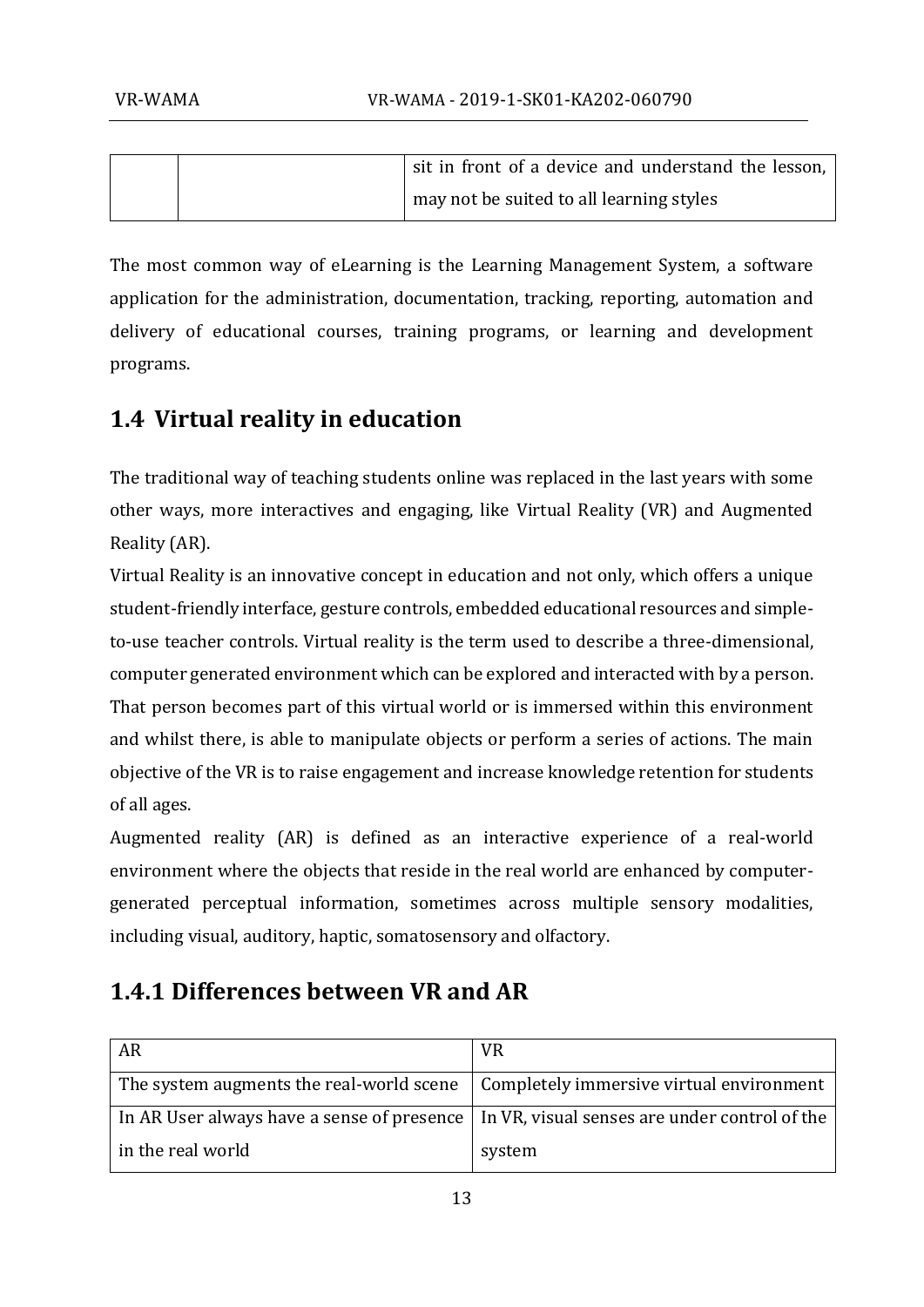| AR is 25% virtual and 75% real                | VR is 75% virtual and 25% real                  |
|-----------------------------------------------|-------------------------------------------------|
| This technology partially immerses the user   | This technology fully immerses the user         |
| into the action                               | into the action                                 |
| Mbps<br>AR<br>upwards of 100<br>requires      | VR requires at least a 50 Mbps connection       |
| bandwidth                                     |                                                 |
| No AR headset is needed.                      | Some VR headset device is needed.               |
| With AR, end-users are still in touch with    | By using VR technology, VR user is isolated     |
| the real world while interacting with virtual | from the real world and immerses himself        |
| objects nearer to them.                       | in a completely fictional world.                |
| It is used to enhance both real and virtual   | It is used to enhance fictional reality for the |
| worlds.                                       | gaming world.                                   |

Source: https://www.guru99.com/difference-between-ar-vr.html#5

# <span id="page-13-0"></span>**1.4.2 What Are the Benefits of AR and VR in Education?**

Growing evidence suggests that AR and VR in education, as well as the combination of both technologies known as mixed reality, can improve student outcomes, too.

Another benefit of AR/VR is that students can exercise their creativity and imagination, and they are much motivated to explore new academic interests.

Less boundaries (cultural, in terms of communication) encourage students to take contact with people from other countries and learn about their cultures, traditions, values and approaches.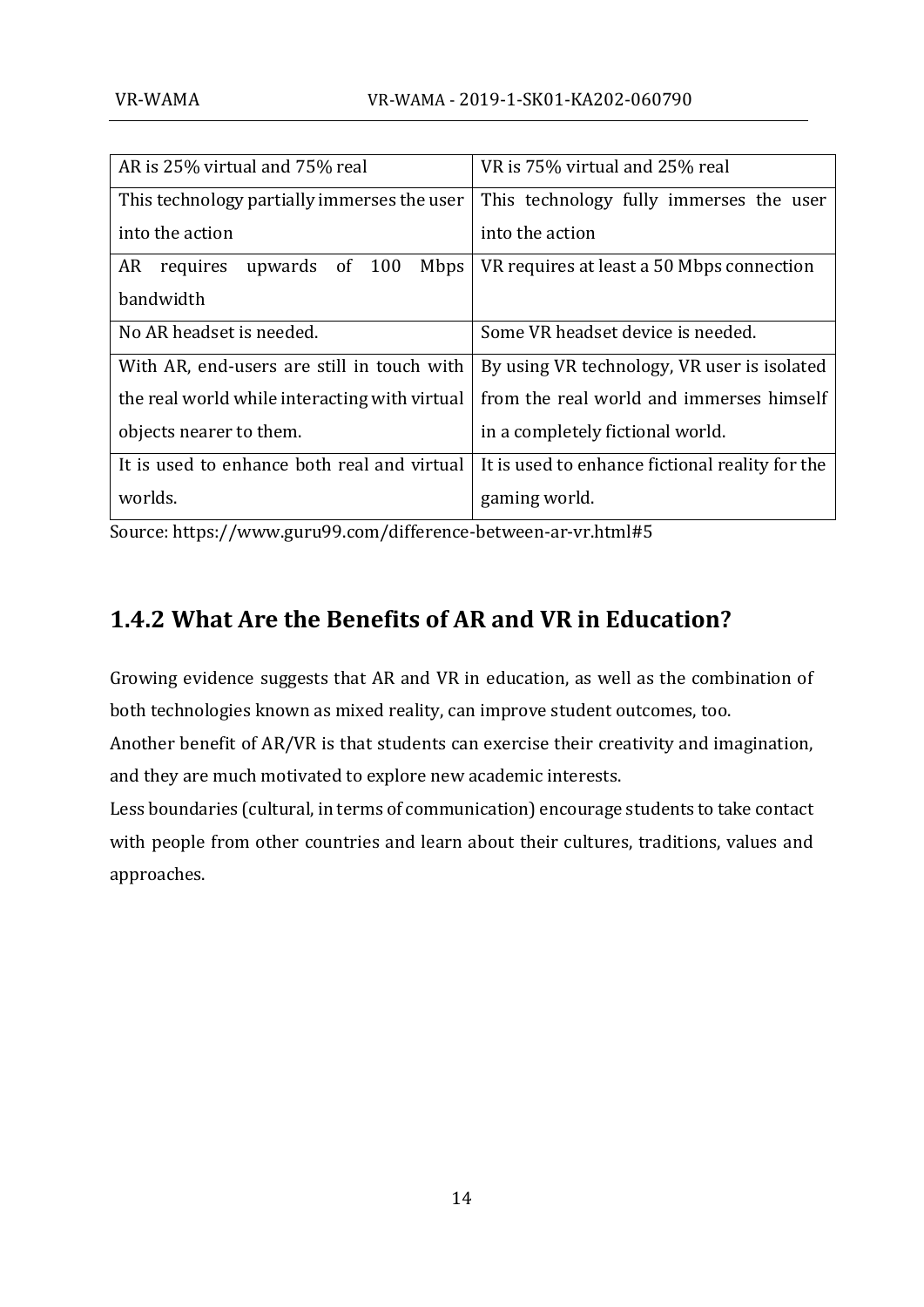# <span id="page-14-0"></span>**2 USE OF ICT IN THE SCHOOL EDUCATION SYSTEM**

Education, regardless of the continent, is a key aspect for the social and economic context and the development of each country.

In Europe and across the globe, the education systems are different, each with their own attitudes and approaches to educating their population. Cultural aspects play an important role in the education system and how the latest trends and technologies are included and used in the teaching-learning process.

Nowadays the new technologies and ICT are changing very fast, and are present in any field of the day by day activities, including the education. The old blackboard was replaced by the interactive boards and some other features were developed in order to enhance the teaching-learning process, such as: learning management systems, teleconferencing, artificial intelligence, virtual and augmented reality.

All these new features are based on the Internet connection and implies virtual collaboration between students and teachers and new devices. If in the past there were specific courses and laboratories of Informatics and ICT, now students and teachers can use the new technologies from devices like mobile phones and tables, both in classroom or at home, with minimum costs. Also, students can bring them from home and use it at school.

Teachers are using a range of interactive approaches for 'presenting' in classrooms. While interactive whiteboards (IWBs) are still fit for purpose when used effectively, technologies such as Apple TV or other mirroring approaches can enable teacher or student screens to be mirrored wirelessly to a large screen.

These days we are talking about "digitalization" and "digital skills", two concepts that are significantly changing the students and education. Schools use a diverse set of ICT tools to communicate, create, disseminate, store, and manage information.

Transforming education requires pedagogical, organisational and technological innovation, and one of the basic conditions for enabling learning practices is to build an efficient infrastructure, to have ICT equipment, tools and networks.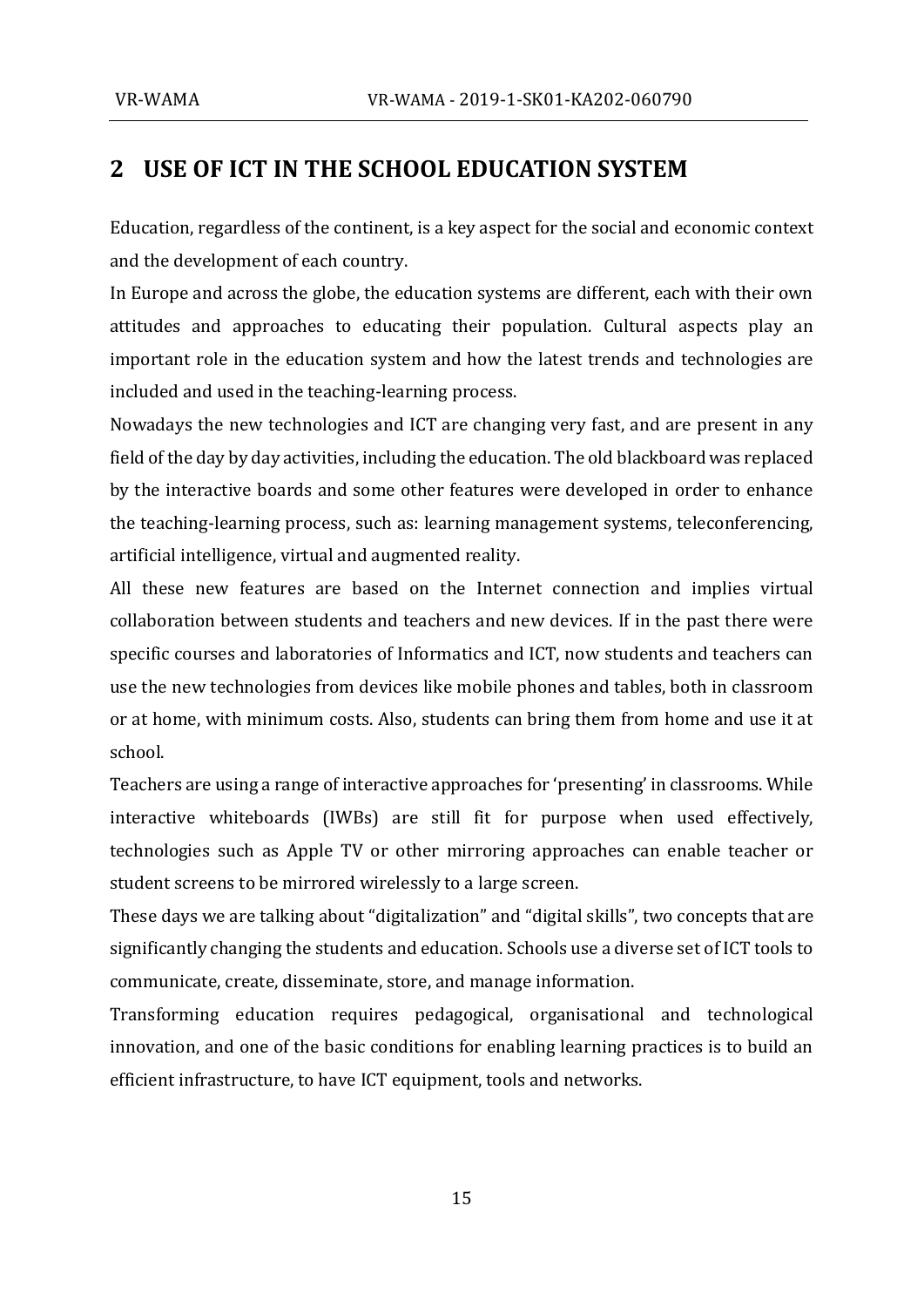# **2.1 Last technologies in education – overview**

| Nr.crt.      | Technology                             | Description                                                                                                                                                                                                                                                             | <b>Benefits</b>                                                                                                                                                              |
|--------------|----------------------------------------|-------------------------------------------------------------------------------------------------------------------------------------------------------------------------------------------------------------------------------------------------------------------------|------------------------------------------------------------------------------------------------------------------------------------------------------------------------------|
| $\mathbf{1}$ | Learning<br>management system<br>(LMS) | a software application for didentify training and<br>the<br>administration,<br>documentation, tracking,<br>reporting, automation and recommendations for<br>delivery<br>of educational<br>courses, training programs,<br>learning<br>and<br>or<br>development programs. | learning gaps<br>automated<br>courses based on a<br>user's skill profile                                                                                                     |
| 2            | Teleconferencing                       | electronic<br>"interactive<br>communication<br>among<br>people located at two or<br>different<br>places.";  <br>more<br>there are 4 types:<br>audioconferencing;<br>audio-graphic<br>conferencing,<br>videoconferencing;<br>Web-based<br>conferencing                   | involves the live (real-<br>time)<br>exchange<br><sub>of</sub><br>video<br>voice<br>and<br>messages<br>facilitate<br>teacher-<br>learner and learner-<br>learner discussions |
| 3            | Virtual reality                        | is a simulated experience<br>that can be similar to or<br>completely different from<br>the real world and can be<br>used for entertainment or<br>educational purposes                                                                                                   | Realistic scenarios<br>Innovative<br>and<br>enjoyable<br>Suitable for different<br>learning styles                                                                           |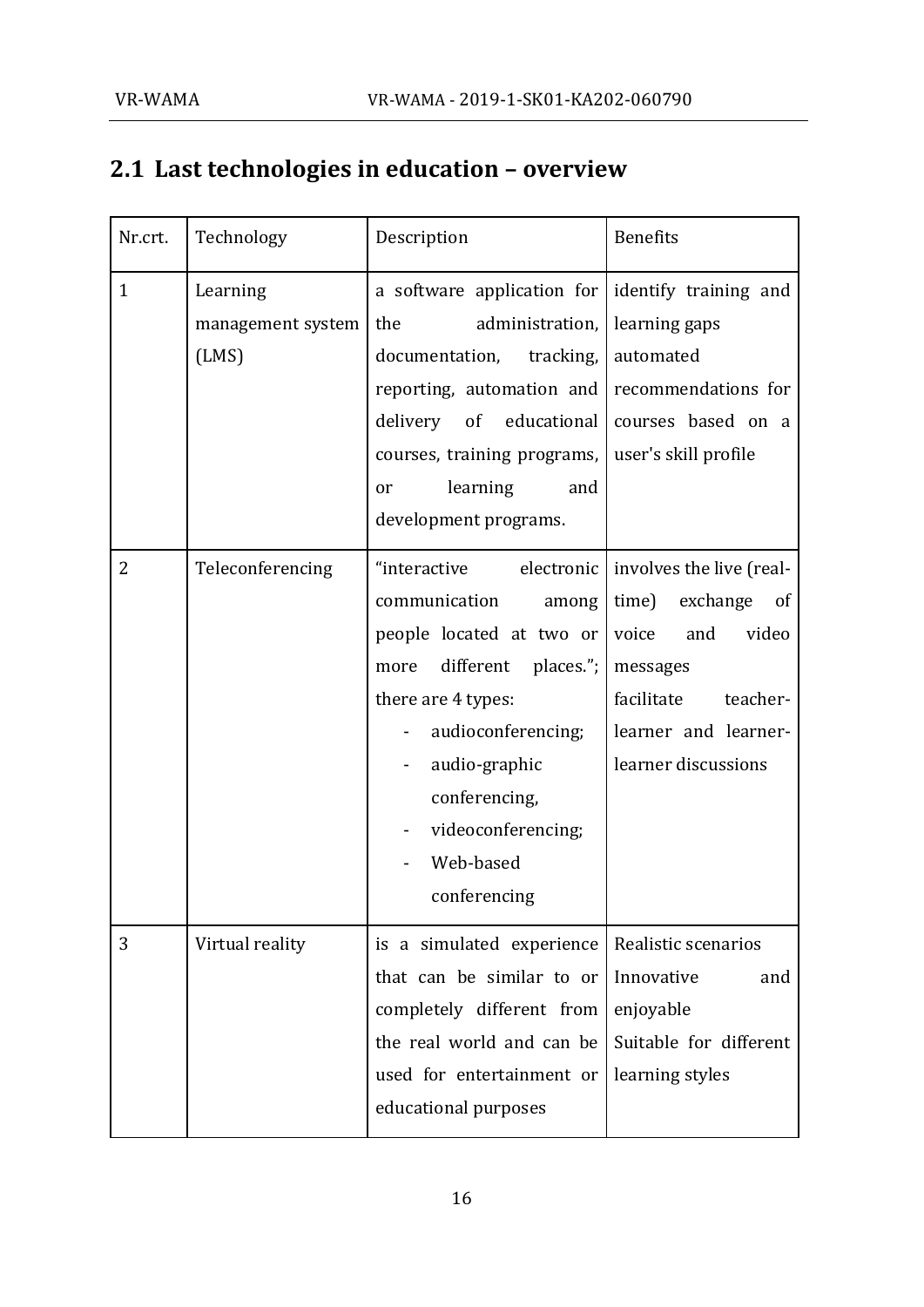| 4 | Augmented reality         | is an interactive experience $ $ increases engagement |                           |
|---|---------------------------|-------------------------------------------------------|---------------------------|
|   |                           | of a real-world environment   and interaction         |                           |
|   |                           | where the objects that provides a richer user         |                           |
|   |                           | reside in the real world are                          | experience                |
|   |                           | enhanced by computer-                                 |                           |
|   |                           | generated<br>perceptual                               |                           |
|   |                           | information,<br>sometimes                             |                           |
|   |                           | multiple<br>across<br>sensory                         |                           |
|   |                           | modalities, including visual,                         |                           |
|   |                           | auditory,<br>haptic,                                  |                           |
|   |                           | somatosensory<br>and                                  |                           |
|   |                           | olfactory                                             |                           |
| 5 | <b>Flipped Classrooms</b> | involves<br>lecture<br>and                            | allow<br>for<br>can<br>an |
|   |                           | practice<br>at<br>home<br>via                         | expanded curriculum       |
|   |                           | computer-guided                                       |                           |
|   |                           | instruction and interactive                           |                           |
|   |                           | learning activities in class                          |                           |

# <span id="page-16-0"></span>**2.2 Challenges for teachers, learners and providers**

Using ICT in training brings benefits for both teachers and learners, stimulating the creativity, interactivity, thinking skills of the students, preparing them to deal with ongoing technological change in society and the workplace. On the other hand, teachers have to develop their digital skills, to increase their ability to use ICT for formative learning assessments, individualized instruction, accessing online resources, and for fostering student interaction and collaboration.

It is necessarily a practical subject that involves the use of computer resources which are both hardware and software that are already in use in school for a variety of purposes. There is a need to explore how computers communicate across networks and with locally attached peripheral devices. Learners need to experience practical problem solving to develop the associated learning.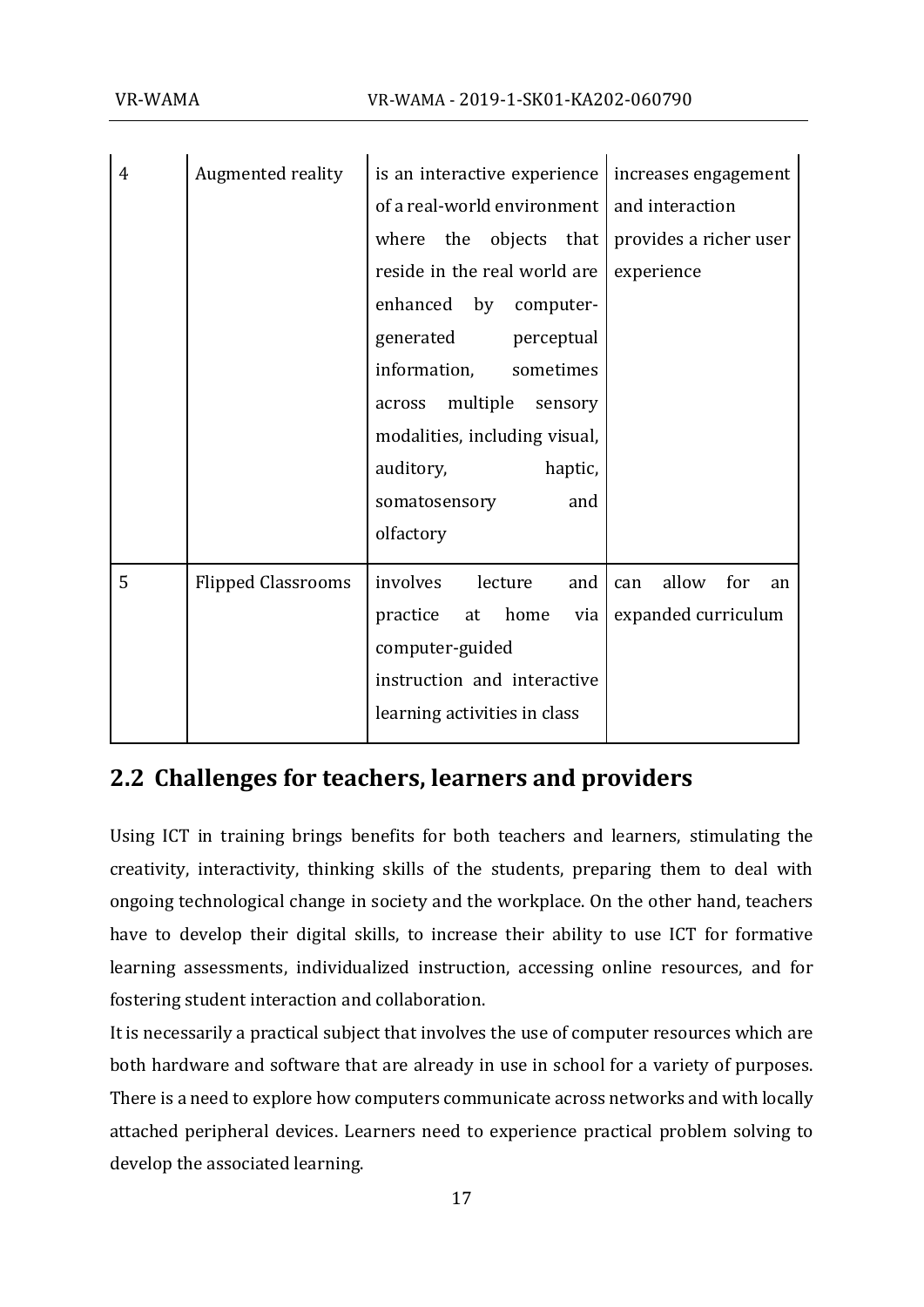# <span id="page-17-0"></span>**2.2.1 Teachers` main challenges**

In the educational process teachers face many challenges from the social ones to the technological ones. They have to keep learning and they have to integrate the new technologies in their daily teaching activities in order to enrich the student experience and increase the efficiency. An old teaching method is not so attractive for the students nowadays if it is not bringing them a practical and realistic approach. This need can be fulfilled with the help of new technologies.

In order to use the latest technologies, teachers need to have at least basic digital skills, in order to share the educational materials online with the students, develop online classes and evaluate them, using as well an automated system.

Another challenge is the way in which teachers keep involving students in the process. Some of the students, because they are not physically in the classroom, are not paying attention or they experience a lack of attention, which can be an important issue for both sides.

The evaluation of the students` work is also a challenge because students can access more information through the Internet and their work is not reflecting their level of knowledge or skills.

## <span id="page-17-1"></span>**2.2.2 Students` main challenges**

When working from day to day students need to be able to manage the versions of the program they are working on and the files.

Some of the students, because they are not in the classroom, with the direct connection with the teacher, tend to be superficial or to pay less attention to their duties and activities. It is a challenge to keep on with the deadlines of the live meetings and the other activities.

Other students can experience technical issues, affecting their learning process.

## <span id="page-17-2"></span>**2.2.3 Providers` main challenges**

Any technology has some basic requirements for using it in a good manner.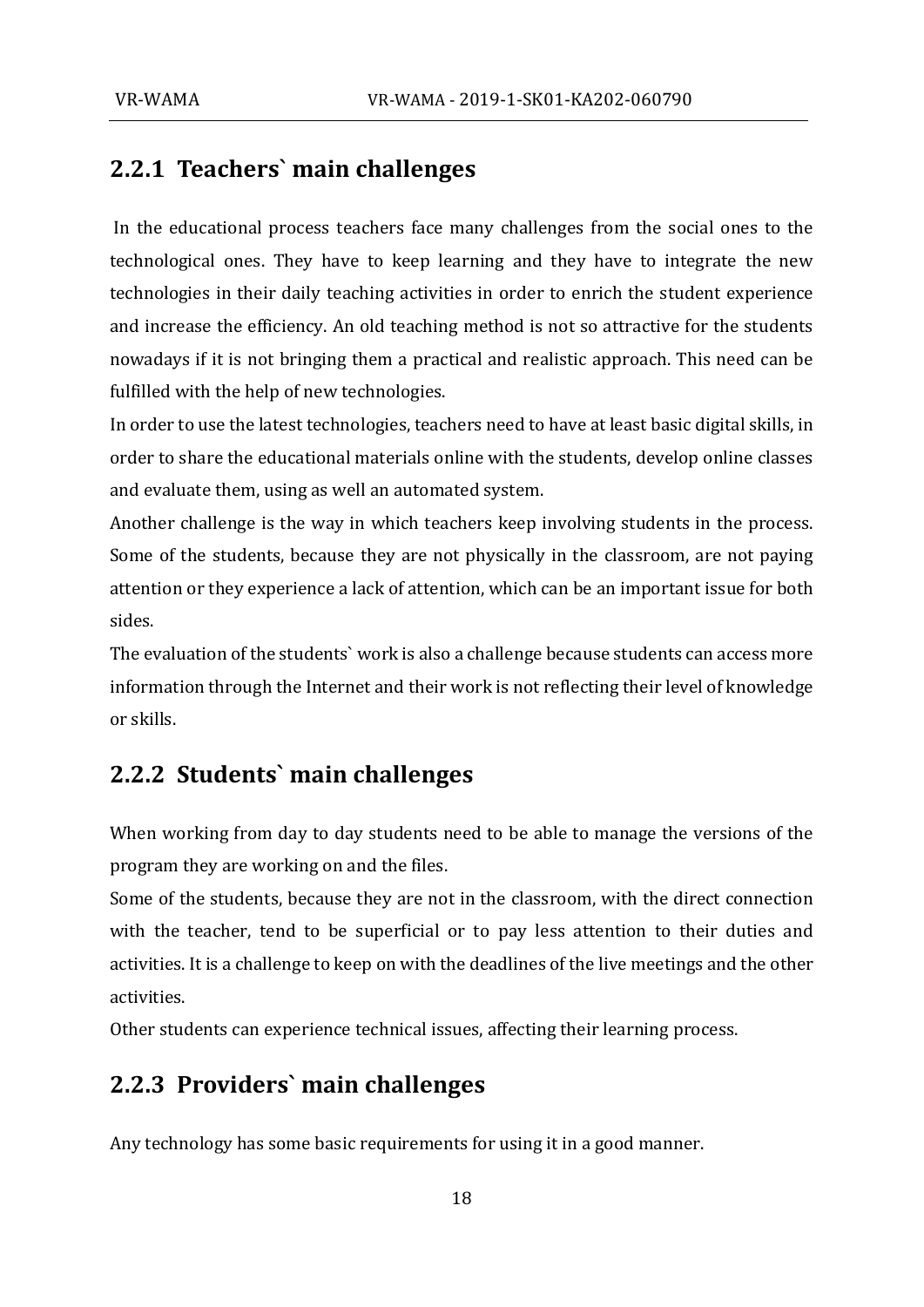Schools' ICT infrastructure is procured, implemented, configured and maintained in a wide range of settings by a large variety of in-house and 3rd party providers in a seemingly infinite number of ways.

Providers has to ensure that the users can access the platform/technology and use it in the teaching-learning process so as to reflect a correct assessment.

Also, another important challenge is to secure the personal data used on the platforms and prevent the cyber attacks and data theft, such as [\(https://www.computingatschool.org.uk/data/uploads/CASInfrastructure.pdf\)](https://www.computingatschool.org.uk/data/uploads/CASInfrastructure.pdf):

- − Viruses or malicious software designed to steal or change data or make systems unstable;
- − Hardware and software systems designed to steal passwords or impersonate one user while connected as another such as keyloggers;
- − Software tools and configurations designed to bypass the normal access and filtering
- − controls such as web proxy servers; and
- − Software applications that can disrupt the availability of the network for other users if used carelessly or inappropriately such as a DHCP server.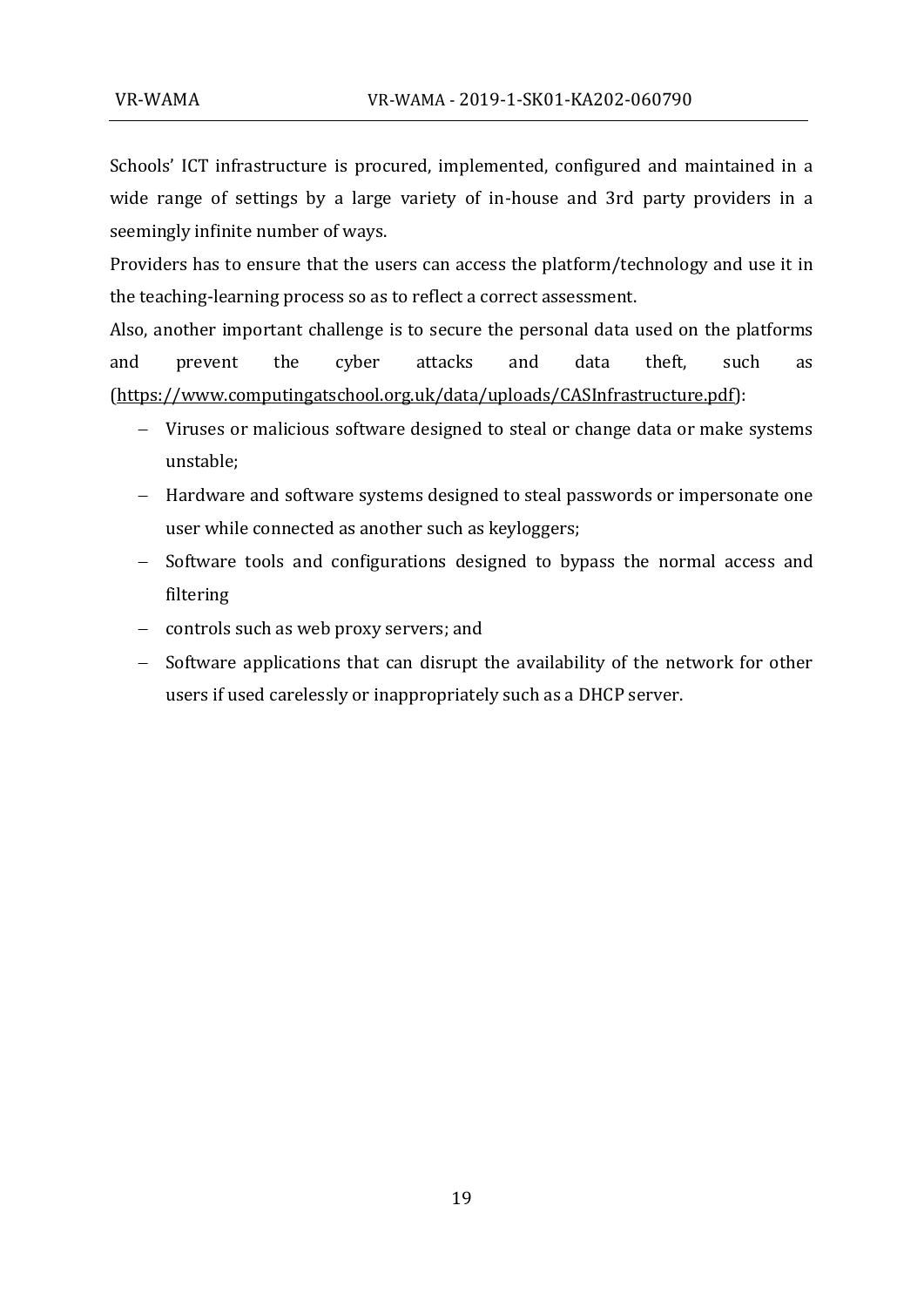# <span id="page-19-0"></span>**3 PERSPECTIVE ABOUT VET**

According to the national statistics on enrolment in identified programmes higher VET is (Study on higher Vocational Education and Training in the EU, p. 8):

- − **Growing** in Austria, Belgium-FR and Belgium-NL, Denmark, Germany, Spain, France, Ireland, Italy, Luxembourg, Malta, Netherlands, Romania;
- − **Stable** in Czech Republic, Greece, Finland, Lithuania, Latvia, United Kingdom;
- − and **Decreasing** in Bulgaria, Estonia, Croatia, Hungary, Portugal, Poland, Sweden, Slovenia, Slovakia.

Higher VET is a sector of the overall education which is in a continuous development in many countries, many people being not so interested in following a vocational training program. There are many external factors influencing VET, such as (Study on higher Vocational Education and Training in the EU, p. 8):

- − **Clarification of the position of higher VET** in the rest of the education system. The development of NQFs led to discussions about the relationship between higher VET and other qualifications, in particular those from higher education;
- − **Growing demand from the side of learners and employers** linked to mostly positive employment prospects though the trend here is not unanimous;
- − **Development of work-based learning programmes** at higher levels. This is linked to the growing recognition of the benefits of work-based learning for employability but also the development of professional identity.

CEDEFOP defines vocational education and training as 'education and training which aims to equip people with knowledge, know-how, skills and/or competences required in particular occupations or more broadly on the labour market'.

Higher VET often contains aspects of both professionally oriented and academically oriented aspects, but with a dominance of professionally oriented aspects (in terms of profile and content of a programme or qualification). These programmes/qualifications are often characterised by intense integration with the world of work in several aspects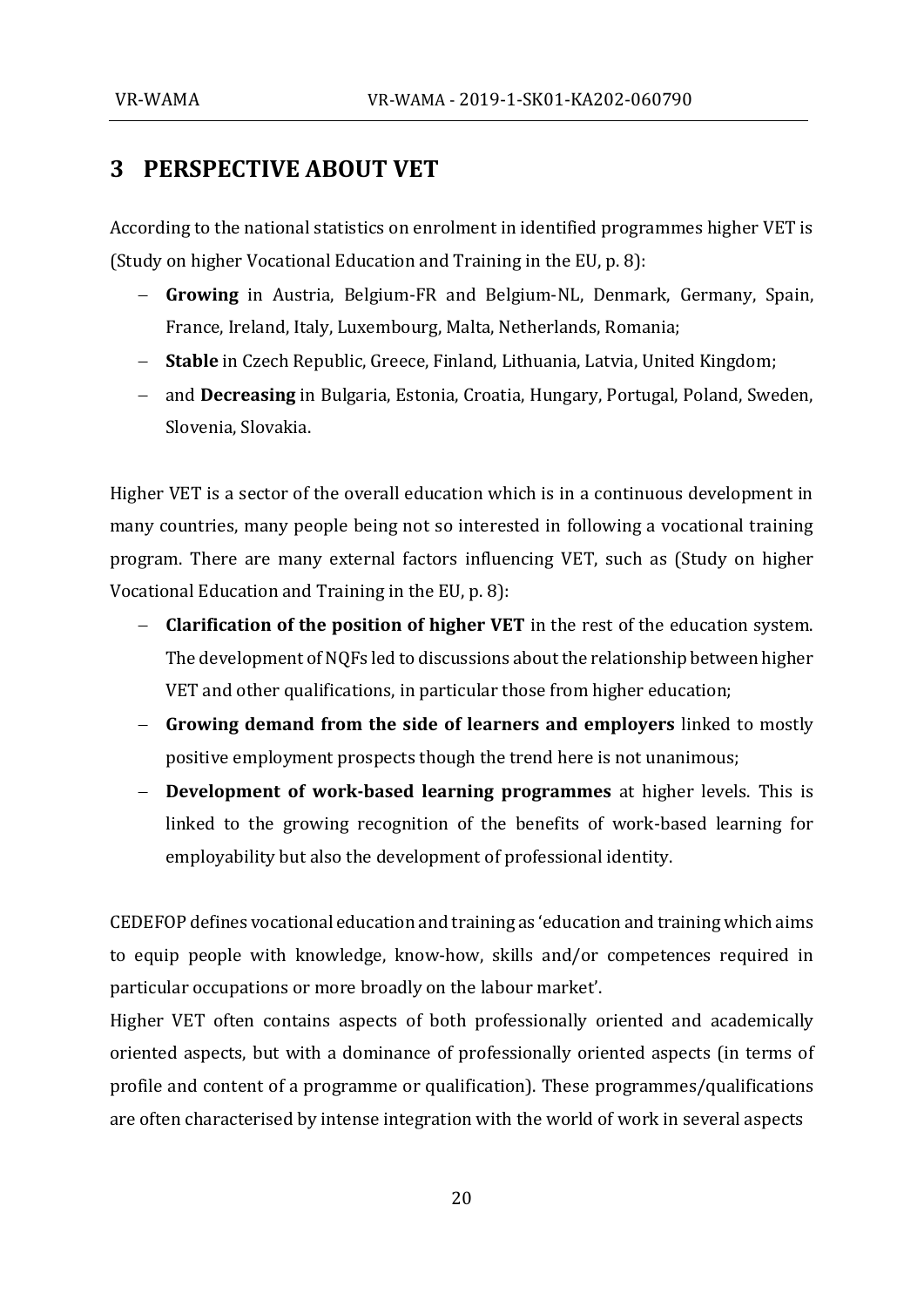The way higher VET is understood varies from a country to another and highly depends on the country context.

Higher VET combines types of programmes with a long tradition as well as recently created programmes. It is a dynamic area of qualification development but also an area that in some countries is strongly rooted in tradition.

### <span id="page-20-0"></span>**3.1 Development of higher VET-part of education systems**

The current field of evolution and development is the relationship between higher VET and the rest of the education and training sector, this being a current topic of discussion. This ambiguous relationship between higher vocational education, specifically the vocational programs covered by the EEA framework and higher education, has been widely debated in connection with the diversification of higher education and the topic of vocational and academic derivation. The two tensions are explained as follows: a first premise is that institutions that traditionally non-academically provide vocational education and training at higher levels have increasingly emerged as higher education institutions, so that they are considered on an equal footing with universities; and a second premise is that concerns about the employability of higher education graduates have prompted more traditional universities to develop programs that were more clearly career-oriented.

Another topic that influences the relationship between higher VET and the rest of the system is the development of NQFs. NQFs should show the relationship between qualification levels according to learning outcomes, rather than according to pathways or duration of studies. Their development should be an opportunity for higher professional qualifications to achieve a clearer position compared to the rest of the education system. There are countries where the discussion about placing higher VET qualifications offered outside higher education at the same levels as higher education qualifications has been controversial and has led to the decision to create two different NQF "branches" for levels 6, 7 and 8, one for the "Bologna qualifications" and the other for professional or vocational qualifications.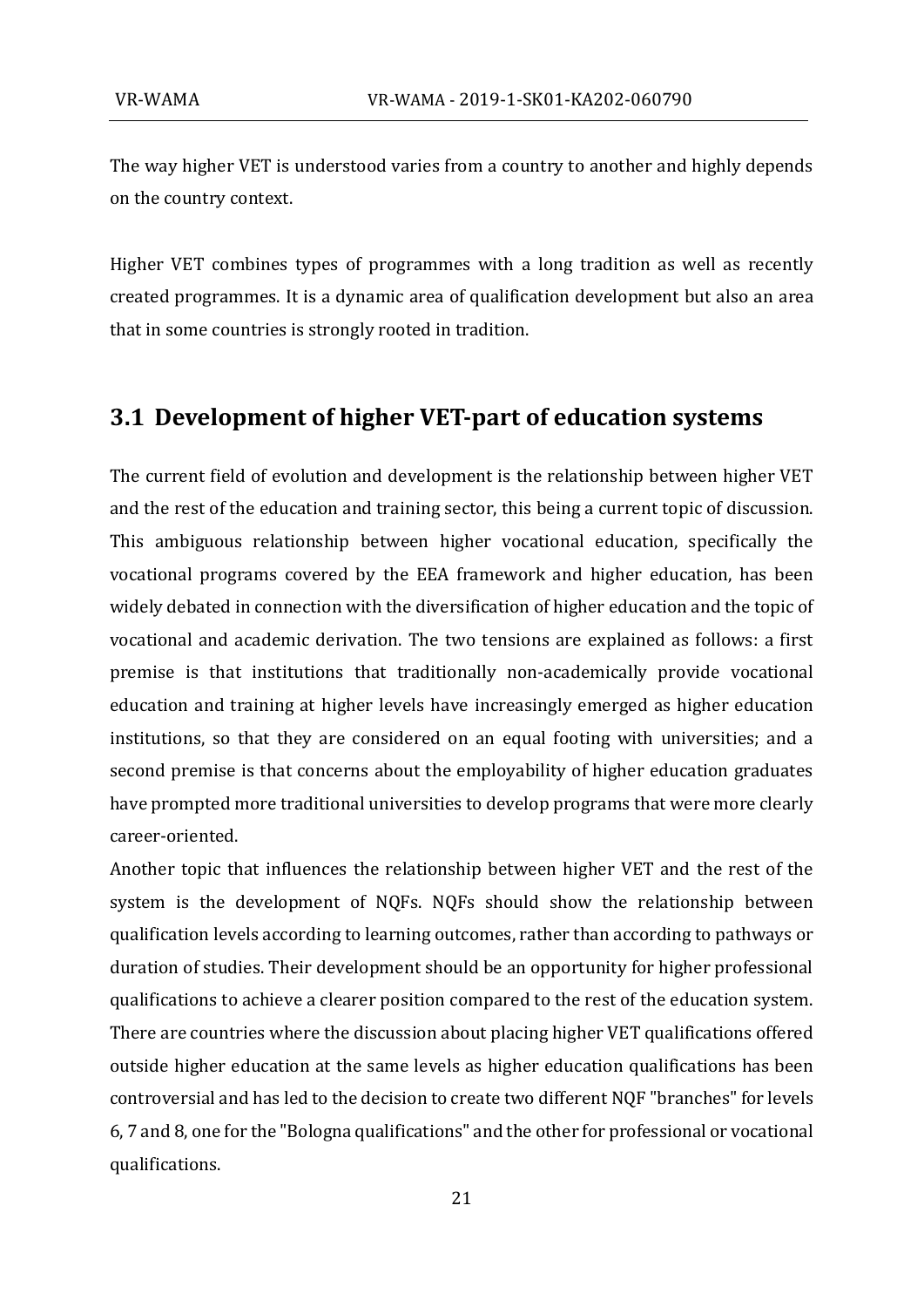There are currently three situations regarding the inclusion of higher VET offered outside of higher education in the NQF:

- − Some countries have closed levels 6 and above other "awarding" bodies than higher education institutions (restricted to qualifications according to the Bologna cycles). The example of countries such as Romania and Bulgaria;
- − Some countries have an NQF, which has parallel cables for some higher VET qualifications. The example of countries such as Austria;
- − Other countries have opened all levels to all types of qualifications. However, in most countries, in all practices, not all levels have qualified for FP. For example, in Germany, there are currently no FP qualifications equivalent to EQF 8 level. In Ireland or the Netherlands, this is the case above level 6.

| Country  | Higher VET in the NQF                                |
|----------|------------------------------------------------------|
| Romania  | Level 6 and above restricted to higher<br>education. |
| Italy    | All levels are open to VET                           |
| Slovakia | All levels are open to VET                           |
| Greece   | Level 6 and above restricted to higher<br>education. |

### **Higher VET and NQFs:**

*Source:* <https://eacea.ec.europa.eu/>

# <span id="page-21-0"></span>**3.2 Outcomes and Earnings of higher VET**

Data on the employment rates of higher VET graduates show positive trends. In most cases, the numbers reported by the few countries that have such a database refer to types of short-cycle or professional license qualifications. In general, the employment rates of VET graduates are either slightly lower than in higher education or equivalent. In some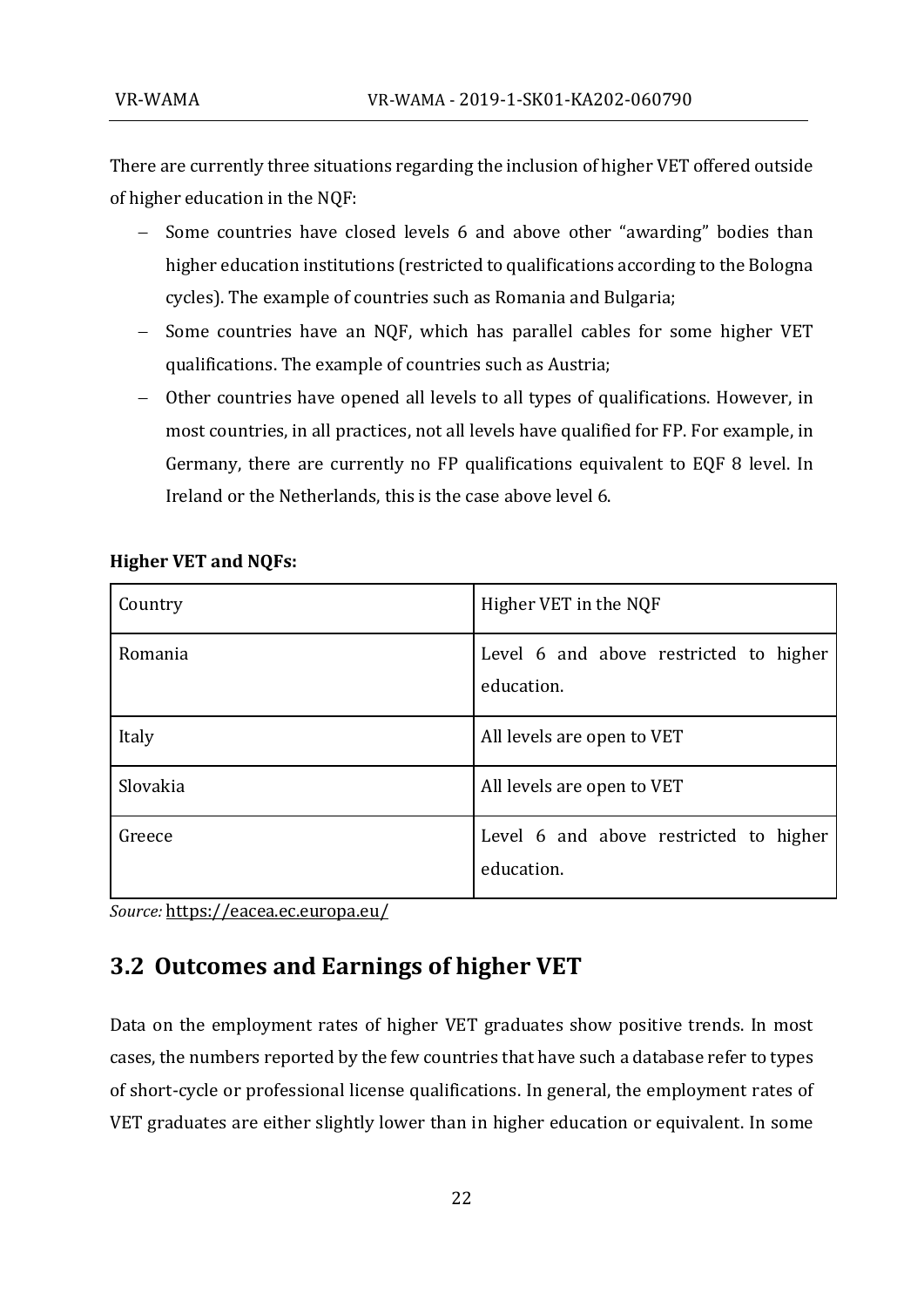countries and in some fields of study, the employment results of higher VET graduates are even better than those of higher education graduates.

Data on pay gaps between higher VET graduates and higher education graduates were surveyed only in a few countries. In all these countries, higher vocational education graduates have higher incomes than secondary school graduates, but lower than university graduates.

Barriers and challenges for development of higher VET.

Country reports mentioned issues related to the education system and its regulation, for example:

In Romania:

- − Romania may not provide sufficient short-cycle postsecondary VET to meet potential demand;
- − There is a gap in provision for adults who want to re-enter the labour market and displaced workers. Programmes are not usually offered part-time;
- − Transitions between post-high school programmes and university programmes can be challenging and credits are not easily portable;
- − Recent changes in initial teacher education requirements may not ensure a good balance between pedagogical skills and up-to-date industry experience for teachers in vocational subjects;
- − There is no clear rationale determining the mix of fee-paying and free provision within the system;

In Italy:

- − Lack of national steer at policy level;
- − In some institutions, teachers work in relative isolation which increases the burden and reduces the support available to development of higher VET;
- − There are insufficient data to inform the system and to guide students;
- − Lack of work placements.

In Greece, Slovakia:

- − Low socioeconomic status backgrounds;
- − Very few involvements that have focused on the students' perspectives of transitioning from lower-level VET courses to higher-level VET;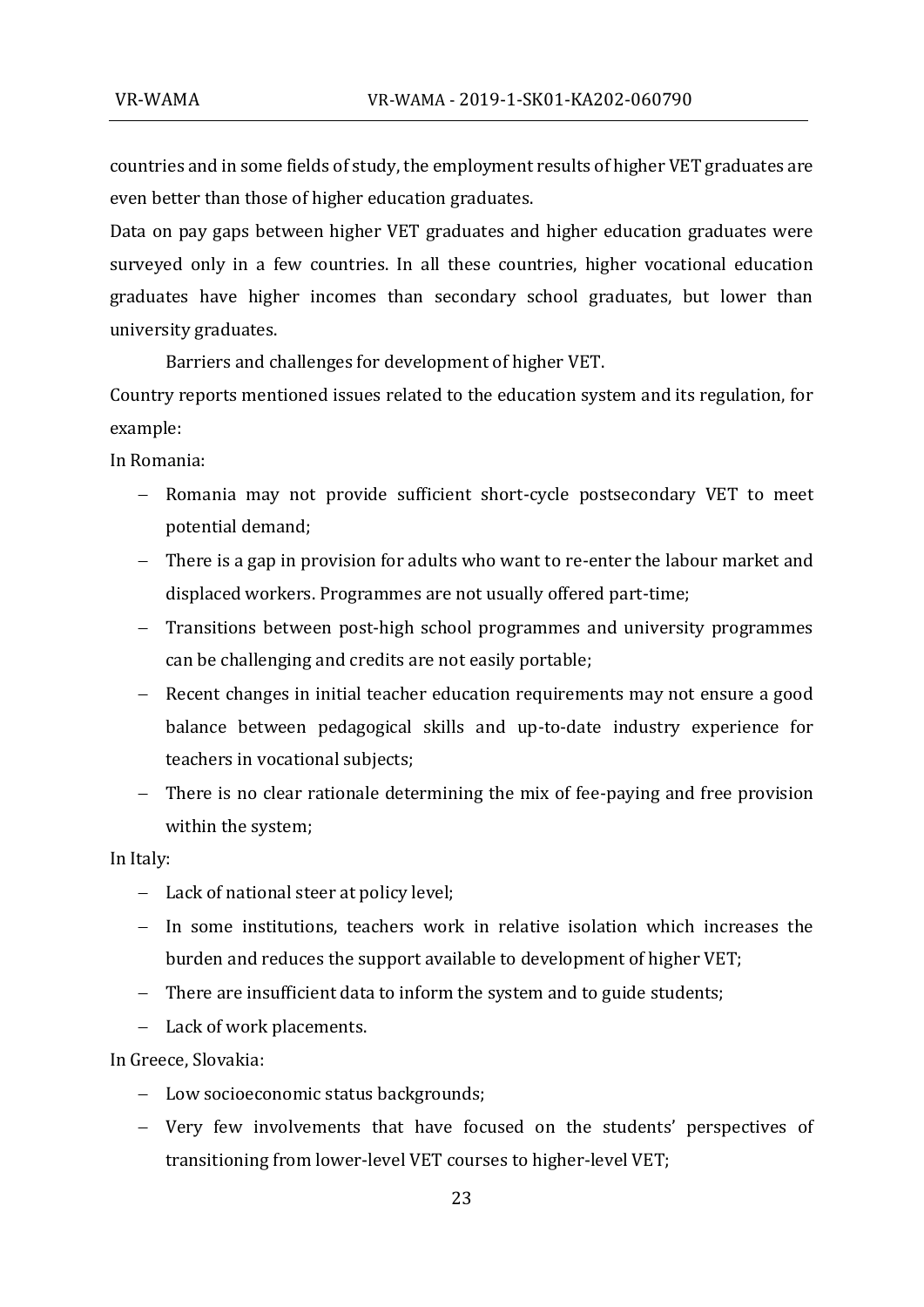− One impact of the crisis has been to reduce the amount of public funding available for VET.

Young people report significant difficulties in finding out, accessing and maintaining their involvement in VET courses:

- − 98% said that young people were hired in FP to get a job for the first time;
- − 82% said that increased financial support (free courses or scholarships) would help disadvantaged young people to access a qualification;
- − 74% stated that literacy and numbering issues were significant barriers to completing VET qualifications;
- − 78% identified better career guidance as a key strategy for guiding and retaining students.

## <span id="page-23-0"></span>**3.3 Trends for development of higher VET**

The nature of jobs in Europe changes and employers are searching for candidates with higher levels of skills and qualifications. At the same time learners want to achieve higher qualifications as a way to better and well paid jobs. However not all learners are ready and have the possibility to enrol in long programmes. Therefore shorter programmes and possibly also work-based learning programmes that offer remuneration are a welcome alternative.

One of the developments in higher VET is the **increasing number of apprenticeshiptype programmes at higher levels**. These programs are provided exclusively by employers, without them these programs would not exist.

#### **In Romania:**

Adult vocational training is offered by authorised private and public providers taking into account the needs of employers and basic skills needs of adults. Companies actively engage in VET, they include dual VET, a form of the three-year VET programmes leading to EQF level 3 qualifications that is relatively new to Romania. The training offer takes into account demand from companies interested in providing practical training for learners and in hiring future graduates. 14% of all learners in the three-year VET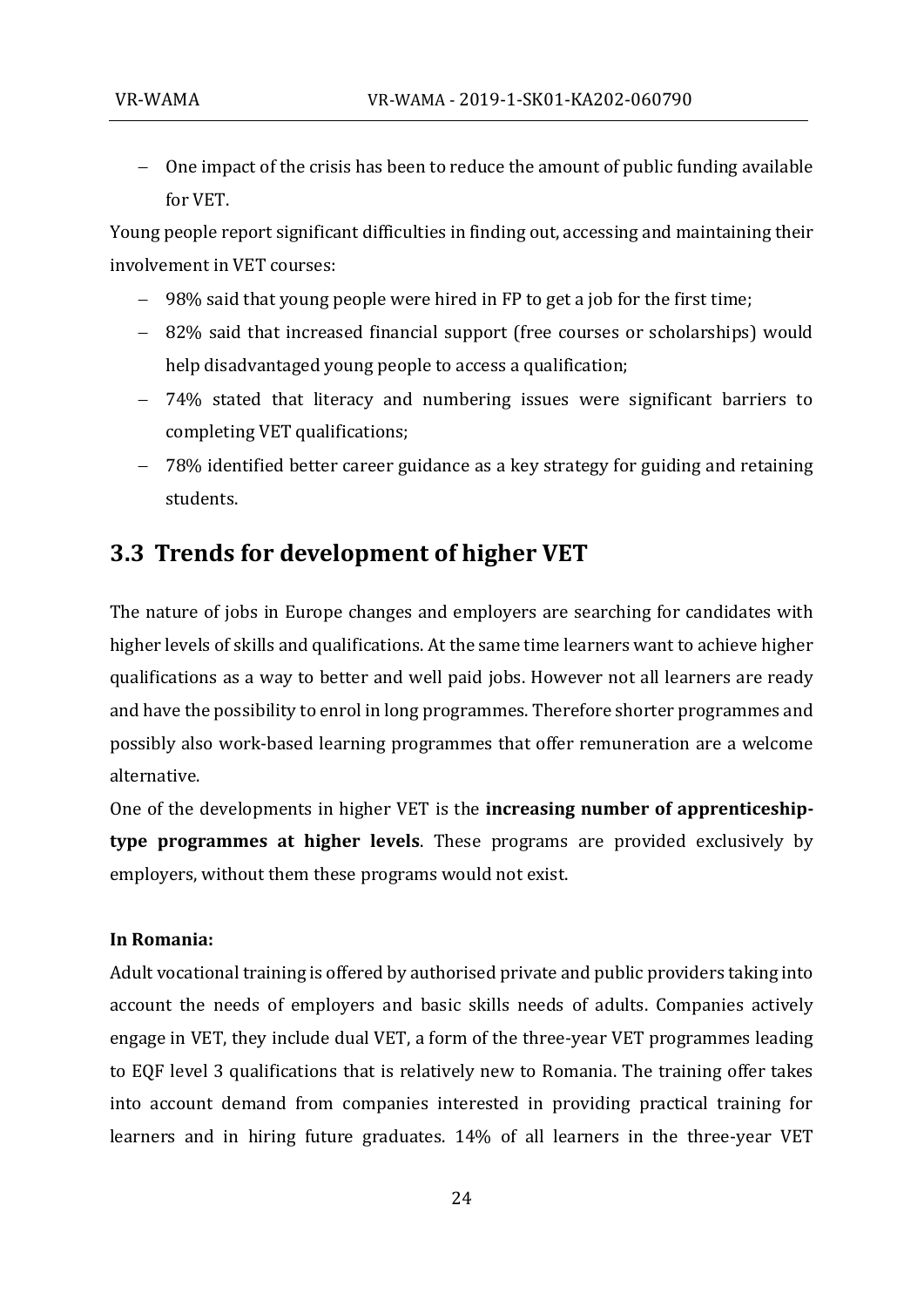programmes will have the opportunity to enrol in dual programmes. Companies take full responsibility for practical training in dual VET.

#### **In Italy:**

The number of participants increase in training activities provided by enterprises, in the number of training hours, and in the investment in training by the enterprises. However, there was a slight reduction in the number of enterprises offering training to their employees, significant since the reduction mirrored the deepening economic downturn. However, companies that regularly invest in training have maintained their levels of investment.

Data on employer-provided training confirm that Italian enterprises have been investing in human capital but still at a lower level than in most EU Member States. As a result, the training market, particularly its private nonState-regulated sector, has expanded in demand and supply.

The number of enterprises with at least 10 employees that offered training to their workers is growing.

#### **In Slovakia:**

In the dual education system, the role of employers is strengthened. They are fully responsible for the organization practical training, its content and quality. They are also involved in the creation school curricula, which are prepared in close collaboration with employers and their associations Rooms. In addition to the benefits related to availability of a higher qualified workforce in the near future, employers can benefit from tax incentives that takes the form of tax exemptions. The companies offer practical training in certified training centers.

#### **In Greece:**

The company's involvement in apprenticeship programs, highlight the problems that characterize the company's commitment. A major problem identified is the lack of a wide range of incentives, not just financial, that would motivate companies to offer apprenticeships.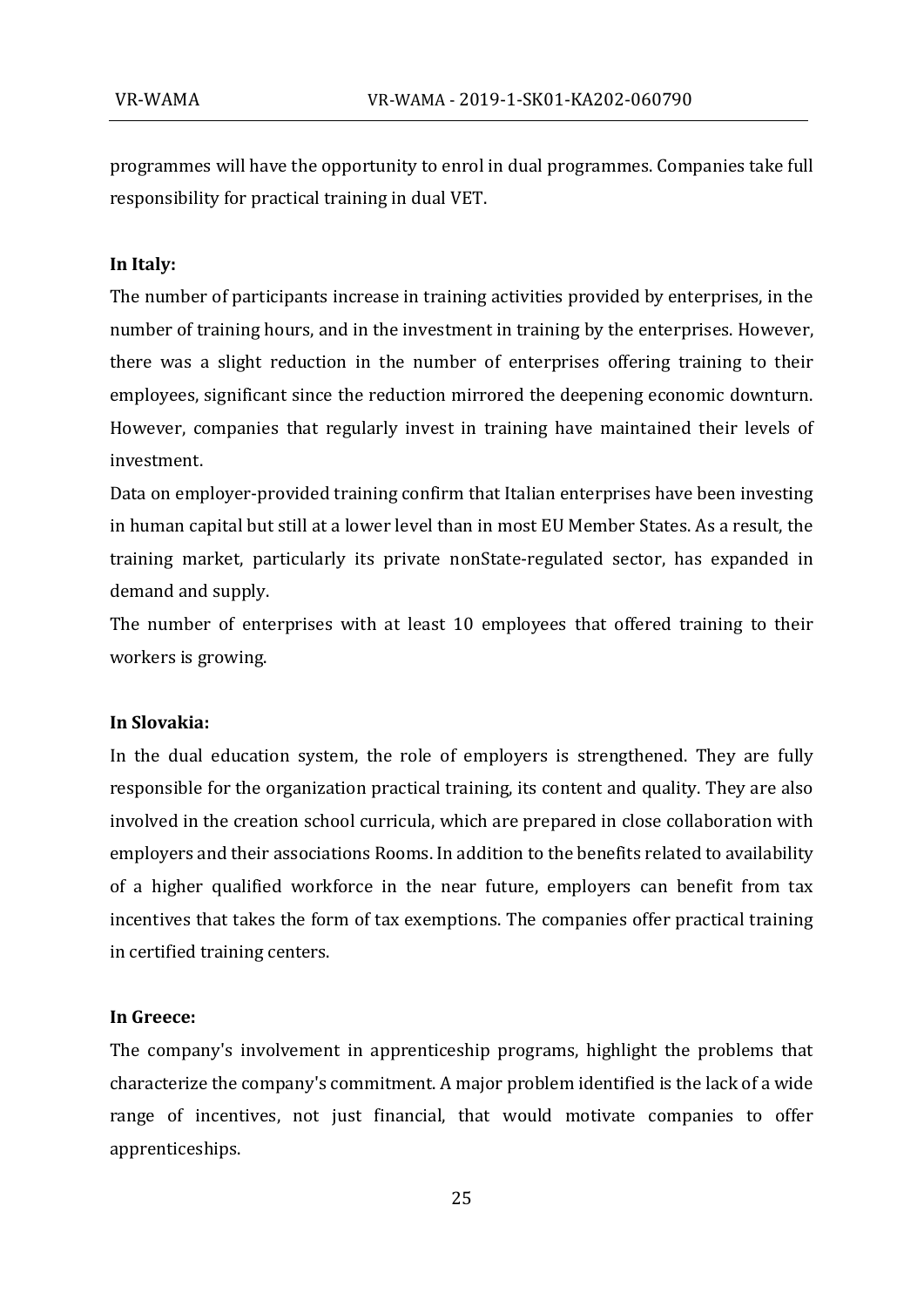However, employers have the legal obligation to implement the work-based component of apprenticeship programmes, comply with strict rules for the safety and protection of apprentices, and cancel the apprenticeship contract, if the apprentice interrupts her/his studies or is not consistent with her/his obligations during work-based training.

## **3.4 Developments in higher VET - Entrepreneurship**

Entrepreneurship includes creativity, innovation, risk-taking, the ability to plan and manage projects to achieve goals. In recent years, the role of entrepreneurship in contributing to growth and well-being has gained increasing attention at European and national level. Historic entrepreneurship was associated with founding and running a business and became an entrepreneur. In the last fifteen years, entrepreneurial skills refer to a more general set of skills that focus on initiative and innovation, creativity, problemsolving ability and tenacity.

Higher vocational education programs not only prepare individuals for employment, but also for independent activities and managerial positions. The importance often consists in: stimulating entrepreneurial competence in general, focusing on the sense of initiative, critical thinking and analysis of business situations and identification of solutions; specific knowledge related to start-ups and business planning; creativity and innovation. Entrepreneurship plays an important role in higher vocational education:

#### **In Romania:**

Romania have programs that support entrepreneurship for VET students. Here are special programs designed for young entrepreneurs: financial support for starts a company LTD - Starting company (SRL-D in Romanian). The target group is formed by people under 30 who started the first company.These programs offer free registration of the company in the National Trade Register. Until 2017, these programs also offered subsidies for startups, the intensity of support was 50%. The Romanian Government has replaced the programs with the new "Start-up nation 2017 - 2020".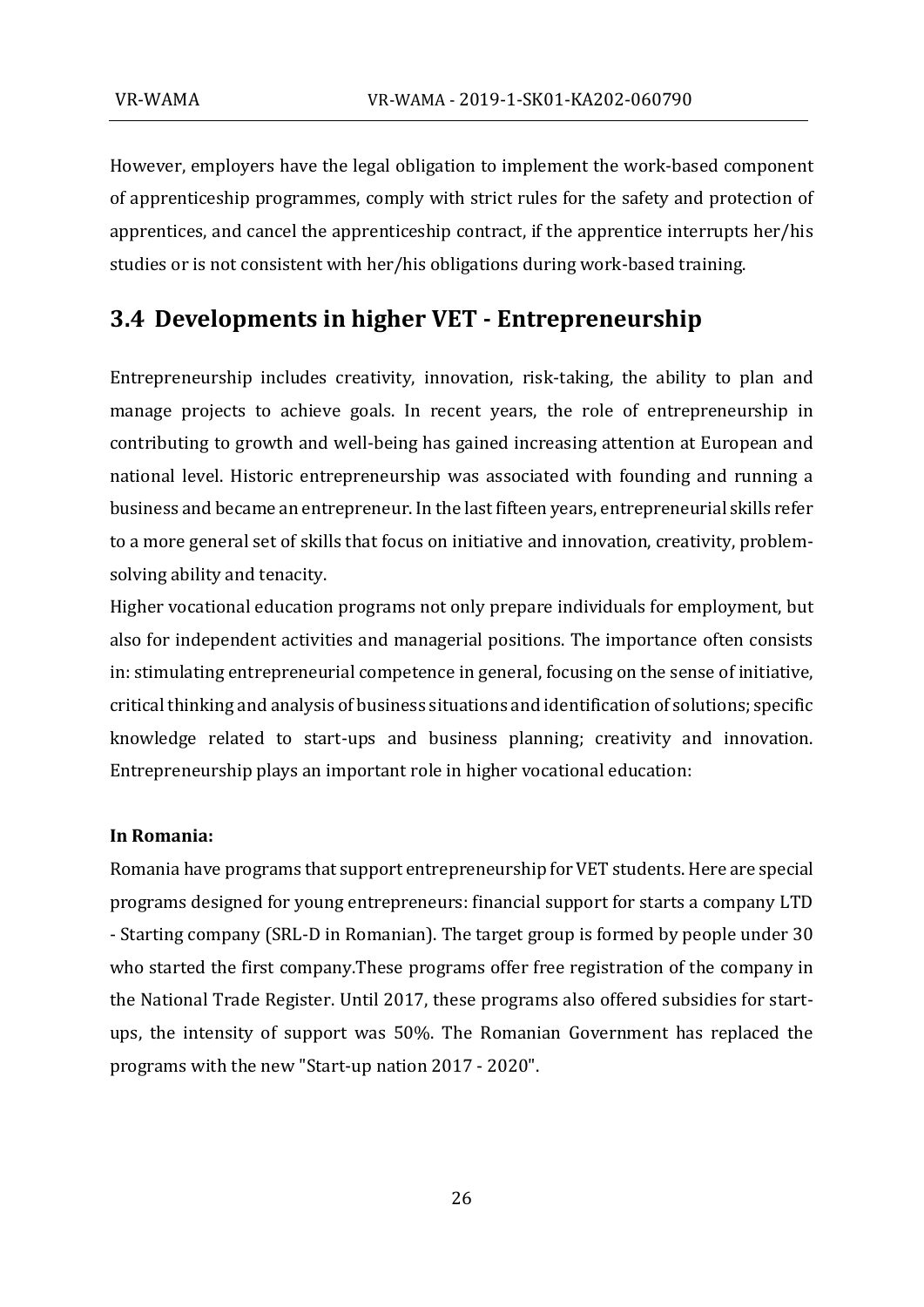#### **In Italy:**

Youth entrepreneurship support enjoys a high profile in Italy due to a set of National Youth Plans. The efforts to streamline the regulatory environment are paying-off in terms of a simplified process of business registration. This will be further improved with recent legislation that increases the opportunities to meet regulatory requirements online. Youth entrepreneurs stand to be among the groups that benefit the most from these efforts. Youth can generally access a wide-range of entrepreneurship supports. Entrepreneurship training outside of the formal education system is quite accessible for youth, especially for youth entrepreneurs with innovative business projects. Similarly, coaching and mentoring is readily available, often provided with training as part of an integrated package. In addition, access to start-up financing is improving for youth entrepreneurs with two recent developments: a rapid growth of online crowdfunding platforms and recent regulatory changes to create a microfinance sector.

#### **In Slovakia:**

The National Reform Programme of Slovakia sets entrepreneurship, and the need to create more linkages between education and the labour market, as one of its priorities. Entrepreneurship education in Slovakia is recognised as a cross-curricular objective at all school levels. In primary schools, entrepreneurship competencies are developed in the compulsory subject "Work education", in secondary education they are embedded in the compulsory subjects "Technology", "World of work" and "Civics". The focus of entrepreneurship education is predominantly on secondary schools and VET, while primary schools are less involved in entrepreneurial teaching and learning. Although Slovak schools are autonomous, there are also a number of top down initiatives in the country to support the implementation of the curriculum. This includes curriculum guidance for entrepreneurship. As well as more formal actions developed by government or its agencies strong in Slovakia, with examples of programmes such as the "Slovak Centre for Training Firms".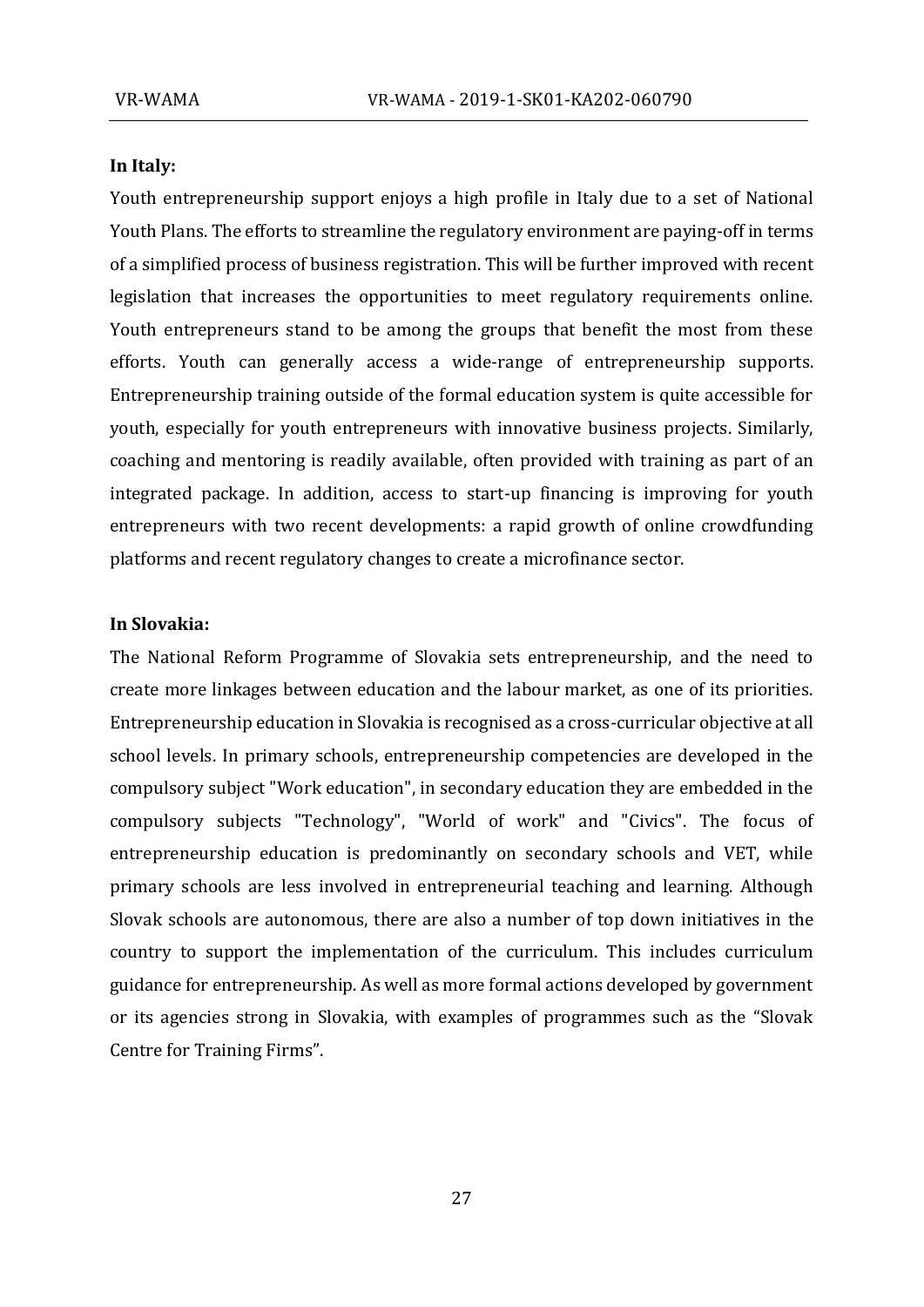#### **In Greece:**

Entrepreneurship is a key aspect of the development process in the modern Greek economy. The Greek Ministry of Education collaborates with other major stakeholders, in order to establish a connection between the education and entrepreneurship. The main objective is to help students engage more in entrepreneurship, so as to dream of a better future. With a new framework, the Ministry is setting a common strategy for modern vocational education and training, tailored to the needs of students for professional rehabilitation and development. Entrepreneurship is an important pillar of a country's economy and social development as it contributes to job creation and enhances its overall growth. Especially Greece, coming out of a 10 year economical crisis, now help young entrepreneurs with new businesses.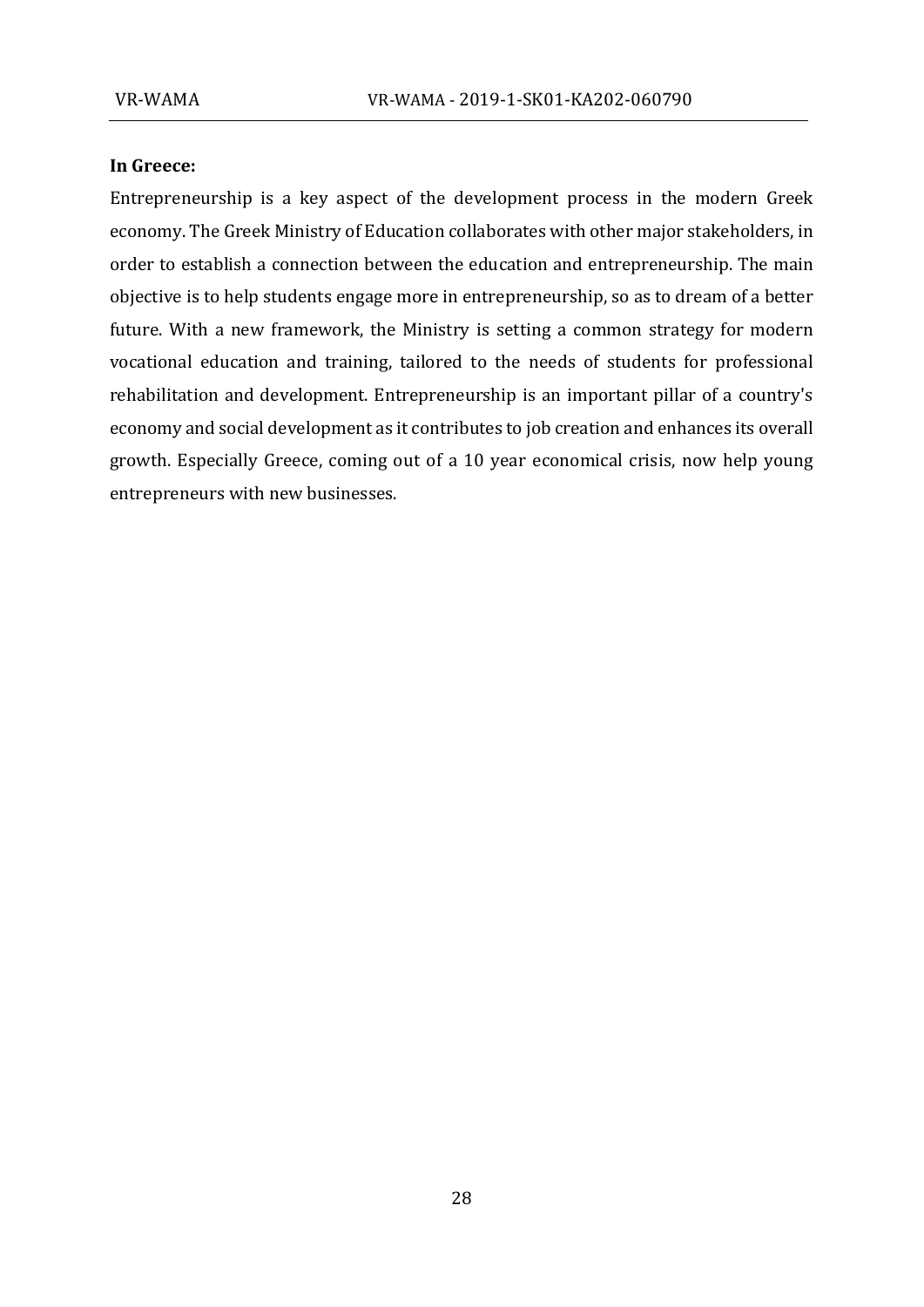# <span id="page-28-0"></span>**4 STATISTICAL INFORMATION ON VET - NATIONAL PERSPECTIVES**

According to the *Study on higher Vocational Education and Training in the EU, i*n 2013, there were roughly 4.8 million persons enrolled in programmes that could be considered, according to their ISCED 2011 classification, as higher VET (ISCED levels 4, 5, 6 and 7), representing 20% of total enrolment in post-secondary education and training at ISCED levels 4, 5, 6 and 7 (excluding level 8 – doctoral studies and equivalent).

As a part of the education system in each country, VET is influenced both by internal factors, related to the culture and features of each country and a number of external factors, like (source: https://www.cedefop.europa.eu/files/5567\_en.pdf):

- − demographic change (including migration);
- − the business cycle;
- − globalisation/offshoring;
- − technical change/digitisation/robotics;
- − organisational change within workplaces and within sectors (including sectoral restructuring);
- − public policy (e.g. systems of social protection that use VET as part of their efforts to combat social exclusion, macroeconomic policy).

A deep research in the education and VET system of different countries in Europe highlights the fact that VET has not the same importance when training students and some countries are much more orientated on VET that others.

Innovation and new technologies leads to a new approach of the VET, enhancing the creativity, flexibility and way of learning of the students and, on the other hand, encourage teacher to use technology not only for teaching, but for personal development, also.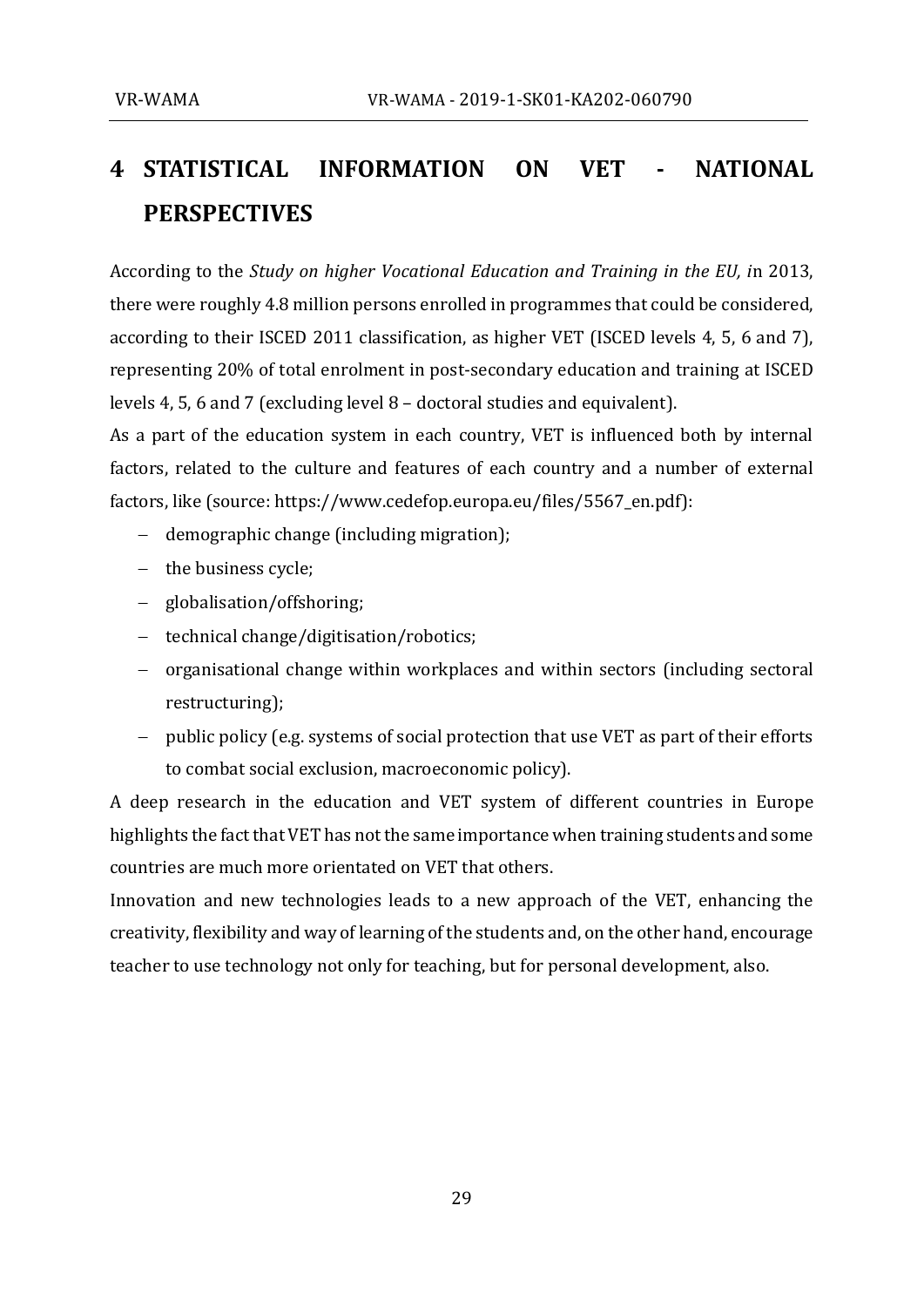# <span id="page-29-0"></span>**4.1 European countries – overview of the VET System in Romania, Greece, Slovakia and Italy**

## <span id="page-29-1"></span>**4.1.1 ROMANIA**

### **Distinctive features of VET**

VET System in Romania has the following features:

- VET has a double role: promoting economic and social development in the country; it supports addressing challenges linked to very low participation in lifelong learning and a high share of early leavers from education and training;
- training standards were updated in 2016 to increase the relevance of qualifications to the labour market.

Initial VET's main goals are to ensure:

- learners' personal and professional development;
- equal access opportunities to VET;
- high-quality provision, organisation and development.

Initial VET qualifications are based on training standards, which were revised in 2016, to help increase VET labour market relevance by ensuring a better match between qualifications and the reality of working life after graduation.

Social partners are part of the sector committees and participate in partnerships at regional level (regional consortia) and local level (local committees for social partnership development in VET).

Romania makes steps towards a network of providers acting as validation/assessment centres, centers which are actually working in other countries in Europe.

#### **Challenges**

The most important challenges that Romania is facing in the present regarding VET are the following:

− few investments to support the institutional development of education and training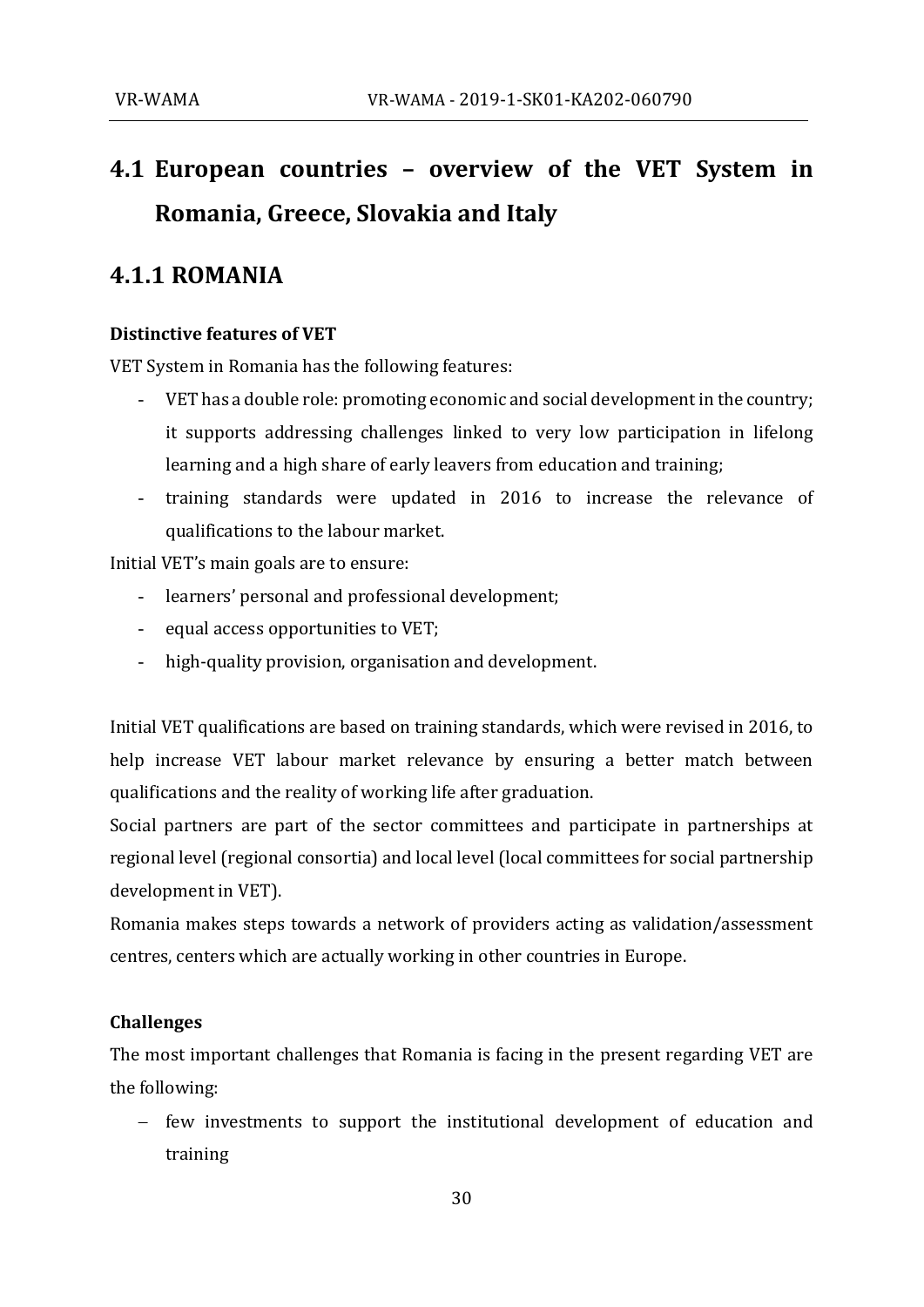- − unequal access to education and training and the high rate of early leaving
- − to reduce youth unemployment by fostering skills acquisition
- − unemployment
- − the attractiveness of adults
- − the lowest participation in lifelong learning in EU

### **External factors influencing VET**

| Nr.crt.        | Factor        | The way is influencing                         |  |
|----------------|---------------|------------------------------------------------|--|
| $\mathbf{1}$   | Demography    | negative natural growth and emigration         |  |
|                |               | the population is ageing                       |  |
|                |               | the old-age dependency ratio is expected to    |  |
|                |               | increase from 25 in 2015 to 57 in 2060         |  |
| $\overline{2}$ | Economics     | most companies are micro and small-sized       |  |
|                |               | services are the main economic sector          |  |
|                |               | main export sectors:                           |  |
|                |               | machinery/mechanical<br>appliances,<br>$\circ$ |  |
|                |               | electronics, electrical equipment and          |  |
|                |               | its parts (28.4% of total export in            |  |
|                |               | $2017$ ;                                       |  |
|                |               | transportation means and associated<br>$\circ$ |  |
|                |               | equipment $(18.1\%)$ ;                         |  |
|                |               | base metals and their products<br>$\circ$      |  |
|                |               | $(8.5\%)$                                      |  |
| 3              | Labour market | unemployment is distributed<br>unevenly        |  |
|                |               | between those with low- and high-level         |  |
|                |               | qualifications                                 |  |
|                |               | employers value formal qualifications that     |  |
|                |               | are often a prerequisite for hiring qualified  |  |
|                |               | staff                                          |  |

*Source:<https://www.cedefop.europa.eu/en/tools/vet-in-europe/systems/romania>*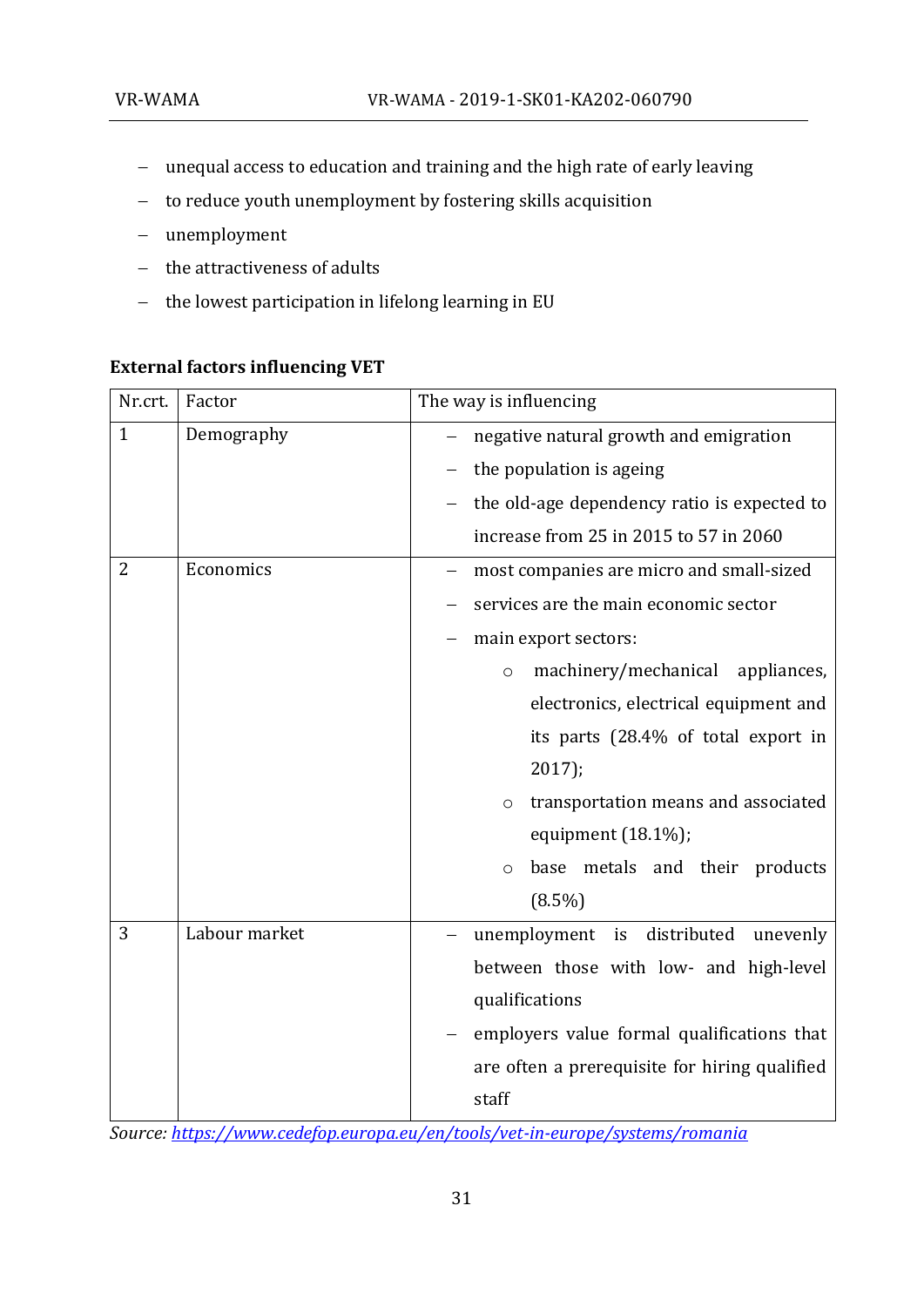#### **VET within education and training system**

The education and training system comprises:

- − early education (ISCED level 0):
	- o early pre-school level (age up to three);
	- o pre-school education (age three to six);
- − primary education (ISCED level 1):
	- o preparatory grade (age six to seven);
	- o grades 1 to 4;
- − secondary education (ISCED levels 2 and 3):
	- o lower secondary education (ISCED 2, grades 5 to 8)
	- o upper secondary education (ISCED 3), which comprises VET programmes;
- − post-secondary VET programmes (ISCED level 4)
	- o higher education (ISCED levels 5, 6, 7, and 8).

#### **Apprenticeship at workplace**

The public employment service has been managing continuing 'apprenticeship at workplace' programmes since 2005.

### **Traineeship for higher education graduates**

After graduation from a higher education institution, learners may take six-month traineeship programmes to practice their profession in a real work environment.

#### **Adult training courses**

Adult training courses are offered by authorised training providers or by employers to adults willing to obtain a qualification, specialisation or key competences.

#### **VET qualifications**

Initial VET qualifications (excluding vocational programmes) are based on training standards. The national qualifications register currently comprises 131 qualifications at EQF level 3, 69 at EQF level 4 and 203 at EQF level 5.

Training standards play a key role in designing VET curricula, assessing learning outcomes and awarding qualification certificates.

Curricula for each qualification have two main components:

− core curriculum designed at national level by education working groups;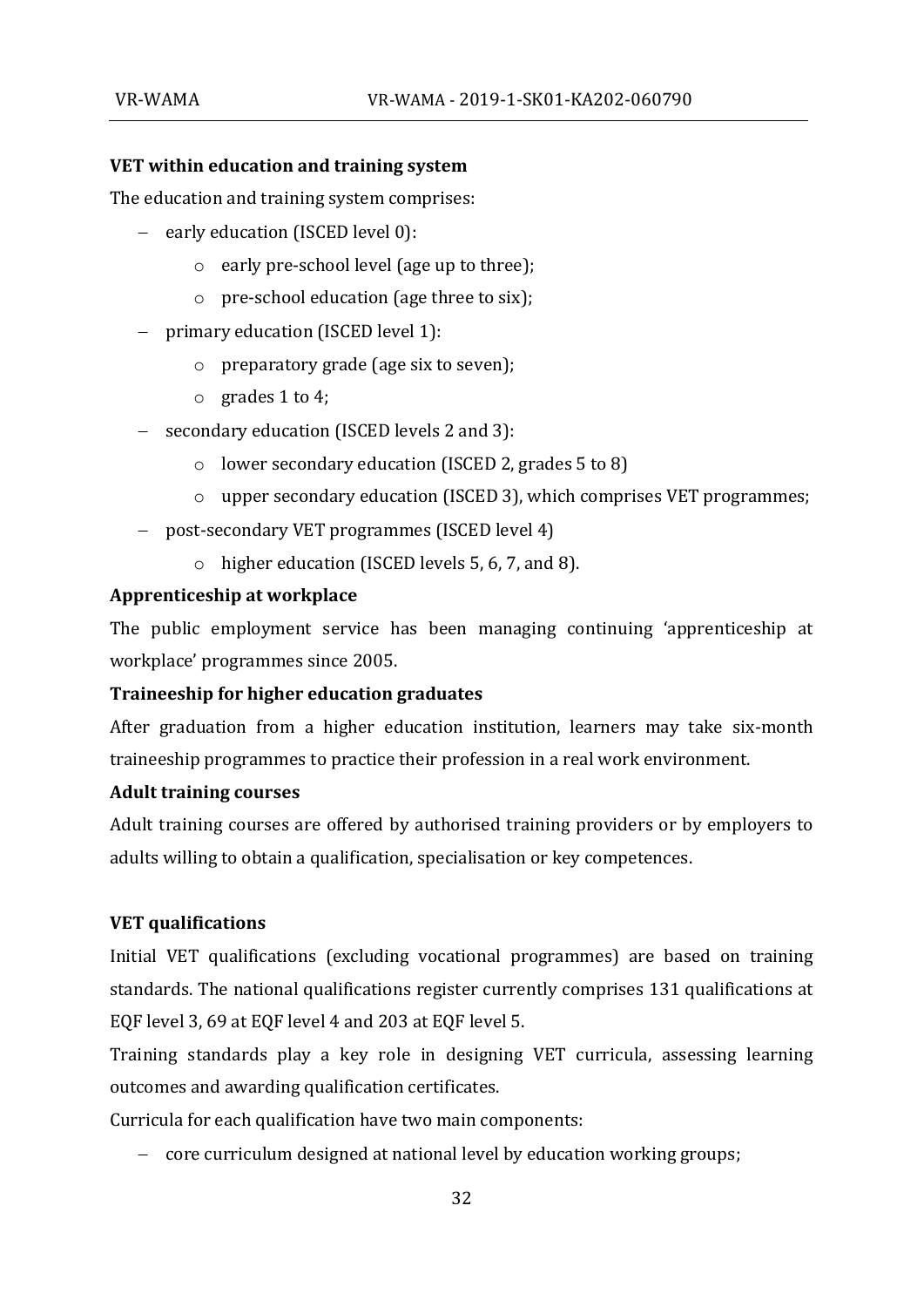− local (school) curriculum designed by schools and local businesses to adapt training to the requirements of the local and regional labour market.

Continuing VET qualifications are based on occupational standards, validated by the sectoral committees and approved by the National Authority for Qualifications.

### **Teachers and learners**

| Nr.crt.        | Level                 | Type of teacher       | Description                           |  |  |
|----------------|-----------------------|-----------------------|---------------------------------------|--|--|
| $\mathbf{1}$   | Initial               | teacher               | same requirements as for teachers in  |  |  |
|                |                       | practical<br>training | general education                     |  |  |
|                |                       | instructor            |                                       |  |  |
| $\overline{2}$ | Upper secondary       | teacher               | a master degree in a field related to |  |  |
|                | and<br>post-          |                       | the VET qualification                 |  |  |
|                | secondary             |                       | two psycho-pedagogical modules,       |  |  |
|                |                       |                       | totalling 60 ECTS                     |  |  |
|                |                       | Practical<br>training | a post-secondary education diploma    |  |  |
|                |                       | instructors           | a field related to the VET<br>in      |  |  |
|                |                       |                       | qualification                         |  |  |
|                |                       |                       | two psycho-pedagogical modules,       |  |  |
|                |                       |                       | totalling 60 ECTS                     |  |  |
| $\overline{4}$ | <b>Continuing VET</b> | Trainer               | the<br>national<br>qualifications     |  |  |
|                |                       |                       | framework level of education equal    |  |  |
|                |                       |                       | to or higher than the level of the    |  |  |
|                |                       |                       | training programme they undertake;    |  |  |
|                |                       |                       | qualification in the<br>training<br>a |  |  |
|                |                       |                       | programme's field of activity;        |  |  |
|                |                       |                       | any form of certificate for the       |  |  |
|                |                       |                       | following<br>occupations:             |  |  |
|                |                       |                       | instructor/trainer/trainer of trainer |  |  |
|                |                       |                       | or the certificates for the teaching  |  |  |
|                |                       |                       | profession                            |  |  |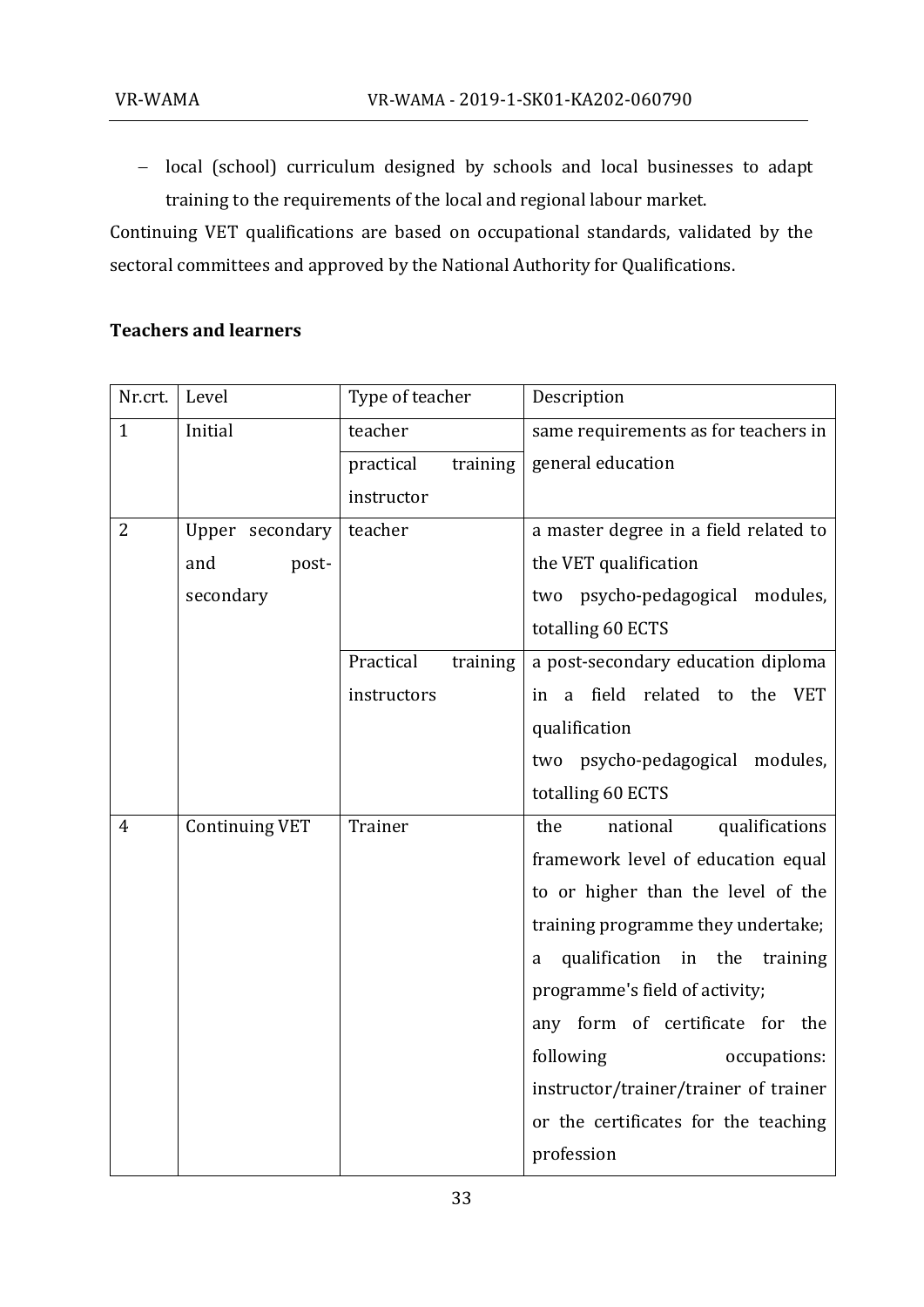| Continuing                   |         |                            |  | the second teaching degree is        |  |
|------------------------------|---------|----------------------------|--|--------------------------------------|--|
| professional                 |         |                            |  | awarded after at least four years of |  |
| development<br><sub>of</sub> | service |                            |  |                                      |  |
| teachers/trainers            |         |                            |  | the first teaching degree is awarded |  |
|                              |         |                            |  | after at least four years after      |  |
|                              |         | awarding the second degree |  |                                      |  |

*Source:<https://www.cedefop.europa.eu/en/tools/vet-in-europe/systems/romania>*

Learners are motivated to study VET in different ways:

- − Professional scholarship for three-year professional programmes
- − Dual VET allowance
- − High school scholarship
- − Euro 200 scholarship
- − Local public transport

# <span id="page-33-0"></span>**4.1.2 GREECE**

### **Distinctive features of VET**

VET in Greece is strongly state-regulated and it is offered, after the completion of compulsory schooling, mainly at upper secondary and post-secondary level.

VET has been characterised by higher dropout rates; multiplicity and complexity of the legal framework; challenges regarding the design and implementation of VET-related policies; and impediments to linking with the labour market. It remains a second choice and often attracts low performers, who may also come from lower economic backgrounds.

Today, Greece achieved early school leaving goals.

### **Challenges**

The most important challenges that Greece is facing in the present regarding VET are the following:

− high unemployment rates;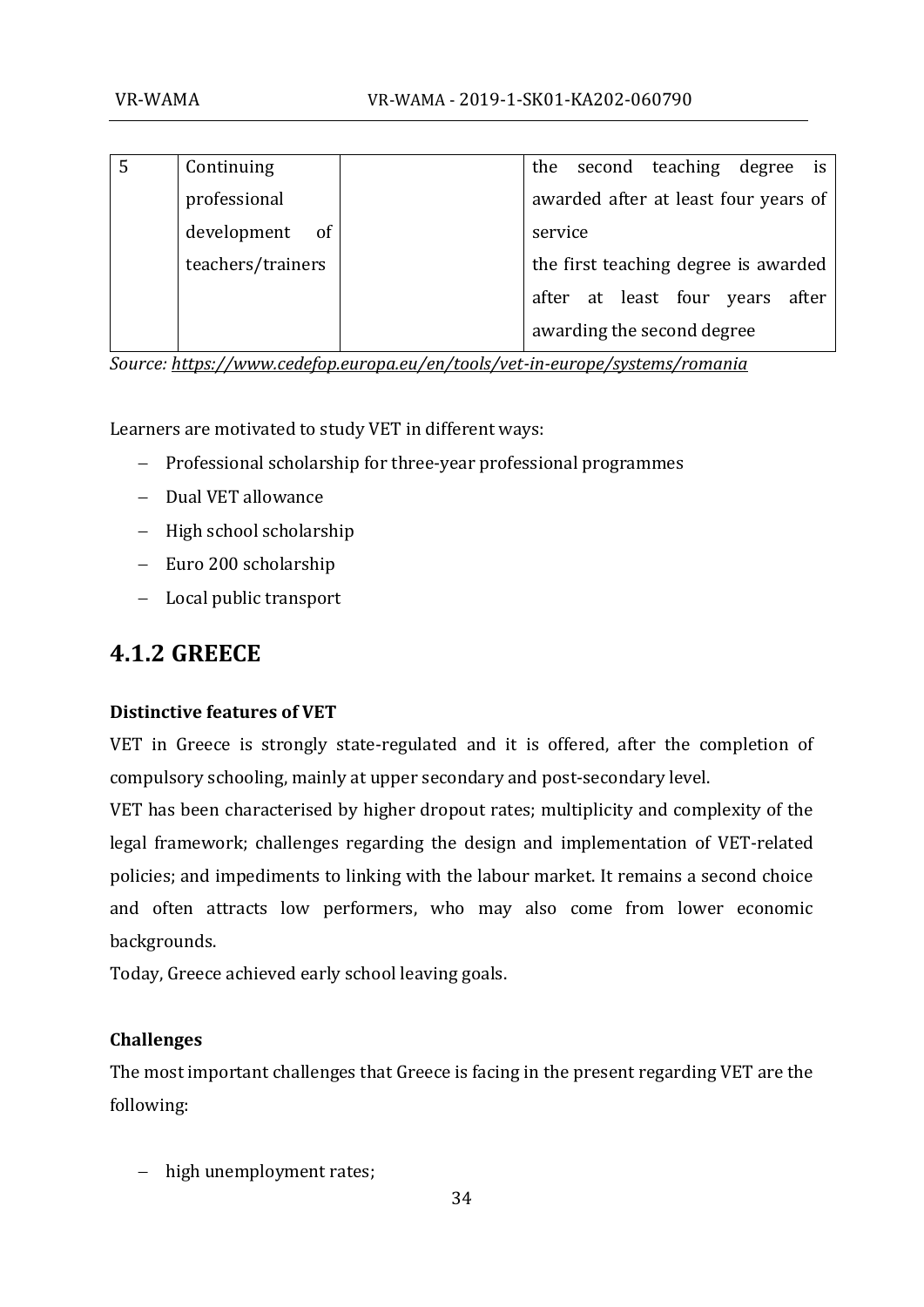- − high NEETs (people not in employment, education or training) rates (24.2% in 2017);
- − unexpected influx of refugees halted on Greek territory (requiring training and education programmes, which are currently being designed and implemented);
- − ageing population;
- − increased brain drain (highly qualified and mostly young people).

| Nr.crt.      | Factor        | The way is influencing                                                                                                                                                                                                                                                                                                                                                       |  |  |  |  |
|--------------|---------------|------------------------------------------------------------------------------------------------------------------------------------------------------------------------------------------------------------------------------------------------------------------------------------------------------------------------------------------------------------------------------|--|--|--|--|
| $\mathbf{1}$ | Demography    | population decrease of approximately<br>2.4%, due to negative natural growth                                                                                                                                                                                                                                                                                                 |  |  |  |  |
| 2            | Economics     | most companies are medium and small-<br>sized with some large sized companies<br>VET specialties belong mainly to the<br>following<br>Technician<br>sectors:<br><sub>of</sub><br>electrical systems, installations and<br>networks, Administration and Financial,<br>Vehicle<br>technician, IT application<br>technician, Nurse assistant,<br>Plant<br>production technician |  |  |  |  |
| 3            | Labour market | occupations/professions<br>many<br>are<br>regulated although a lot of diplomas are<br>not connected to professional rights<br>in the private sector both diplomas and<br>skills are taken into consideration.                                                                                                                                                                |  |  |  |  |

### **External factors influencing VET**

*Source:<https://www.cedefop.europa.eu/en/tools/vet-in-europe/systems/greece>*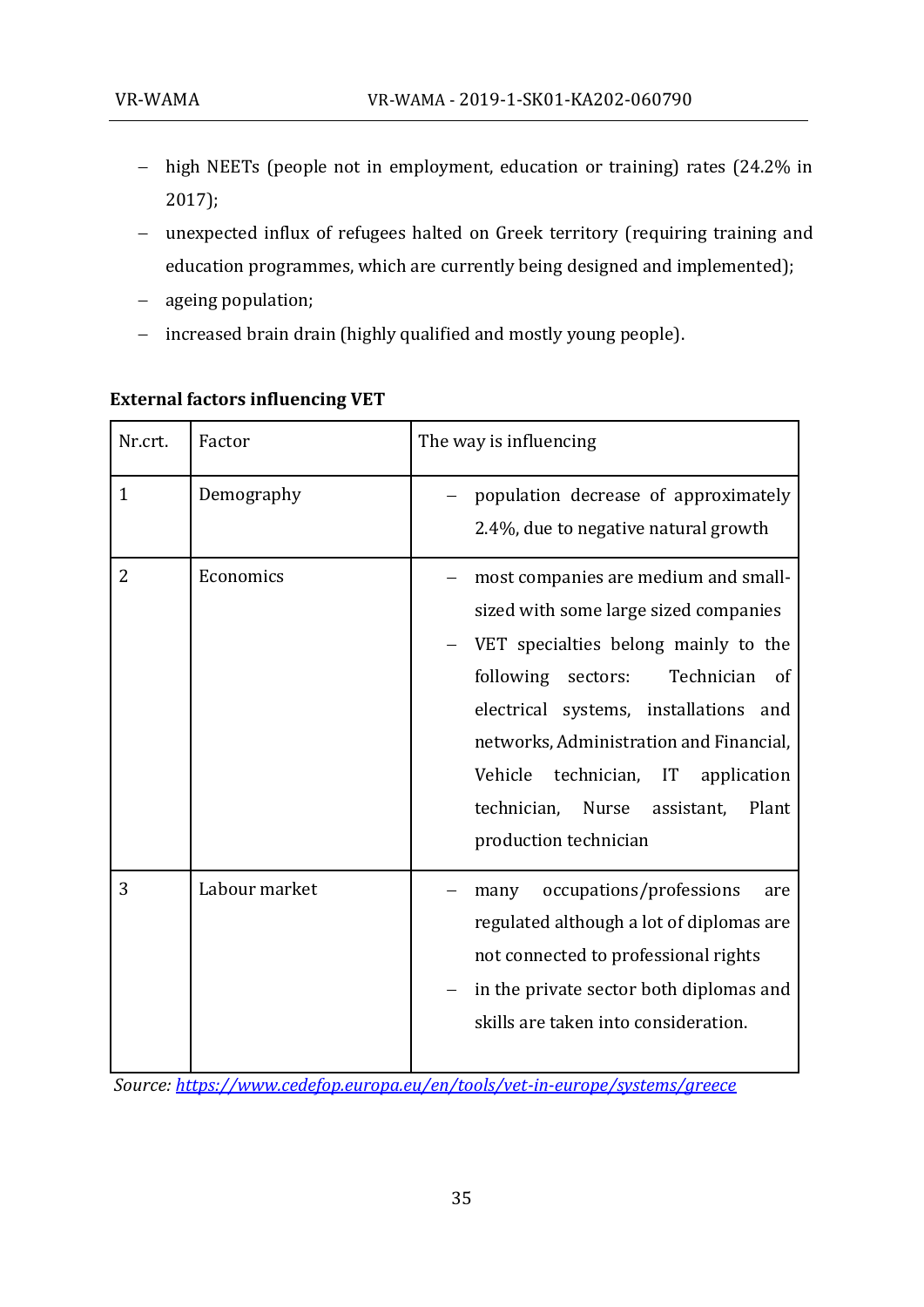### **VET within education and training system**

NQF levels of education and training system:

- − elementary school certificate (NQF level 1);
- − lower secondary school certificate (NQF level 2);
- − vocational school certificate (EPAS) / vocational upper secondary school degree and certificate (EPAL) / general upper secondary school certificate (NQF level 4)
- − vocational upper secondary school degree, apprenticeship class / vocational training diploma (IEK) after graduates' certification / post-secondary and not higher education diploma or degree (NQF level 5)
- − bachelor's degree (NQF level 6)
- − bachelor's degree of 5 years / master's degree (NQF level 7)
- − doctorate (NQF level 8)

Two to four-year higher professional programmes are offered by higher professional schools, under the supervision of the competent ministry.

Formal VET leads to qualification level 4 and non-formal VET to qualification level 5 (of NQF and EQF).

### **VET qualifications**

Greece has a strongly need of upgrading the quality of curricula.

Upper secondary vocational programmes (EPAL) offer specialties that are defined by law and the specialties of apprenticeship programmes were decided by the National committee for VET and apprenticeships, based on recommendations by the Technical committee.

Several factors, such as demand for existing specialties and regional recommendations were taken into account.

The curricula of post-secondary VET programmes (IEK) are developed by the General Secretariat for vocational education, training and lifelong learning and certified by the National Organisation for the Certification of Qualifications and Vocational Guidance.

### **Teachers and learners**

The following main categories of teachers and trainers are at play in VET programmes: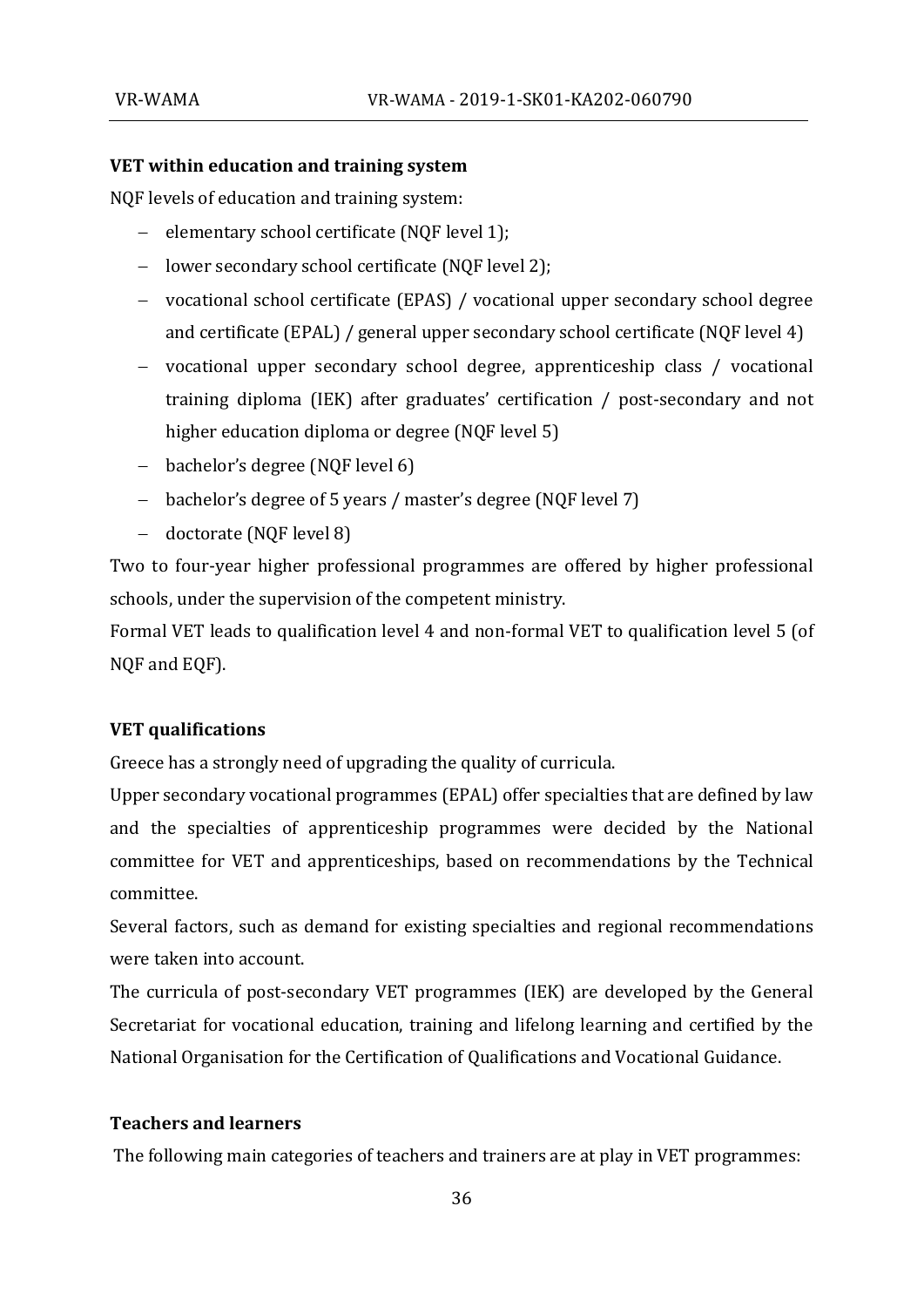| Nr.crt.        | Type of teacher                   | Description                                                                                                                                                        |  |  |
|----------------|-----------------------------------|--------------------------------------------------------------------------------------------------------------------------------------------------------------------|--|--|
| $\mathbf{1}$   | General<br>subject  <br>teachers  | are required to hold a higher education degree and<br>pedagogical and didactical expertise                                                                         |  |  |
| $\overline{2}$ | Vocational<br>subject<br>teachers | are required to hold either a higher education<br>degree and pedagogical and didactical expertise, or<br>a lower vocational degree and relevant work<br>experience |  |  |
| 3              | Teachers of practical<br>training |                                                                                                                                                                    |  |  |
| $\overline{4}$ | Post-secondary VET<br>teachers    | one comprising holders of the teaching competence<br>certification<br>trainers who possess specific qualifications                                                 |  |  |
| 5              | In-company trainers               |                                                                                                                                                                    |  |  |

*Source: <https://www.cedefop.europa.eu/en/tools/vet-in-europe/systems/greece>*

Learners are motivated to study VET in different ways:

- − rRinforcing the permeability for graduates of upper secondary vocational education - They have at least a 20% quota for technological bachelor and higher professional programmes.
- − Post-secondary year apprenticeship class" for EPAL graduates Apprentices receive a salary of 75% of the legal minimum wage and full insurance coverage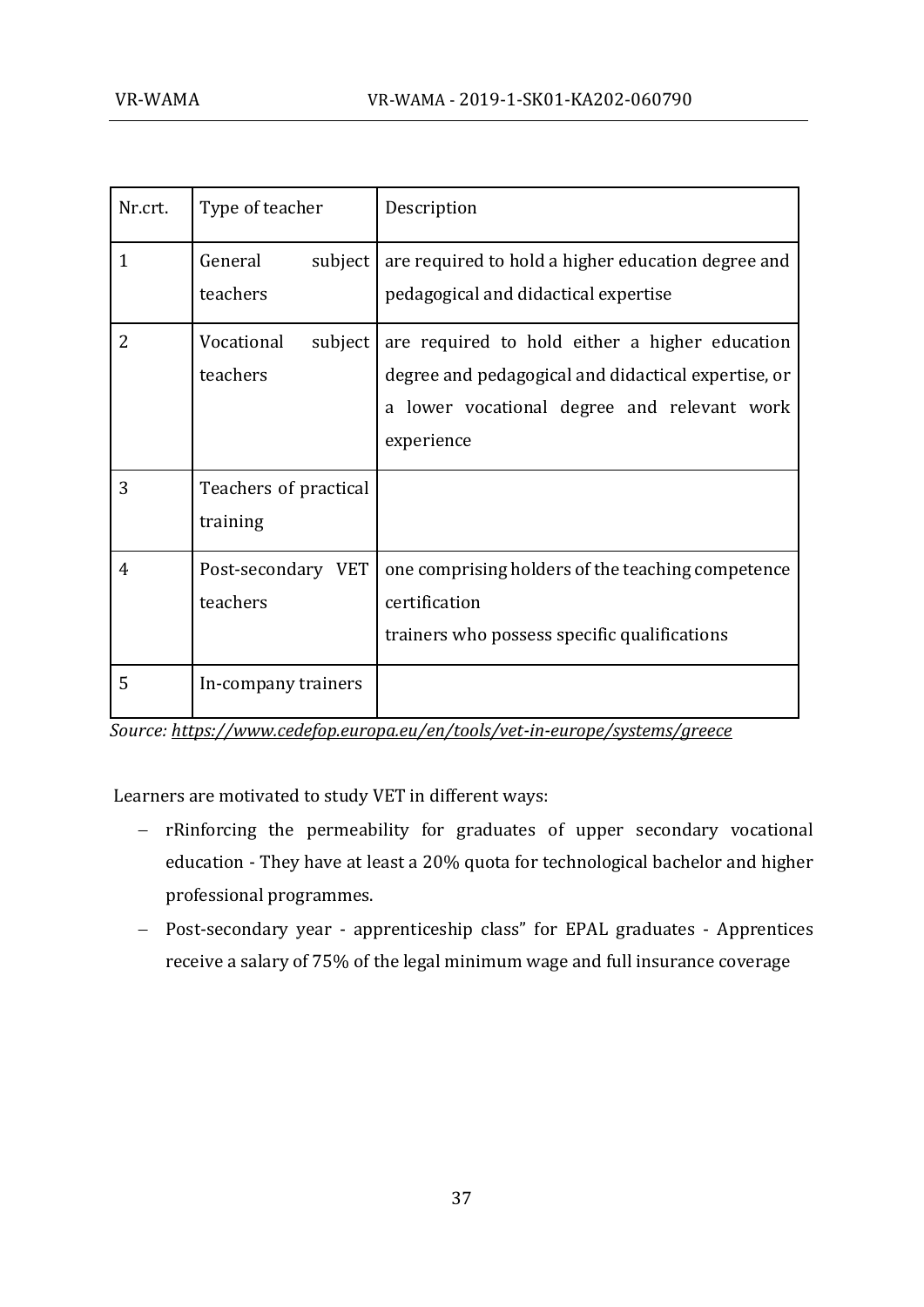## <span id="page-37-0"></span>**4.1.3 ITALY**

#### **Distinctive features of VET**

VET in Italy has the following features:

- − education and employment ministries lay down the rules and general principles but the regions and autonomous provinces are in charge of VET programmes and apprenticeship- type schemes;
- − there are three types of apprenticeship with one type (Type 2) not corresponding to any education level but leading only to occupational qualifications recognised by the labour market;
- − continuing VET is mainly directed towards employed people;
- − the recent adoption of the national qualifications framework (January 2018) is a catalyst for re-designing qualifications.

Title V (article 117) of the Constitution provides for ownership either by the State, the regions or mechanisms for cooperation between the different institutions, in relation to the type of training supply:

- − the State establishes general rules and determines the fundamental principles of education;
- − the regions have legislative power over VET;
- − education falls under the scope of concomitant legislation, except for the autonomy of education institutions.

#### **Challenges**

Challenges that the VET system faces:

- − integrating the training and employment of young people within a dual system by reinforcing apprenticeships;
- − reinforcing apprenticeship for higher training/education;
- − simplifying current legislation and boost the appeal of apprenticeship for enterprises;
- − developing innovative pedagogical methodologies;
- − reducing early leaving from education and training;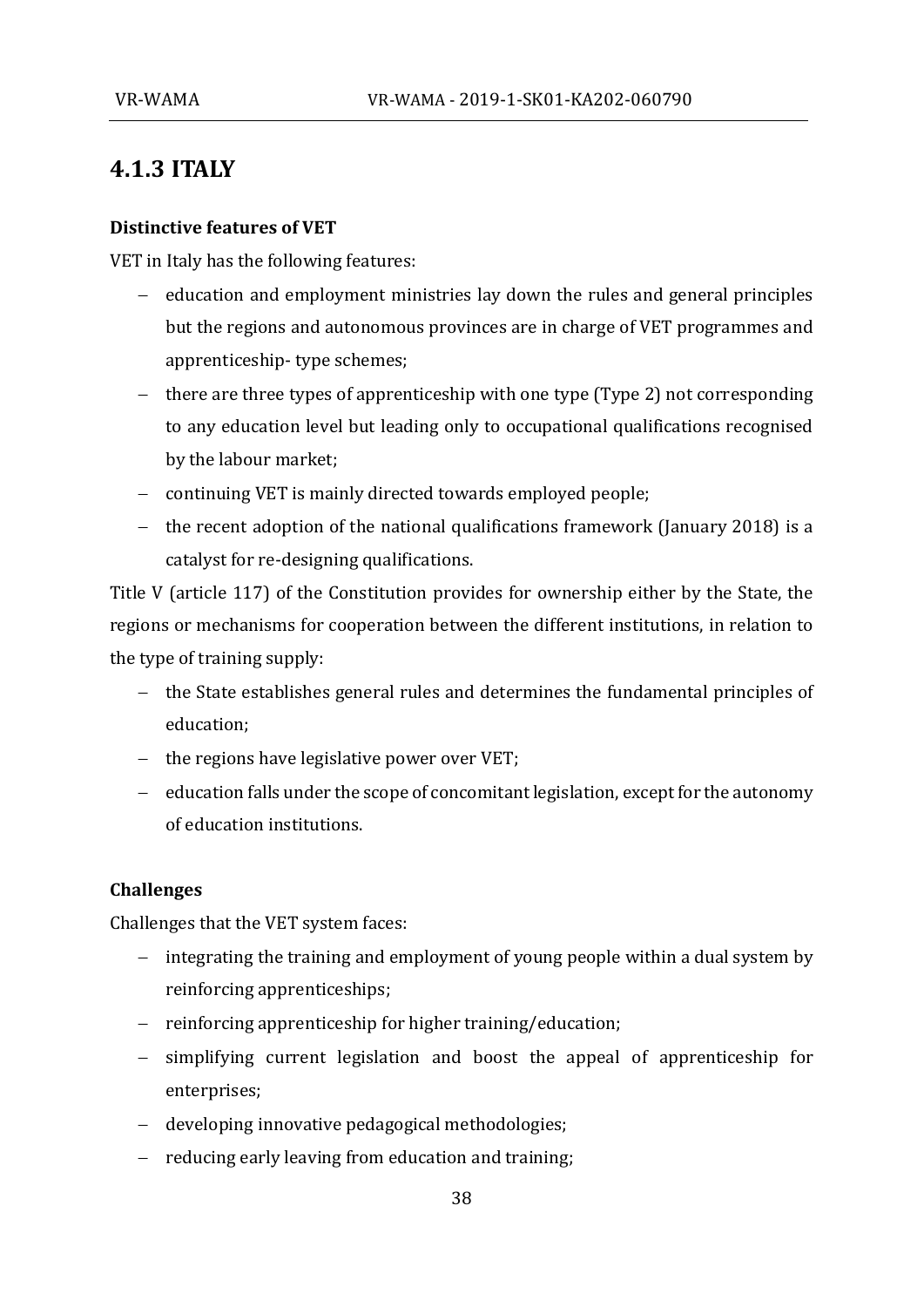- − training teachers and trainers;
- − promoting the assessment of education and training outcomes (processes and results) through implementation of a national plan for quality assurance in education and training and in line with the European Quality Assurance Reference Framework for Vocational Education and Training recommendation;
- − training staff involved in all stages and procedures of the validation of non-formal and informal learning;
- − increasing public awareness of the potential benefits of validation of non-formal and informal learning especially to those target groups who could benefit most;
- − improving cost-effectiveness of validation of non-formal and informal learning procedures;
- − improving monitoring of VET outcomes and adjust VET provision to each learner's training needs;
- − developing evaluative analytical tools on the impact of training policies.

| Nr.crt.      | Factor     | The way is influencing                                                                                                                                                                                                                                                                                                                                                                      |  |  |  |  |
|--------------|------------|---------------------------------------------------------------------------------------------------------------------------------------------------------------------------------------------------------------------------------------------------------------------------------------------------------------------------------------------------------------------------------------------|--|--|--|--|
| $\mathbf{1}$ | Demography | the population is growing;<br>the population is aging,<br>old-age dependency ration is expected to increase<br>from 34 in 2015 to 61 in 2060.                                                                                                                                                                                                                                               |  |  |  |  |
| 2            | Economics  | most companies are micro and small-sized;<br>export: very relevant for Italy and comprises<br>several sectors, mainly machinery and equipment,<br>textiles, furniture, transport equipment and<br>vehicles, metalworking, food and beverage,<br>electronics and components and others;<br>The sectors most linked to VET are electronics and<br>components, information and communications, |  |  |  |  |

### **External factors influencing VET**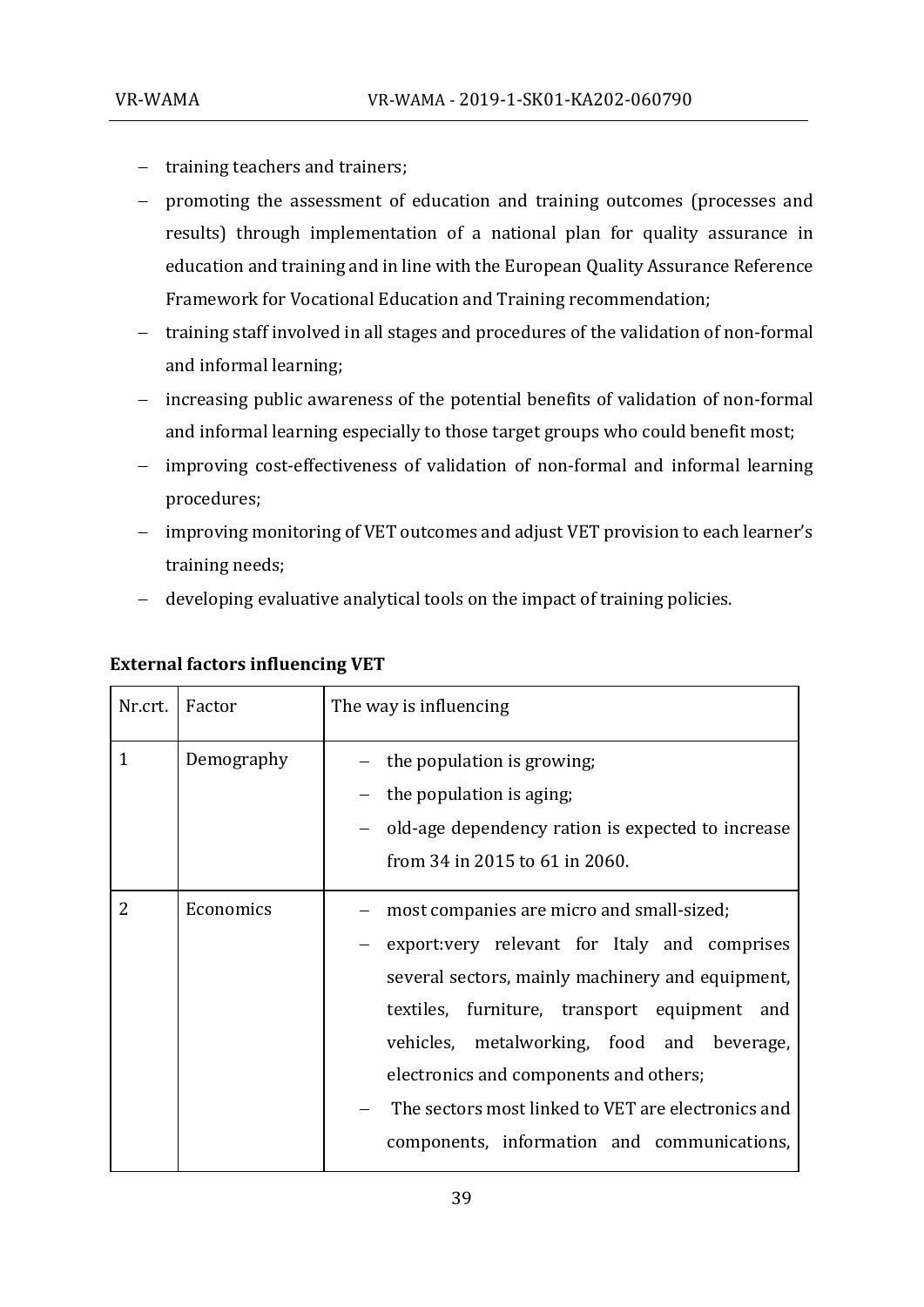|   |               | financial and insurance activities, machinery and<br>equipment, transport equipment and vehicles,<br>chemicals.                                                                                                                                                                                                                                                       |
|---|---------------|-----------------------------------------------------------------------------------------------------------------------------------------------------------------------------------------------------------------------------------------------------------------------------------------------------------------------------------------------------------------------|
| 3 | Labour market | most of occupations and professions are regulated;<br>several series of legislative reforms, have been<br>introduced with the aim of introducing more<br>elements of flexibility into active labour market<br>policies, as well as new social security instruments;<br>Unemployment is distributed unevenly between<br>those with low- and high-level qualifications. |

*Sourc[e:https://www.cedefop.europa.eu/en/tools/vet-in-europe/systems/italy](https://www.cedefop.europa.eu/en/tools/vet-in-europe/systems/italy)*

### **VET within education and training system**

The education and training system comprises:

- − preschool education (ISCED level 0);
- − integrated primary and lower secondary education (ISCED levels 1 and 2) (hereafter first cycle of education);
- − upper secondary education (ISCED level 344, EQF 4 for general education)(ISCED levels 353-354, EQF 3-4 for vocational upper secondary options)(also called second cycle of education);
- − post-secondary education (IFTS- only vocational ISCED level 453, EQF 4);
- − higher education (ISCED level 453, EQF 5 for higher technical programmes), ISCED level 667, EQF 6, ISCED levels 667-767 EQF 7, ISCED level 768-864, EQF 8).

*Compulsory education* in Italy lasts 10 years, until the age of 16 and includes the first two years of upper secondary general education or Vocational Education Training, which young people usually begin at the age of 14, when they have completed lower secondary education. They then have to go through a state exam to acquire a certificate (EQF level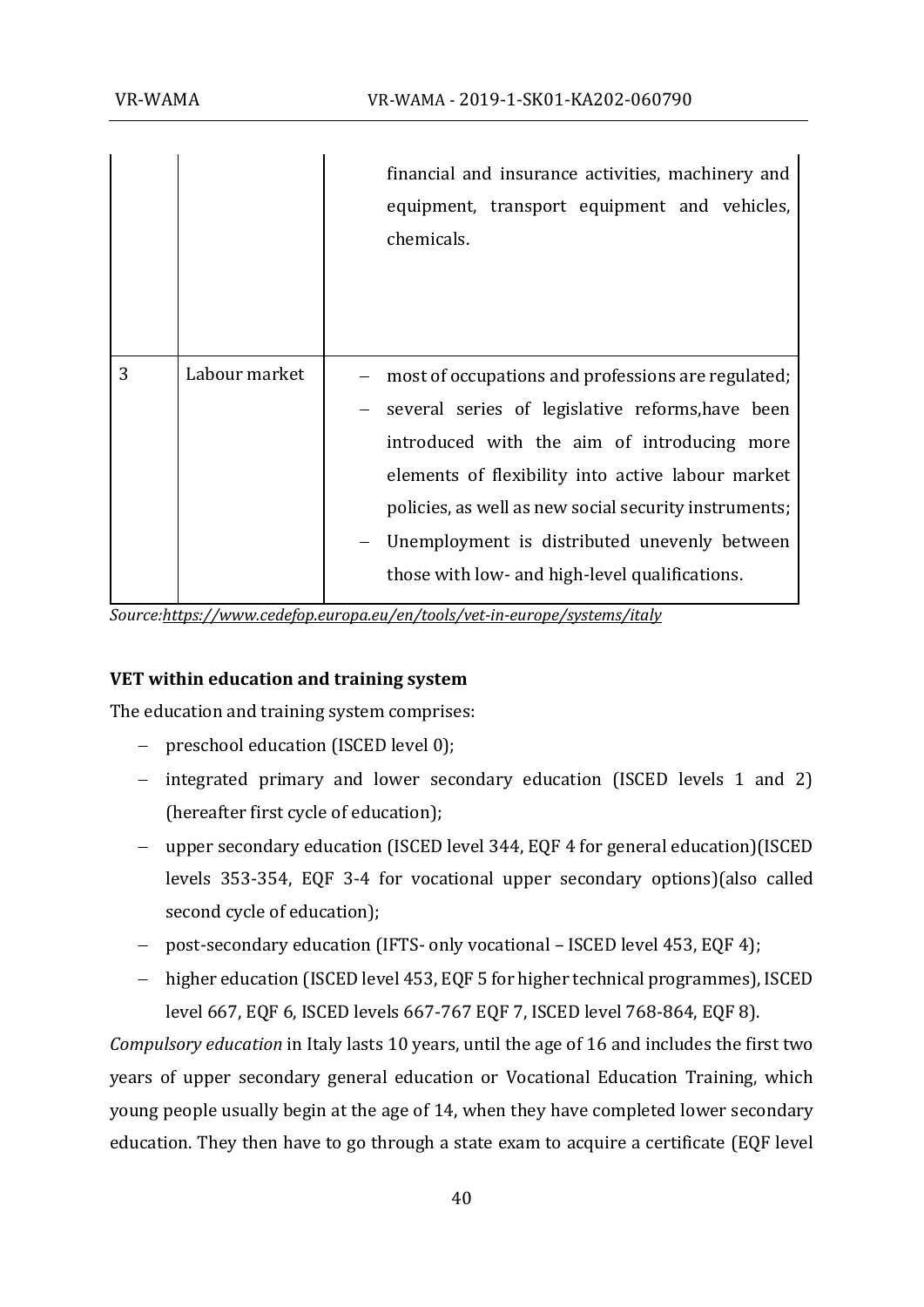1) which grants admission to the upper secondary level where young people have to make a choice between general education or vocational education.

*Secondary education,*the first compulsory cycle of schooling takes place over an 8-year period and includes primary school (5 years) and secondary school (3 years), finishing with a final examination. Pupils can then choose:

- − To continue their studies in the upper secondary school for 5 years ending with the state exam.
- − To enrol for vocational training under the aegis of the regions for 3 years in order to prepare a vocational qualification. This enables them to start working or to go to upper secondary school to continue their studies or specialization in a postqualification course. This specialization gives students the possibility to join the IFTS (Istruzione Formazione tecnica superiore/non-university higher technical training) and the ITS (Istituti tecnici superiori).
- To enrol in vocational training which alternates between work experience and the classroom and allows young people to acquire basic knowledge plus skills they will be able to put into practice on the job market.

In Italy for *Higher education*, vocational training centres have been set up in the regions where schools, universities, enterprises and research teams collaborate on the same theme.Higher technician diplomas can be awarded after 4 to 6 semesters of courses according to the speciality studied in the higher technical institutes (ITS – *Istituti tecnici superiori*). Higher vocational training leading to a diploma (2 semesters) is offered by the regions in relation to local and regional requirements in the frame of the IFTS. Universities propose vocational diplomas in the field of health, paramedical sciences and the arts, over a variable duration, and also profession-oriented Master's degrees.

#### **VET qualifications**

Italy adopted a national qualifications framework, a tool to define and classify the qualifications issued within the national system of certification of competences, which will make it possible to create the national repertory of education and training qualifications and professional qualifications hereinafter the national repertory.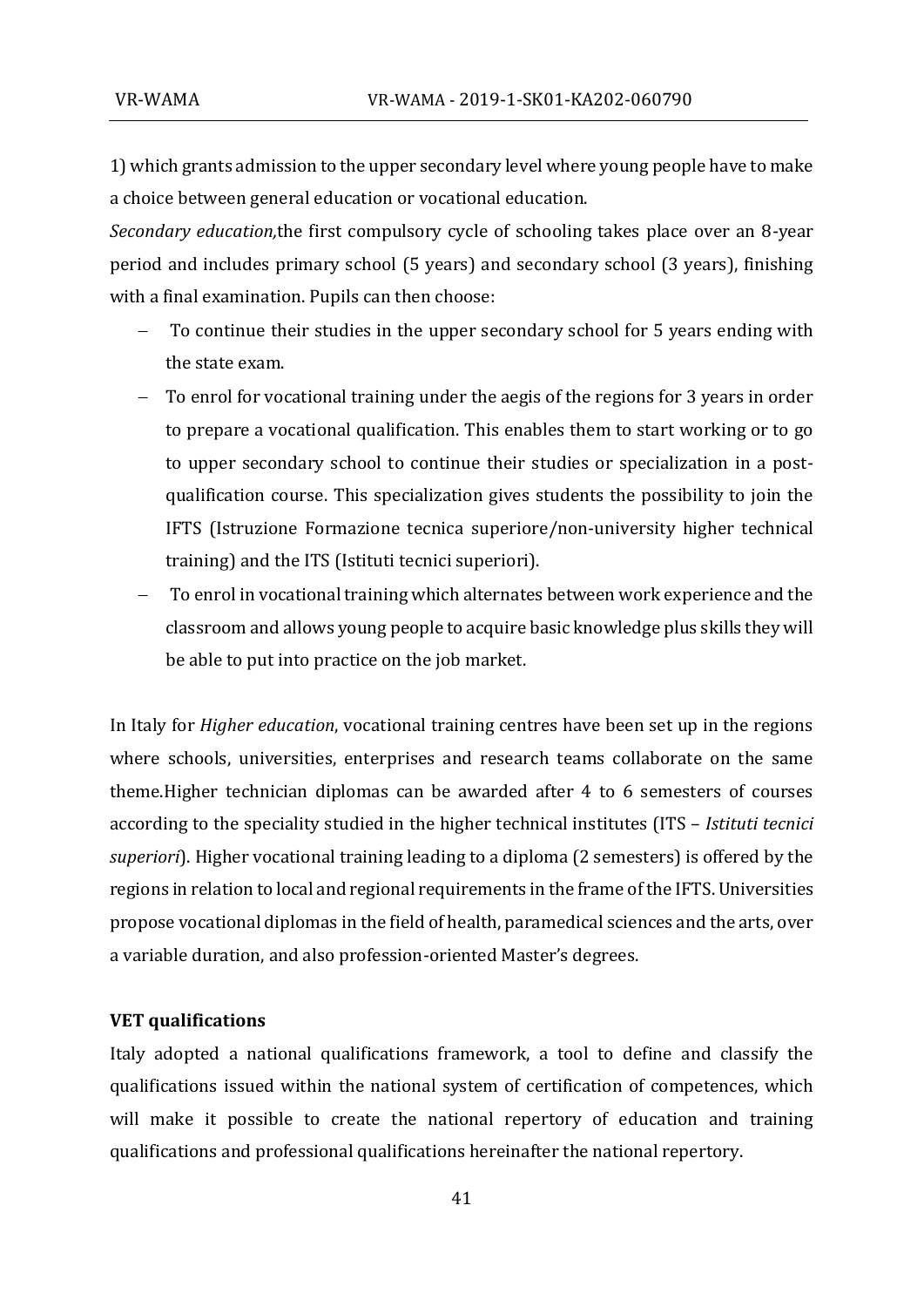Education and vocational training qualifications, which fall within the competence of the regions, are included in the national register of qualifications.

Below specific information for VET programmes is presented:

- − Initial VET programmes (IeFP);
- − Technical and vocational school programmes;
- − Higher technical education and training programmes;
- − Higher Technical Institutes (ITS).

The apprenticeship system includes three types of contracts:

- − apprenticeships leading to a professional operator certificate and a professional technician diploma, an upper-secondary school diploma, a higher technical specialisation certification (IFTS) – level I apprenticeship;
- − professional training apprenticeships: this targets 18 to 29-year-olds who want to acquire a qualification provided for in collective bargaining agreements and required on the labour market;
- − higher education and research apprenticeships. This leads to an array of qualification levels encompassing European qualifications framework levels 4-8.

| Nr.crt. | Type of teacher     | Description                                                                                                                                                                                                                                                                                                   |
|---------|---------------------|---------------------------------------------------------------------------------------------------------------------------------------------------------------------------------------------------------------------------------------------------------------------------------------------------------------|
|         | <b>VET</b> teachers | - are regulated on a national level and are employed<br>by the education ministry;<br>they work in State vocational schools and in<br>centres for adult education;<br>- the minimum requirement for accessing the<br>teaching profession is now a five year bachelor<br>degree in specific teaching subjects. |

#### **Teachers and learners**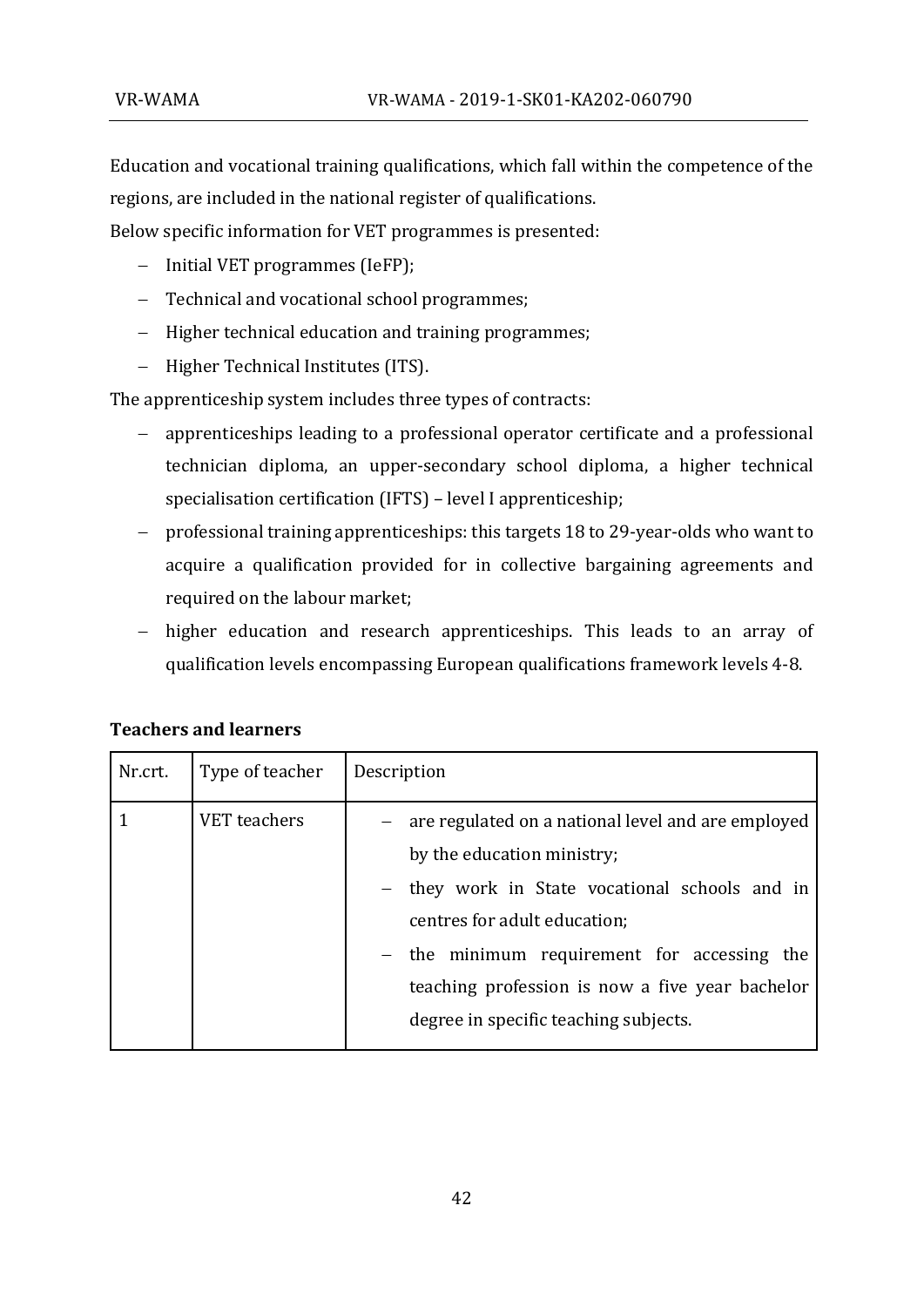| $\overline{2}$ | <b>VET</b> trainers | they work in vocational training centres;<br>they work in companies, consultancy agencies,<br>non-profit organisations and public employment<br>services;<br>minimum requirements: a degree or an upper<br>secondary school diploma plus professional<br>experience in the relevant sector.                                                                                                                                                                                                                                                                                                                                                                                  |
|----------------|---------------------|------------------------------------------------------------------------------------------------------------------------------------------------------------------------------------------------------------------------------------------------------------------------------------------------------------------------------------------------------------------------------------------------------------------------------------------------------------------------------------------------------------------------------------------------------------------------------------------------------------------------------------------------------------------------------|
| 3              | Company tutors      | - the company tutor is the key figure for the<br>apprentice in workplace training;<br>they must have 'suitable training and skills',<br>according to national legislation or, in the absence<br>of this, a national collective labour contract;<br>they must have a minimum skills like: to be<br>familiar with the regulatory contact concerned<br>with alternance systems; understand their own<br>functions within their role of training; manage the<br>reception of the apprenticeships, fostering their<br>placement within the business environment;<br>manage relationships with people outside of the<br>company that are involved in the apprentice's<br>training. |

*Sourc[e:https://www.cedefop.europa.eu/en/tools/vet-in-europe/systems/italy](https://www.cedefop.europa.eu/en/tools/vet-in-europe/systems/italy)*

Learning forms:

- − school-based learning;
- − work practice (practical training at school and in-company practice);
- − self-learning;
- − apprenticeships.

Learners are motivated to study VET in different ways:

− Individual vouchers and other subsidies;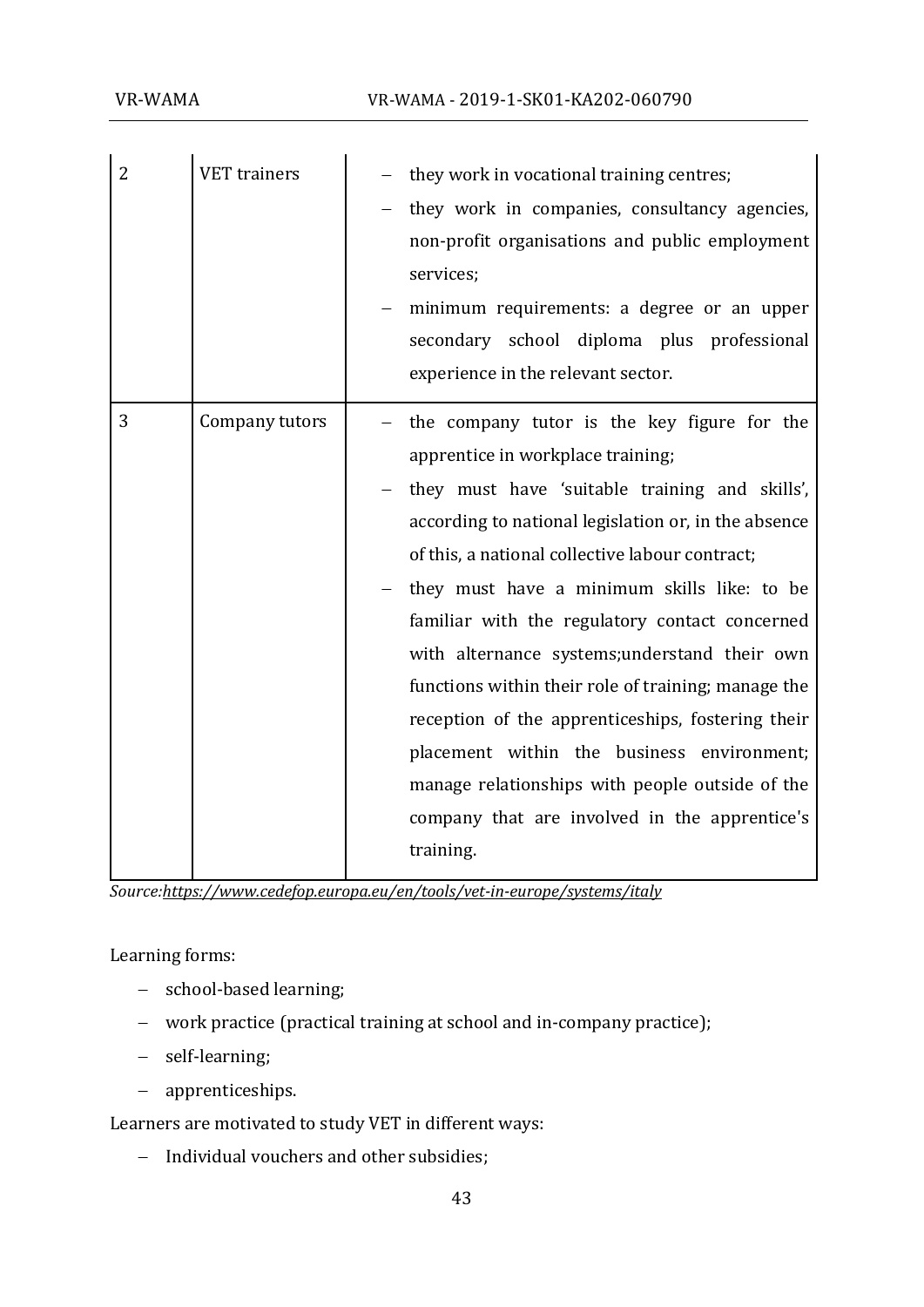- − Incentives for the unemployed;
- − Incentives for employees;
- − Study leave.

## <span id="page-43-0"></span>**4.1.4 SLOVAKIA**

#### **Distinctive features of VET**

The main features are:

- − Employment rate of 20- to 34-year-old VET graduates has increased since 2014;
- − Almost 7 out of 10 upper secondary learners are in VET programmes;
- − The share of early leavers from education and training has significantly increased during the last decade;
- − Dual VET was introduced in 2015/16 and it is gradually expanding;
- − Participation in lifelong learning is well below the EU-28 average.

The distinctive features are:

- − IVET is strongly State-regulated, predominantly school-based, combining provision of general education and developing key competences with vocational skills;
- − Ties between VET schools and the business world loosened during the early period of economic transformation in the 1990s. Since then, with new legislation, involvement of social partners in VET has been increasing in programming, curriculum design and qualification award. Since 2015, social partners have been also more actively involved in VET governance;
- − Stronger engagement of the business world in informing VET schools about skill needs via sectoral (skills) councils should help IVET better adjust to a rapidly changing labour market.

### **Challenges**

The most important challenges that Slovakia is facing in the present are:

− decreasing performance in reading, mathematics and science;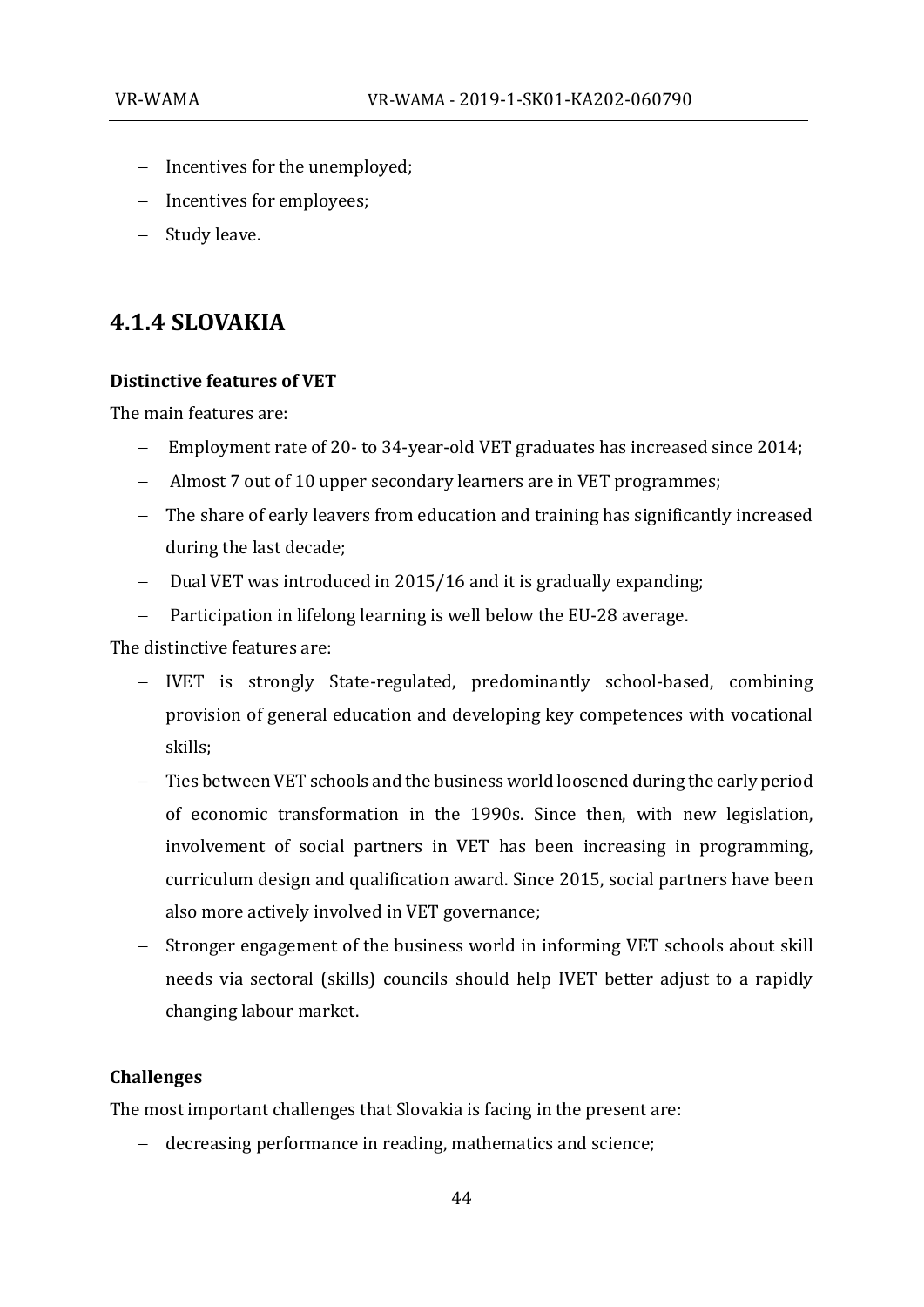- − early leaving from education and training data of Eastern Slovakia deteriorated extremely, being in a long-term over the EU 2020 target;
- − 'Slovak dual system trainees' have status of a student of secondary specialised school and not of a company employee, which can create tensions between schools and companies in organisation learning;
- − participation in lifelong learning is well below the EU-28 average.

| Nr.crt.      | Factor     | The way is influencing                                                                                                                                                                                                                                                                                                                                                                                                                                           |  |  |  |  |
|--------------|------------|------------------------------------------------------------------------------------------------------------------------------------------------------------------------------------------------------------------------------------------------------------------------------------------------------------------------------------------------------------------------------------------------------------------------------------------------------------------|--|--|--|--|
| $\mathbf{1}$ | Demography | population increased by 0.6% since 2013;<br>the population is ageing;<br>an old-age dependency ratio is expected to increase<br>from 20 in 2015 to 59 in 2060.                                                                                                                                                                                                                                                                                                   |  |  |  |  |
| 2            | Economics  | most companies are micro sized;<br>the Slovak economy is among the most open<br>economies in the EU heavily depending on exporting<br>industry products, mostly automotive- the country is<br>a world leader in manufacturing of cars per capita;<br>main economic sectors are:manufacturing;wholesale<br>retail<br>trade;<br>of<br>and<br>repair<br>motor<br>vehicles; construction; health<br>social<br>and<br>work<br>activities; transportation and storage. |  |  |  |  |

### **External factors influencing VET**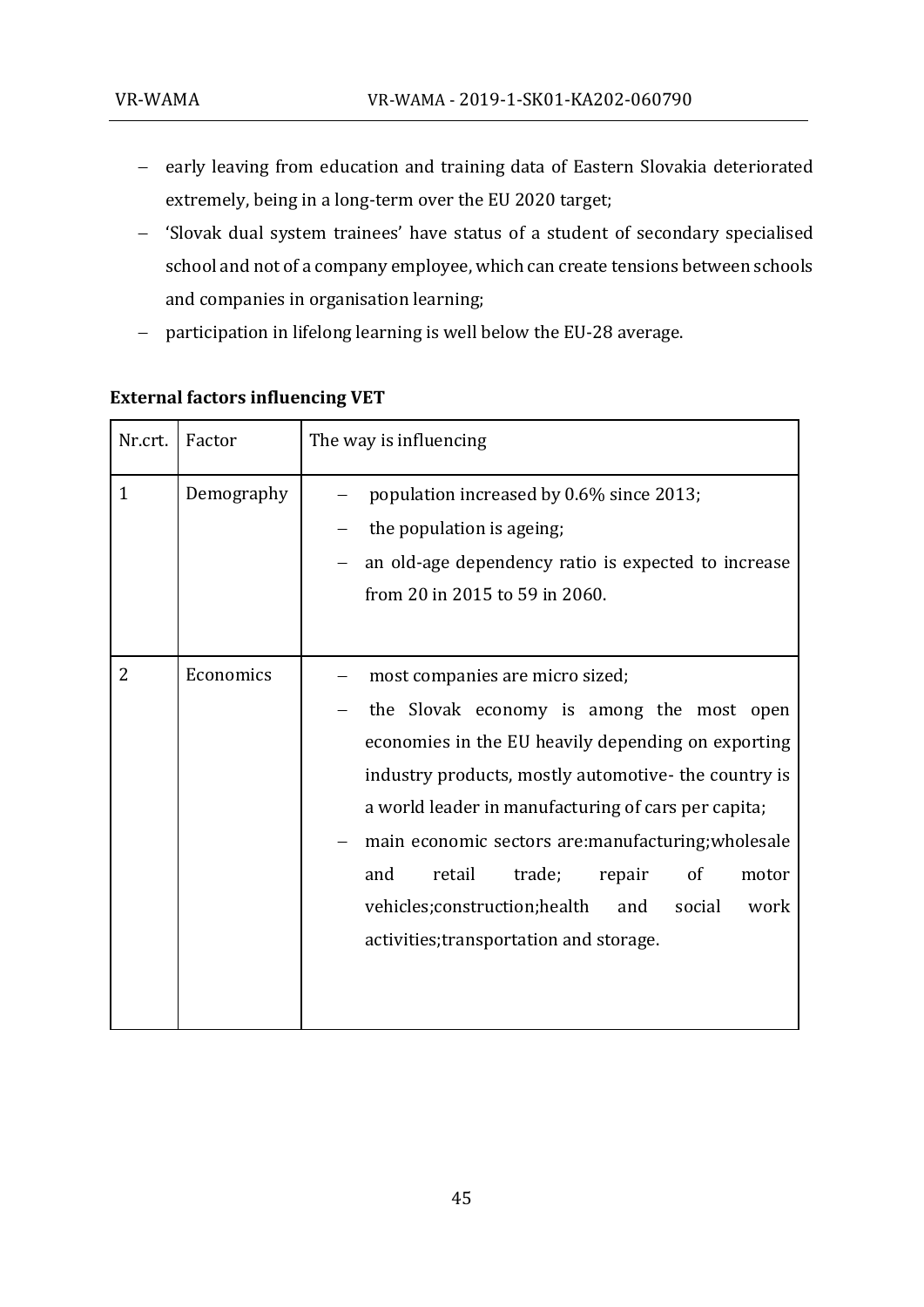| 3 | Labour | - unemployment is distributed unevenly between those     |
|---|--------|----------------------------------------------------------|
|   | market | with low- and high-level qualifications;                 |
|   |        | - the crisis influenced medium- and high-qualified       |
|   |        | young people more than low-qualified;                    |
|   |        | - the unemployment rate of people with medium-level      |
|   |        | qualifications aged 15 to 24 is significantly lower than |
|   |        | unemployment rate of tertiary education<br>the           |
|   |        | graduated aged 15 to 24.                                 |
|   |        |                                                          |

*Source:*<https://www.cedefop.europa.eu/en/tools/vet-in-europe/systems/slovakia>

### **VET within education and training system**

*Compulsory education* starts at the age of six and includes nine years of basic education.

*Lower secondary VET:* learners without completed lower secondary education can enrol in 2-3-year programmes offering qualifications that allow performing simple and auxiliary tasks provided by secondary VET schools. They can also enrol in a 1-year bridging programme provided by secondary VET schools and in lesser amount also by the general education stream, allowing access to upper-secondary education.

*Upper-secondary VET*: is mainly school-based and offered to basic education graduates as:

- − school-based 4-year (rarely 5-year) programmes (ISCED 354) with a focus on VET theory and a lower share of work-based learning, for example, in school labs, workshops and short-term internships; they award 'maturita' school leaving certificates;
- − 4-year (rarely 5-year) programmes (ISCED 354) with a minimum of 36.4% workbased learning; they can be school-based or offered as dual VET and completed with both 'maturita' school leaving certificate and a "certificate of apprenticeship";
- − 3-year (rarely 4-year) programmes (ISCED 353) with minimum 50.5% of workbased learning; they can be school-based or also be offered as dual VET; they lead to a "certificate of apprenticeship" .

*Post-secondary VET* programmes are offered by secondary VET schools. There are five types of post-secondary non-tertiary programmes: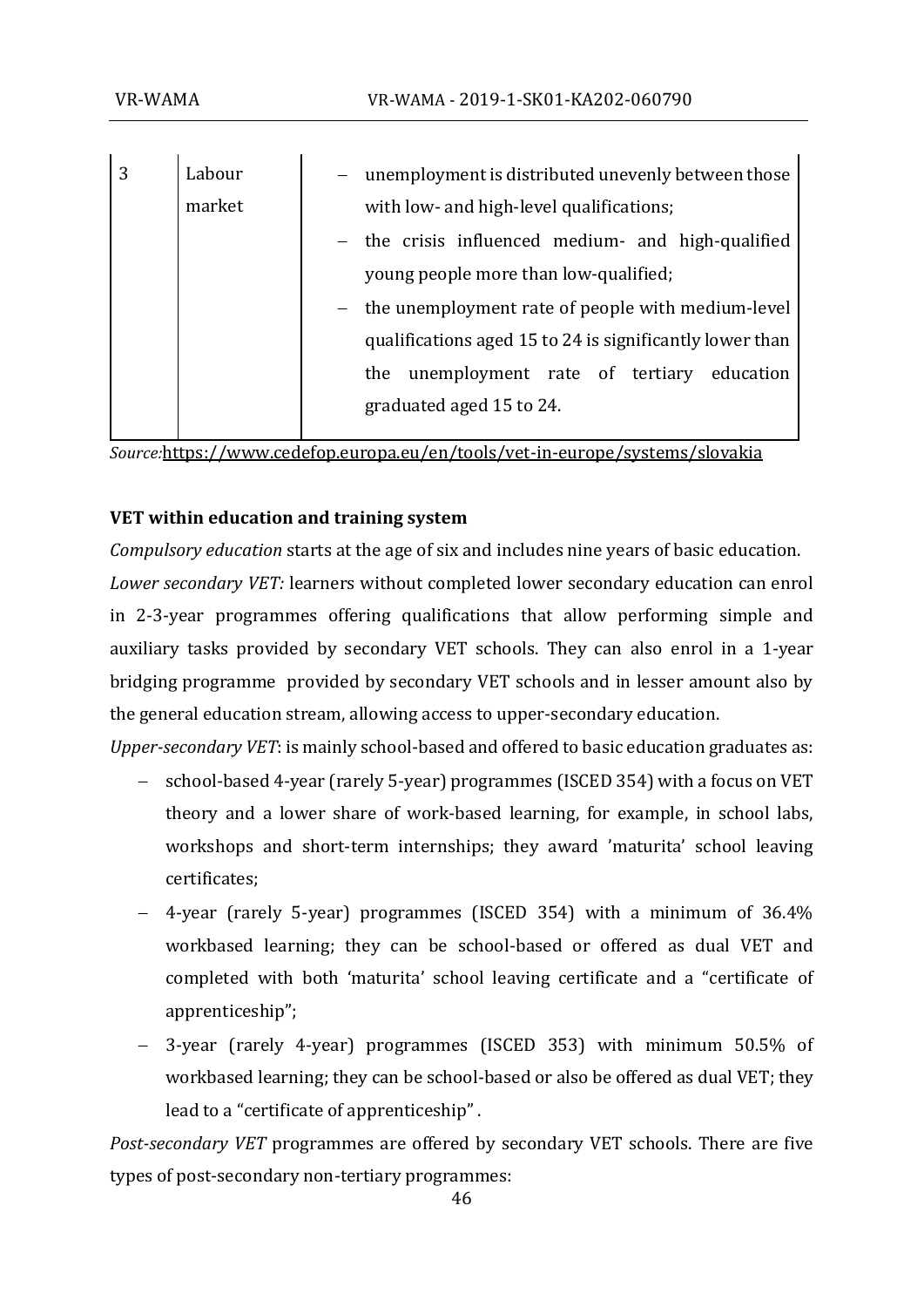- − follow-up programmes (ISCED 454; EQF 4);
- − programmes leading to a (2nd) VET qualification (ISCED 454; EQF 4);
- − 'refresher' programmes (ISCED 454; EQF 4) ;
- − specialising programmes (ISCED 554; EQF 5);
- − 'higher' professional programmes (ISCED 554; EQF 5).

*Higher (tertiary) VET* distinguishes between:

- − universities offering bachelor, master and PhD studies, and basic and applied research;
- − higher education institutions offering mainly bachelor and master studies, and basic and applied research;
- − "higher" professional education institutions offering mainly bachelor studies and applied research; they do not offer PhD studies.

*Art education*: performing arts studies are offered within integrated programmes offering higher professional level of education (ISCED 554) and the title DiS.art.

*Apprenticeship:* there is no genuine apprenticeship in Slovakia although learners in school-based 3-year programmes comprising a high share of work-based learning were traditionally called "apprentices". This term however disappeared from legislation. According to the legislation all initial VET learners are considered "students".

#### **VET qualifications**

Slovakia has three sets of standards:

- − Educational standards are composed of so-called content and performance standards. Performance standards can be seen as learning outcomes that students are supposed to achieve during their studies and demonstrate when completing them. Assessment standards are considered a tool to help evaluate whether learners have achieved the performance standards. Assessment standards are to be developed by schools and set within school educational programmes specifying criteria and assessment procedures for achieving performance standards corresponding to respective school environment.
- − Occupational standards have an important information function and contributed also to improved information of job seekers within the information system on the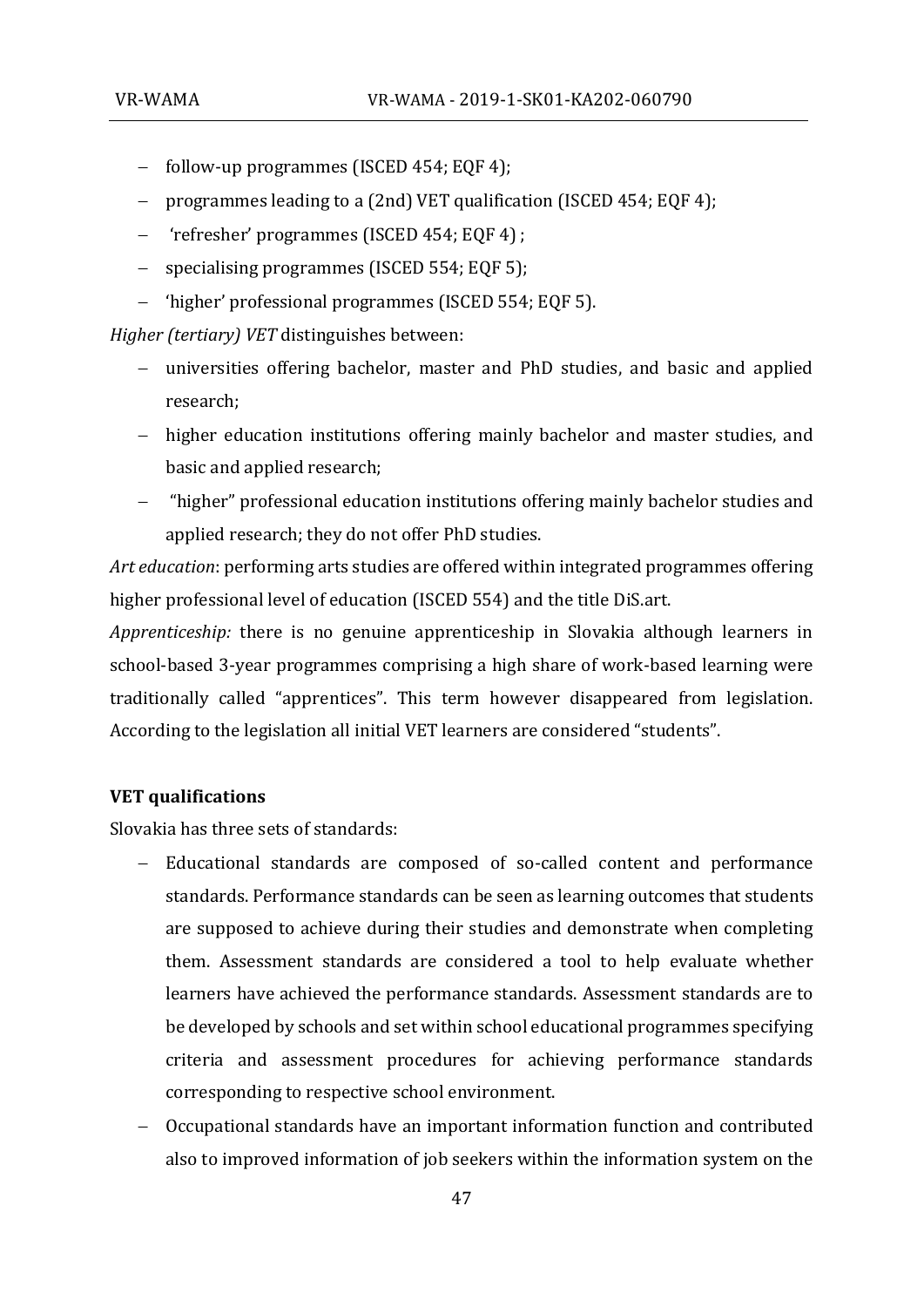labour market managed by the labour sector. However, occupational standards have no normative power for recognition of qualifications.

− Qualification standards inform the education sector and in particular schools in updating their school educational programmes.

### **I.6. Teachers and learners**

| Nr.crt.      | Type of teacher                     | Description                                                                                                                                                                                                                                                                                                                                                                                                                                                                                            |
|--------------|-------------------------------------|--------------------------------------------------------------------------------------------------------------------------------------------------------------------------------------------------------------------------------------------------------------------------------------------------------------------------------------------------------------------------------------------------------------------------------------------------------------------------------------------------------|
| $\mathbf{1}$ | <b>Initial VET teachers</b>         | In initial VET, there are:<br>teachers of general subjects;<br>teachers of vocational subjects;<br>trainers in school;<br>in-company trainers.                                                                                                                                                                                                                                                                                                                                                         |
| 2            | Training<br>of<br>teachers/trainers | initial training: Initial teacher<br>training<br>offered<br>is<br>by<br>universities.<br>University<br>graduates from nonpedagogical<br>programmes<br>need<br>to<br>complement<br>these<br>with<br>pedagogic studies to obtain a<br>full VET teacher qualification;<br>continuing training: specified<br>four<br>levels<br>for<br>career<br>teachers/trainers:<br>beginner,<br>independent<br>teacher<br>and<br>(first<br>teacher<br>attested<br>and<br>(advanced)<br>level<br>second<br>attestation). |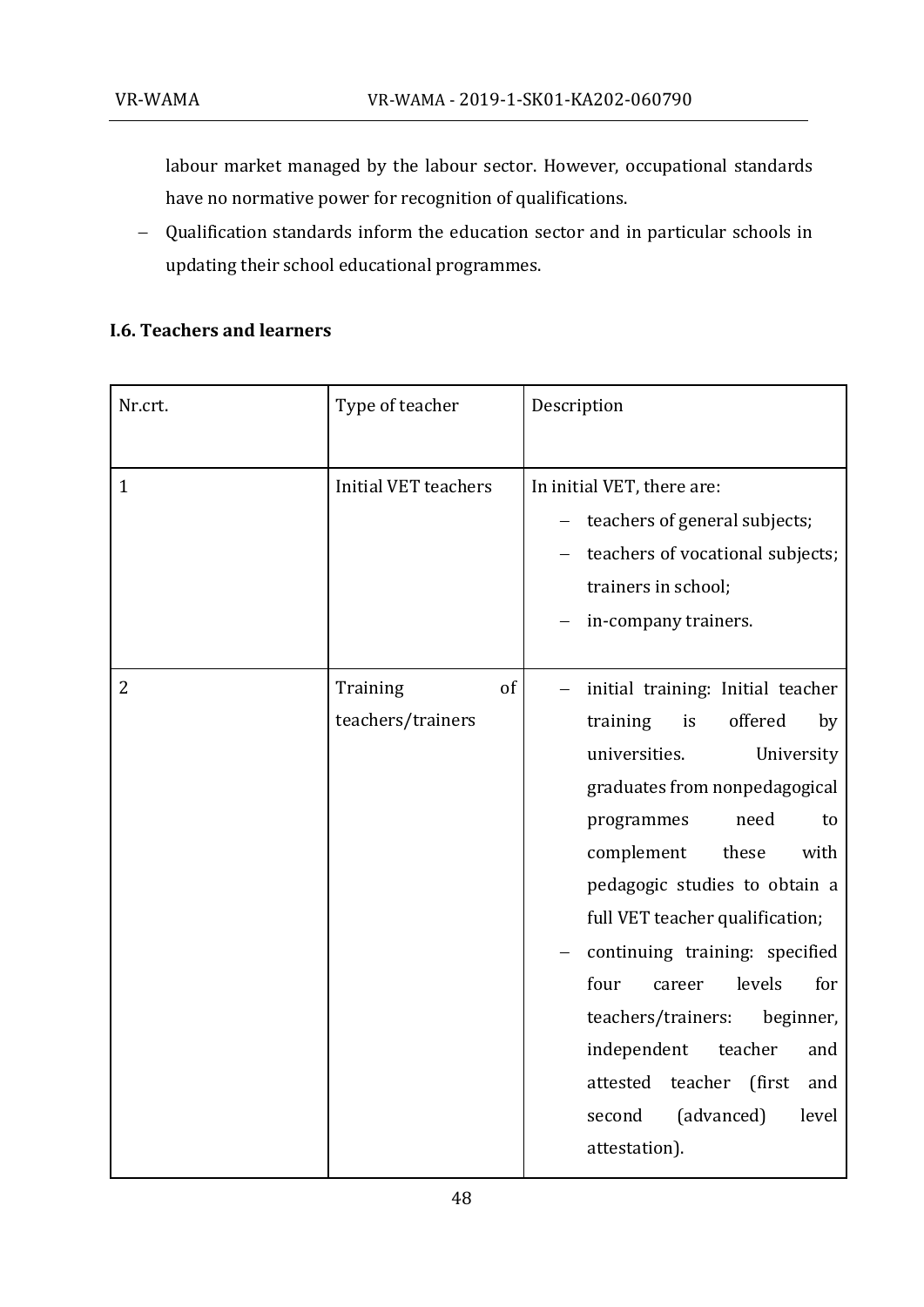| 3 | Training      | of | in-      | $\frac{1}{2}$ |                            |            | instructors are employees of   |
|---|---------------|----|----------|---------------|----------------------------|------------|--------------------------------|
|   | company       |    | trainers |               | companies                  | that       | provide                        |
|   | (instructors) |    |          |               | training for VET learners; |            |                                |
|   |               |    |          |               | they                       | not<br>are | considered                     |
|   |               |    |          |               | pedagogic staff;           |            |                                |
|   |               |    |          |               |                            |            | they can train up to three     |
|   |               |    |          |               |                            |            | learners in cooperation with   |
|   |               |    |          |               |                            |            | the supervising trainer of VET |
|   |               |    |          |               | school.                    |            |                                |
|   |               |    |          |               |                            |            |                                |

*Source:*<https://www.cedefop.europa.eu/en/tools/vet-in-europe/systems/slovakia>

Learners are motivated to study VET in different ways:

- − learning vouchers;
- − Requalification Passport (RE-PAS);
- − The "KOMPAS"-provision of courses aimed at strengthening key competencies important for transition into the labor market.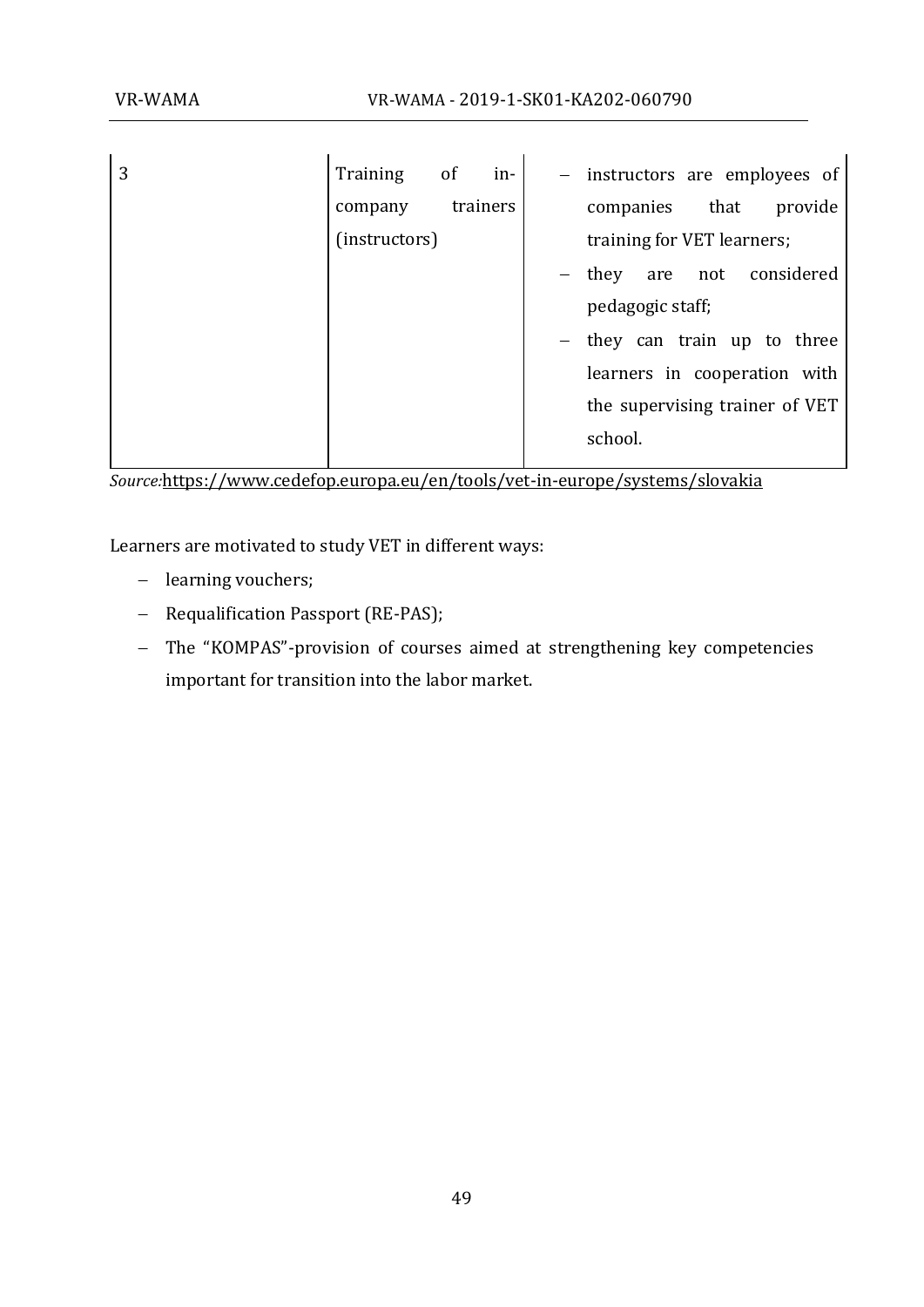# <span id="page-49-0"></span>**5 CONCLUSIONS**

VET systems in Romania, Italy, Greece and Slovakia have both similarities and differences and also, challenges to be addressed and solved. It is often seen as a 'second best' choice for those who were not accepted to traditional academic universities and is also an issue with general awareness and understanding of these qualifications. While in Greece and Slovakia, VET is strongly state-regulated, in Italy and Romania VET is still a growing field, not so well regulated. Also, early leaving from education and training, unemployment, developing innovative pedagogical methodologies, a low level of attractiveness are only few challenges that the mentioned countries are facing now.

ICT is a useful tool, with great potential, which can be used to increase the attractiveness of Vocational Education and Training and train students in a way very close to reality. In the last years, VR and AR were seen as an innovative and useful tools, not only in education, but in many other fields too, increasing the involvement of students in the educational activities. In this new environments, students can experience situations from real life and practice their skills based on the gamification rules.

VET is an important part of the education system and will be developed and regulated in the following years in many countries, in order to meet the needs of the labour market. Also, as we can already notice, the eLearning and new technologies gained ground in the education field.

In the following years, the VET and ICT can be successfully combined to achieve new education and training goals in areas not so much explored until now.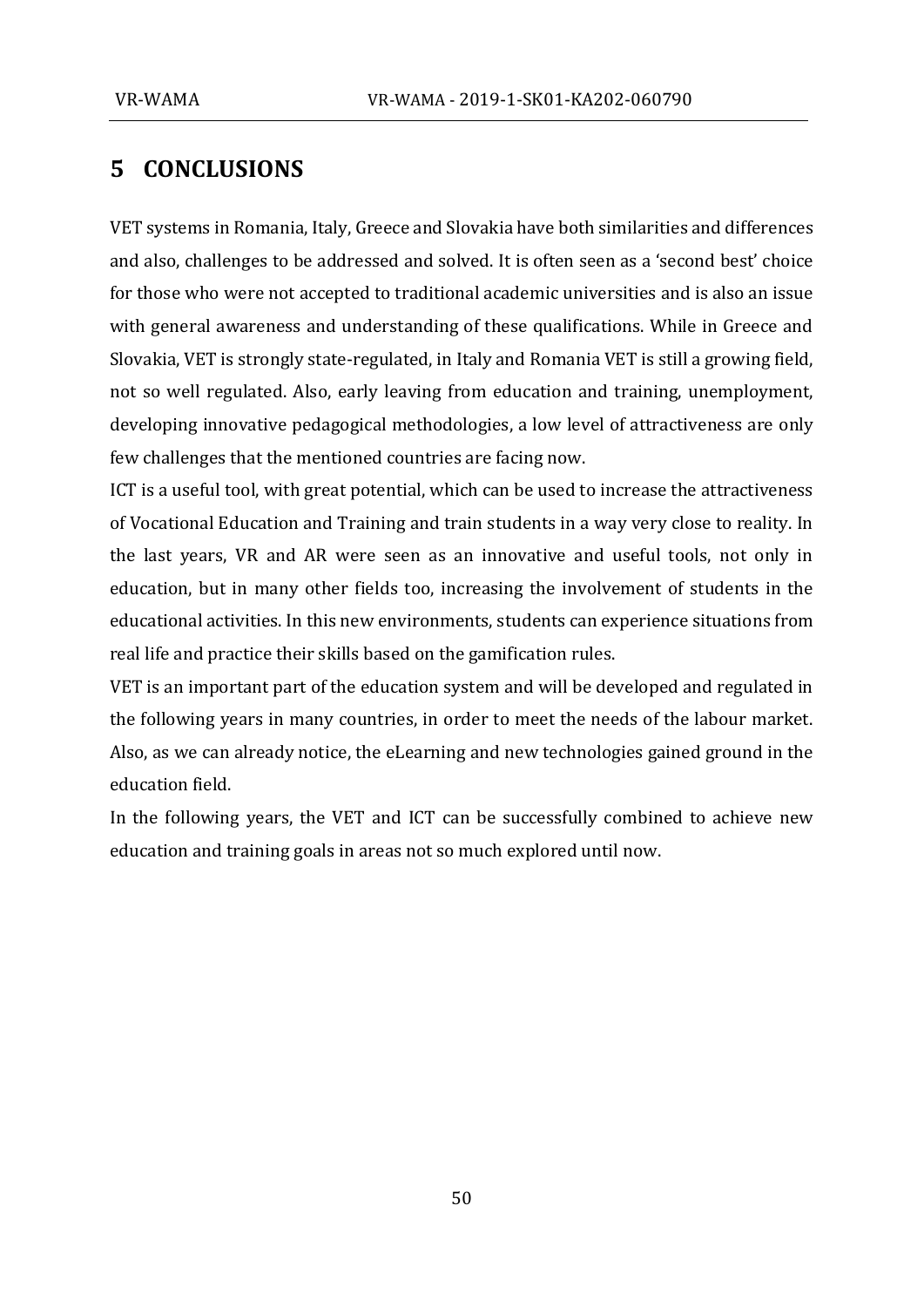## <span id="page-50-0"></span>**6 REFERENCES**

- 1. Cipresso, P., Chicchi Giglioli, I.A., Alcañiz Raya, M., Riva, G. (2018). The Past, Present, and Future of Virtual and Augmented Reality Research: A Network and Cluster Analysis of the Literature. Frontiers in Psycology. <https://doi.org/10.3389/fpsyg.2018.02086>
- 2. Biocca, F., Levy, M. (1995). Communication in the Age of Virtual Reality. Lawrence Erlbaum Associates, Publishers.
- 3. Gavin Moodie (2002) Identifying vocational education and training, Journal of
- 4. Vocational Education and Training, 54:2, 249-266, DOI: 10.1080/13636820200200197
- 5. Helen Colley , David James , Kim Diment & Michael Tedder (2003) Learning
- 6. as becoming in vocational education and training: class, gender and the role of vocational habitus, Journal of Vocational Education and Training, 55:4, 471-498, DOI: 10.1080/13636820300200240
- 7. Shane Beadle, Patricia Vale, Sigrid Mannsberger-Nindl, Arthur Hannah, Ali Zaidi, Claudia Abdallah, Andrea Kottmann. (2020). Mapping the state of graduate tracking policies and practices in the EU Member States and EEA countries.European Commission. DOI:10.2766/90562 NC-01-20-249-EN-N
- 8. Directorate-General for Employment, Social Affairs and Inclusion. (2016). Study on higher Vocational Education and Training in the EU. European Commission, DOI 10.2767/421741
- 9. Information and communication technology (ICT) in education: [https://learningportal.iiep.unesco.org/en/issue-briefs/improve](https://learningportal.iiep.unesco.org/en/issue-briefs/improve-learning/curriculum-and-materials/information-and-communication-technology-ict)[learning/curriculum-and-materials/information-and-communication](https://learningportal.iiep.unesco.org/en/issue-briefs/improve-learning/curriculum-and-materials/information-and-communication-technology-ict)[technology-ict](https://learningportal.iiep.unesco.org/en/issue-briefs/improve-learning/curriculum-and-materials/information-and-communication-technology-ict)
- 10. Brian Lockwood, Richard Cornell. (2013). School ICT Infrastructure Requirements for Teaching Computing.
- 11. <https://www.computingatschool.org.uk/data/uploads/CASInfrastructure.pdf>
- 12. [https://www.cedefop.europa.eu/files/5567\\_en.pdf](https://www.cedefop.europa.eu/files/5567_en.pdf)